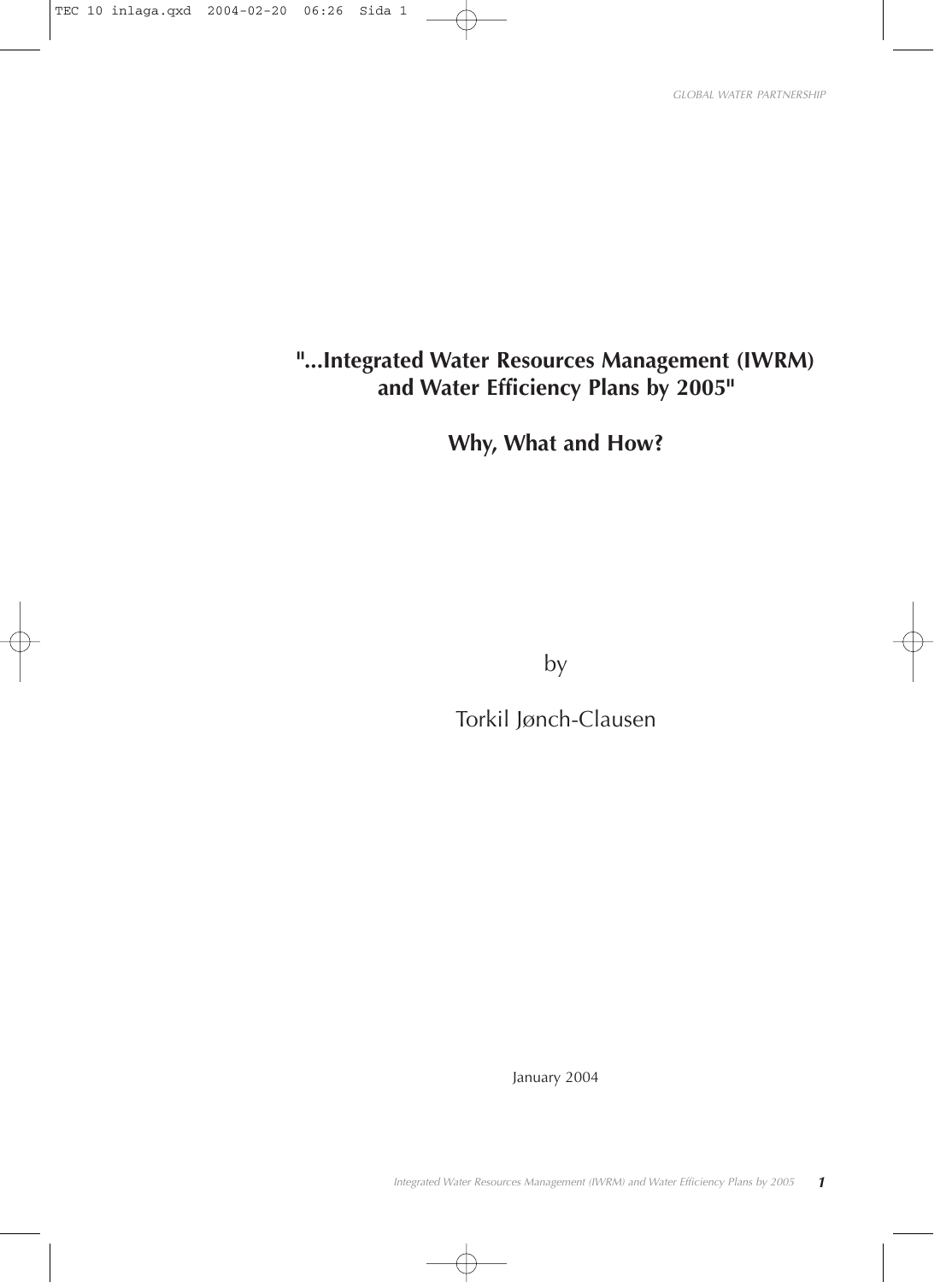©Global Water Partnership

All rights reserved. Printed by Elanders Infologistics Väst AB, Sweden 2004 First printing, 2004.

No use of this publication may be made for resale or other commercial purposes without prior written permission of the Global Water Partnership. Portions of this text may be reproduced with the permission of and proper attribution to Global Water Partnership. The findings, interpretations, and conclusions expressed within this publication are entirely those of the author and should not be attributed in any manner to GWP, nor as official expressions of the Global Water Partnership Technical Committee.

ISSN: 1403-5324

ISBN: 91-974559-5-4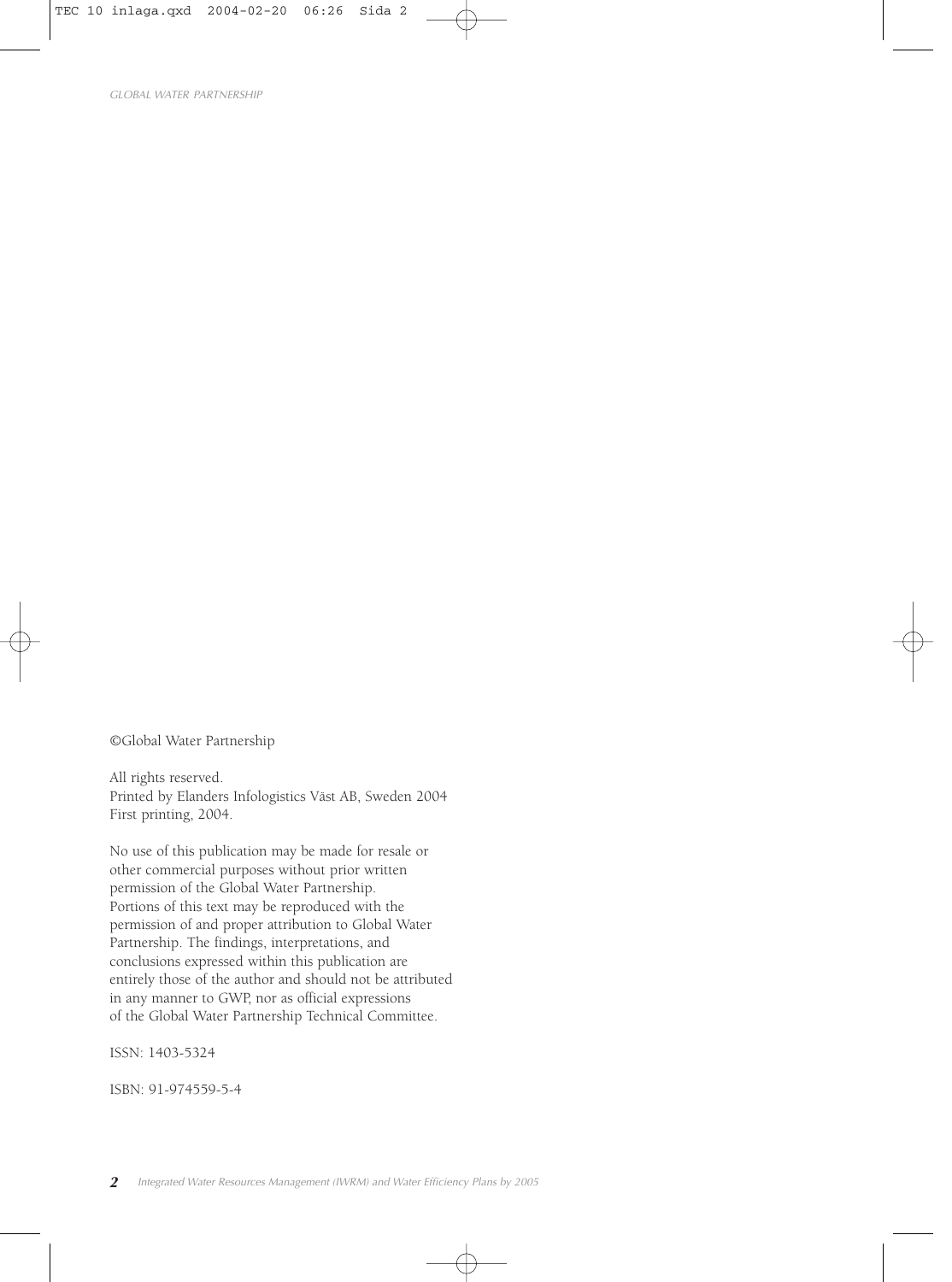**TEC BACKGROUND PAPERS NO. 10** 

# **"...Integrated Water Resources Management (IWRM) and Water Efficiency Plans by 2005"**

# **Why, What and How?**

Torkil Jønch-Clausen

Professor Torkil Jønch-Clausen was the first Chair of the GWP Technical Committee, from 1996 to 2003. He is currently Director at DHI Water & Environment in Denmark, Senior Adviser to GWP, Secretary-General of the International Water Resources Association and Chair of the Danish Water Forum. Over the past 15 years he has been actively engaged in promoting and applying Integrated Water Resources Management (IWRM), including assistance to African, Asian and Central American countries in IWRM planning.



**Published by the Global Water Partnership**

Integrated Water Resources Management (IWRM) and Water Efficiency Plans by 2005 **3**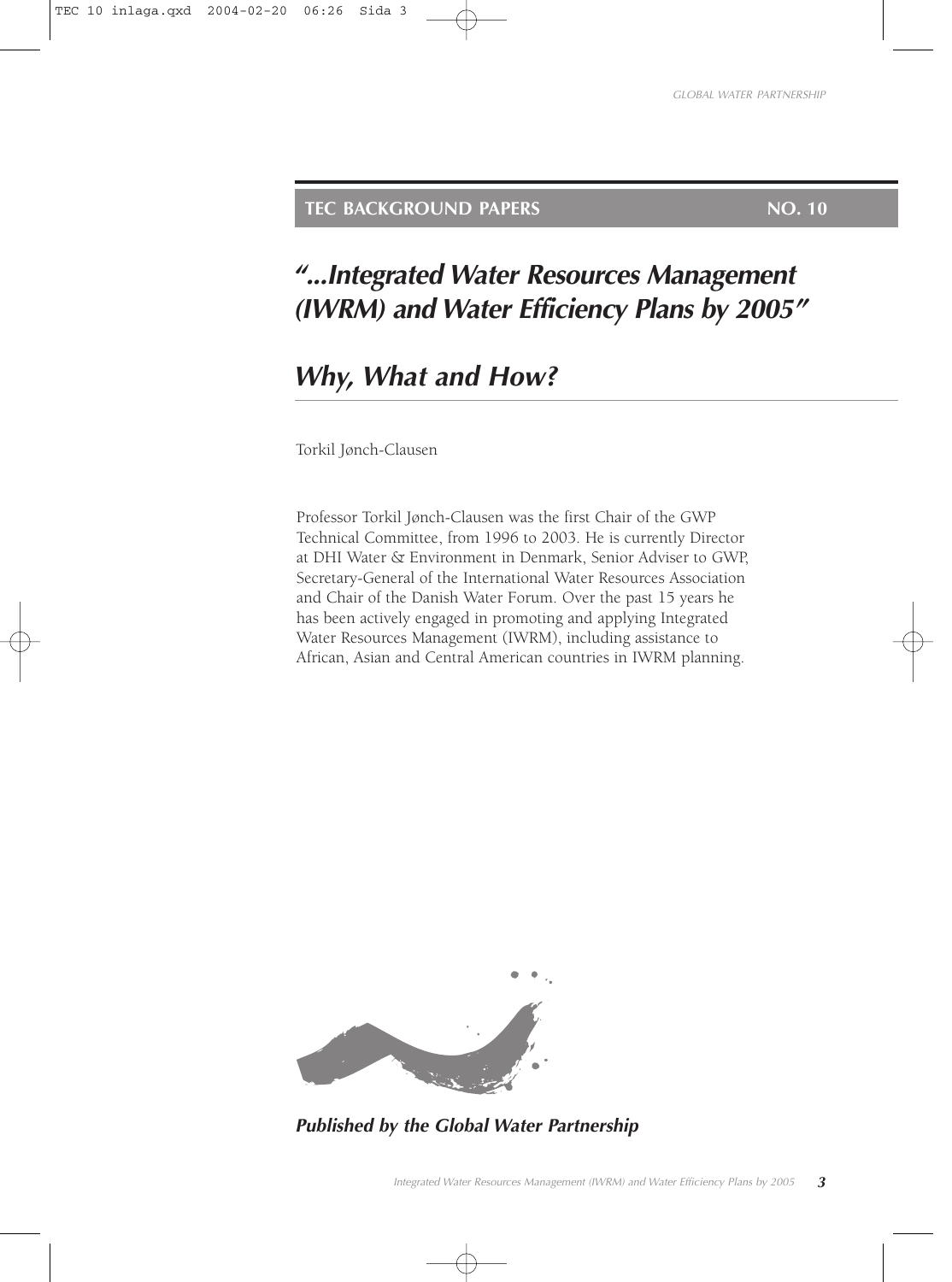# **PREAMBLE**

At the World Summit on Sustainable Development (WSSD) held in Johannesburg in 2002, the international community took an important step towards more sustainable patterns of water management by including, in the WSSD Plan of Implementation, a call for all countries to "develop integrated water resource management and water efficiency plans by 2005, with support to developing countries." This document, dated early 2004, attempts to describe the "Why, What and How" of the IWRM planning processes based on the current state-of-the-art. Many countries are taking the WSSD target very seriously and are now embarking on or accelerating their national IWRM processes. It is hoped that some of these countries will derive benefit from this document, and that a "taking stock" of target achievement, for example, at the 4th World Water Forum in Mexico in early 2006, will produce a wealth of experience that will significantly improve this first attempt to provide some guidance on this process.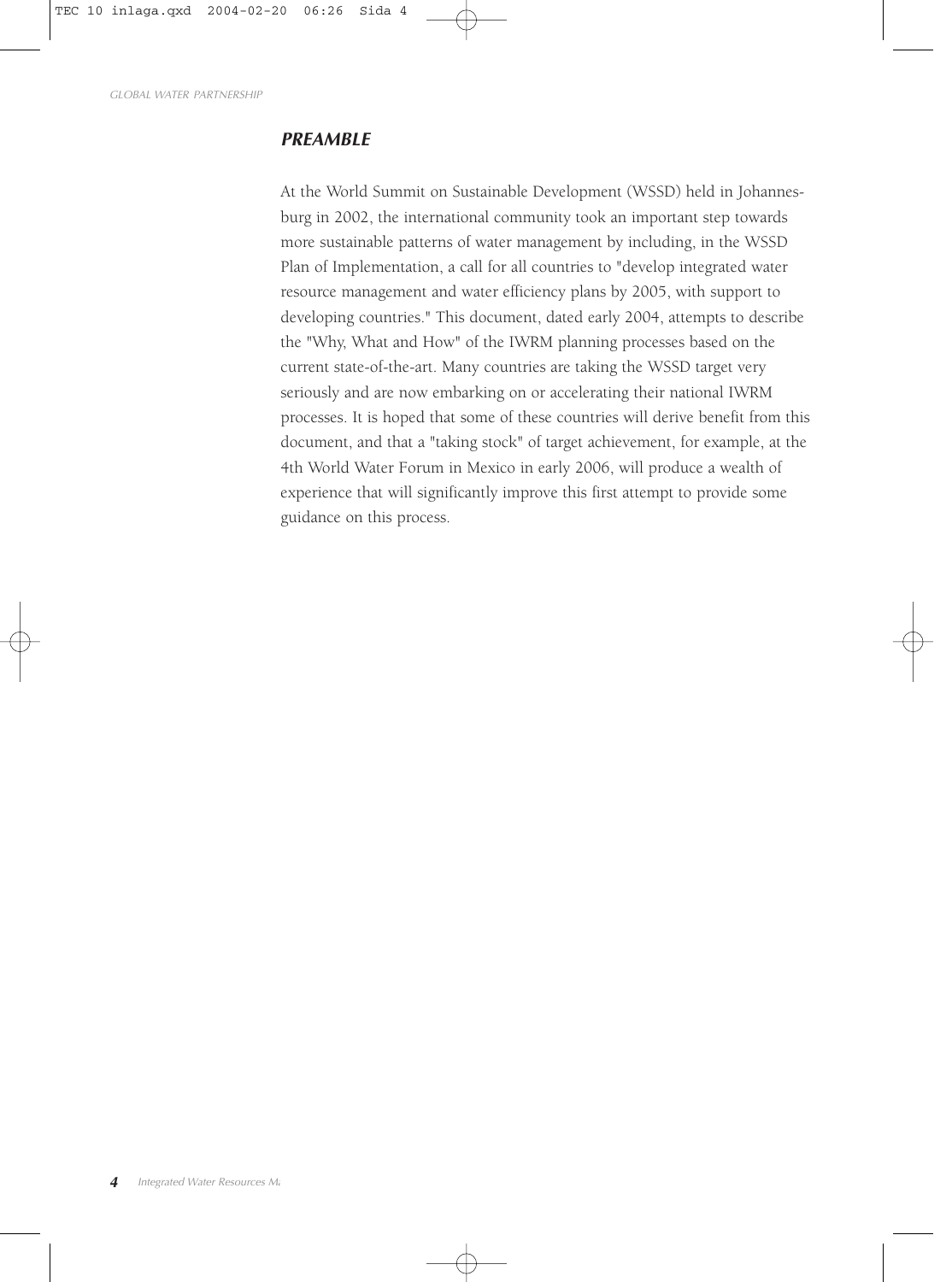# **CONTENTS**

| Preamble         |    |
|------------------|----|
| Foreword         | 6  |
| Preface          | 8  |
| Introduction     | 9  |
| IWRM Plans-Why?  | 10 |
| IWRM Plans-What? | 14 |
| IWRM Plans-How?  | 21 |
| References       | 34 |
| Annexes          | 35 |

Integrated Water Resources Management (IWRM) and Water Efficiency Plans by 2005 **5**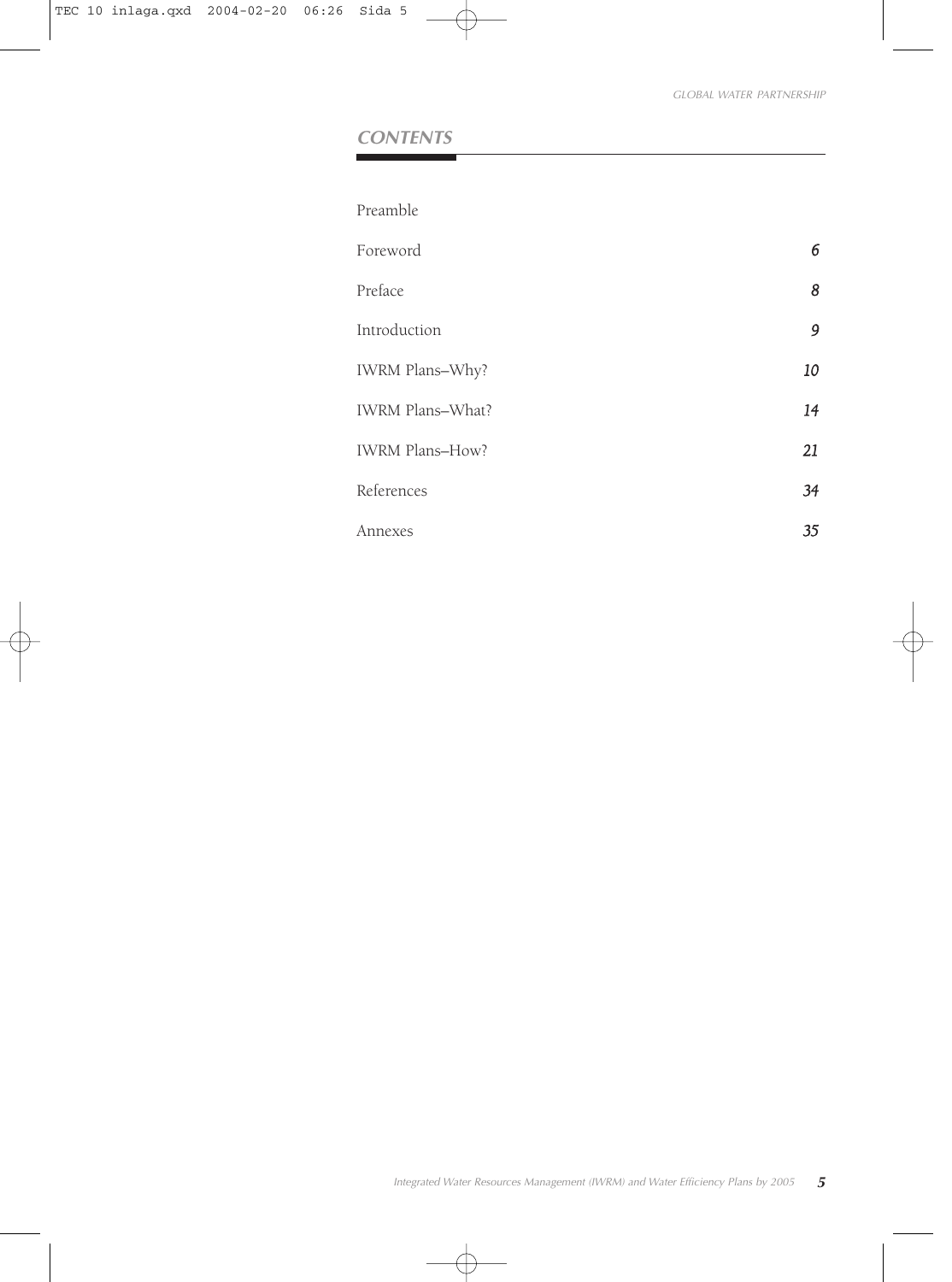# **FOREWORD**



t the World Summit on Sustainable Development (WSSD) held in Johannesburg in 2002, the international community took an important step towards more sustainable patterns of water management by including, in the WSSD Plan of Implementation, a call for all countries to "develop integrated water resource management and water efficiency plans by 2005, with support to developing countries." But while the

wording of the WSSD Plan of Implementation appears simple, major challenges remain. For example:

- What does the 2005 target really mean? Is it merely a plan or a first step in a longer process of institutional change?
- How can the process incorporate the obvious need for countries to act as well as plan in integrated ways, and to address both the demand-side issues of management and the efficiency *and* supply-side issues of infrastructure and development?
- Is the management, development and use of water in an integrated way truly a pre-requisite for achieving the Millennium Development Goals (MDGs) in developing countries? If so, what are the key steps needed to ensure that this target directly contributes to achieving the MDGs by 2015, especially those related to poverty, hunger, health and environmental sustainability?
- How specifically can countries begin moving towards more integrated approaches? How can some of the constraints involved in changing the way of doing business be overcome in practice? And can countries at one stage in the change process learn from other countries that have implemented change, even though the specific challenges that they face are substantially different?
- How can policy makers be persuaded that meeting this target is in their vital interest? In particular, what is the best way to make the case that integrated water resource management approaches can help decision makers make faster progress towards meeting their goals than traditional sectoral approaches?
- Is it possible to identify the essential elements for IWRM that, while avoiding rigid prescriptions and allowing for vast differences among countries, would help policy makers to be clear on the issues that need to be addressed as part of the process of change?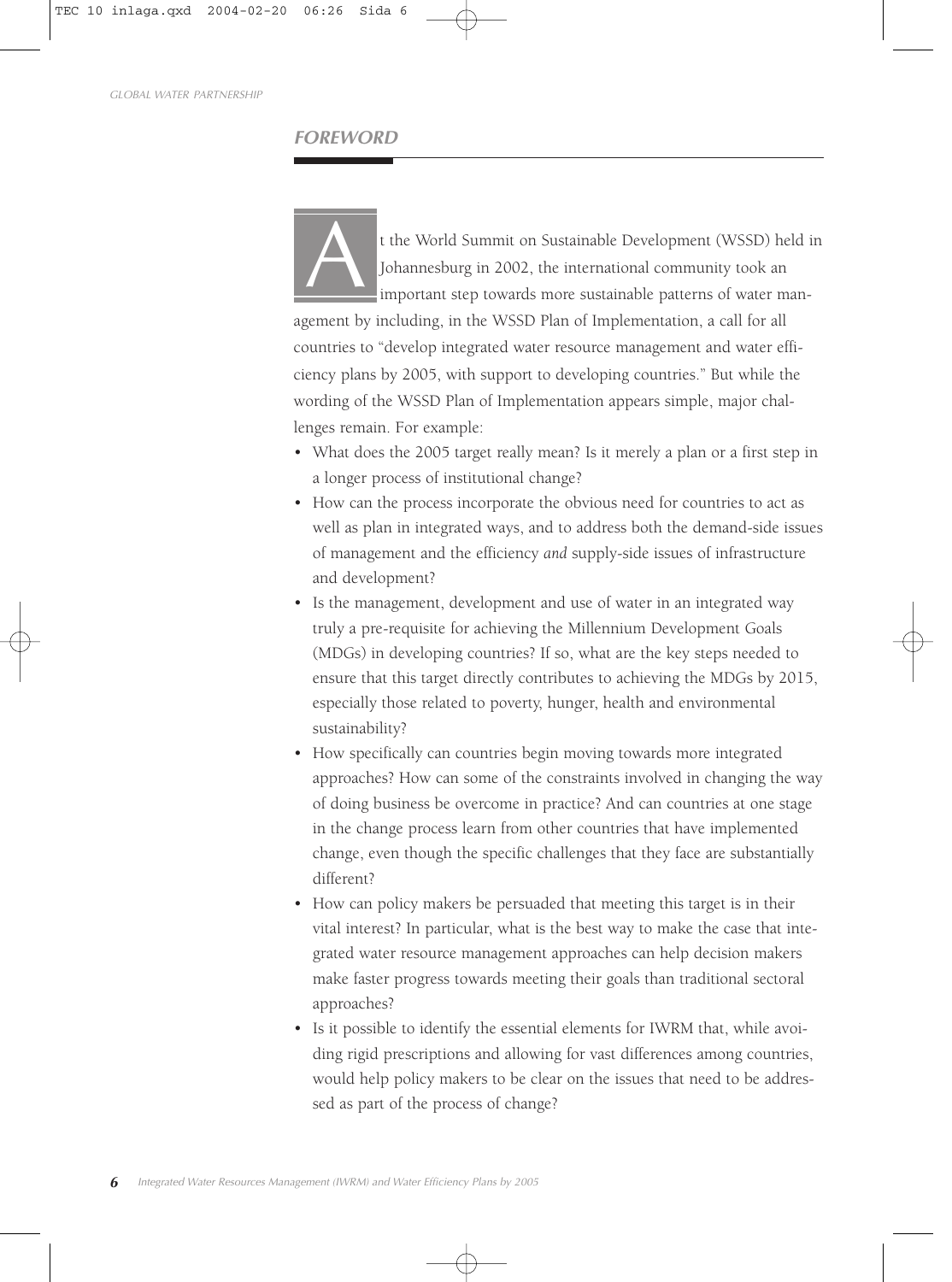To help address these and other practical questions that arise in connection with the 2005 IWRM Target, the Technical Committee of the Global Water Partnership (GWP) has begun preparing a series of publications aimed at providing support to those responsible at all levels for the achievement of the target. The present document – TEC Background Paper Number 10 – is the first in this series. It is targeted at senior managers in ministries and agencies responsible for addressing national water resources management issues, and its principal aim is to help stakeholders implement reform processes in water resources management and to guide development towards more integrated approaches. It is also hoped that the document will contribute to the upcoming 12<sup>th</sup> session of the Commission on Sustainable Development (CSD-12) in April 2004.

In addition to the present document, the Global Water Partnership is preparing a range of supplementary products, reflecting an overall strategy to supplement the GWP's current flagship publication series – the TEC Background Papers series – with other kinds of publications that satisfy the specific needs of specific audiences. The first of these additional papers – to be released in early 2004 for immediate assistance to country efforts to meet the targets, as well as a contribution to CSD-12 – will elaborate on the "How-to" components of the present document. In particular, they will address in greater detail than is possible in an overview paper some of the implementation constraints that countries experience, with special emphasis on identifying the essential elements that need to be addressed as part of the process of change and providing practical ideas on how to deal with typical issues that arise in implementation. Other follow-up products may include additional technical notes for practitioners, one or more policy briefs aiming at politicians and high-level decision makers, and one or more papers outlining GWP's role and potential contributions and how the GWP network can facilitate country level processes aimed at the attainment of the target.

The author of the present document is Prof. Torkil Jønch-Clausen, Chair of the GWP Technical Committee from 1996 until mid-2003, and an internationally recognized authority in water resources management. Though successive drafts of the paper have been discussed extensively by the TEC and at recent major international meetings, the paper principally reflects the author's own vision and innovative thinking on this complex subject and draws on his vast experience, as well as that of his colleagues, in the field. We are grateful to Prof. Jønch-Clausen and his colleagues for their willingness to take on the exceptionally difficult task of preparing a useful and substantive publication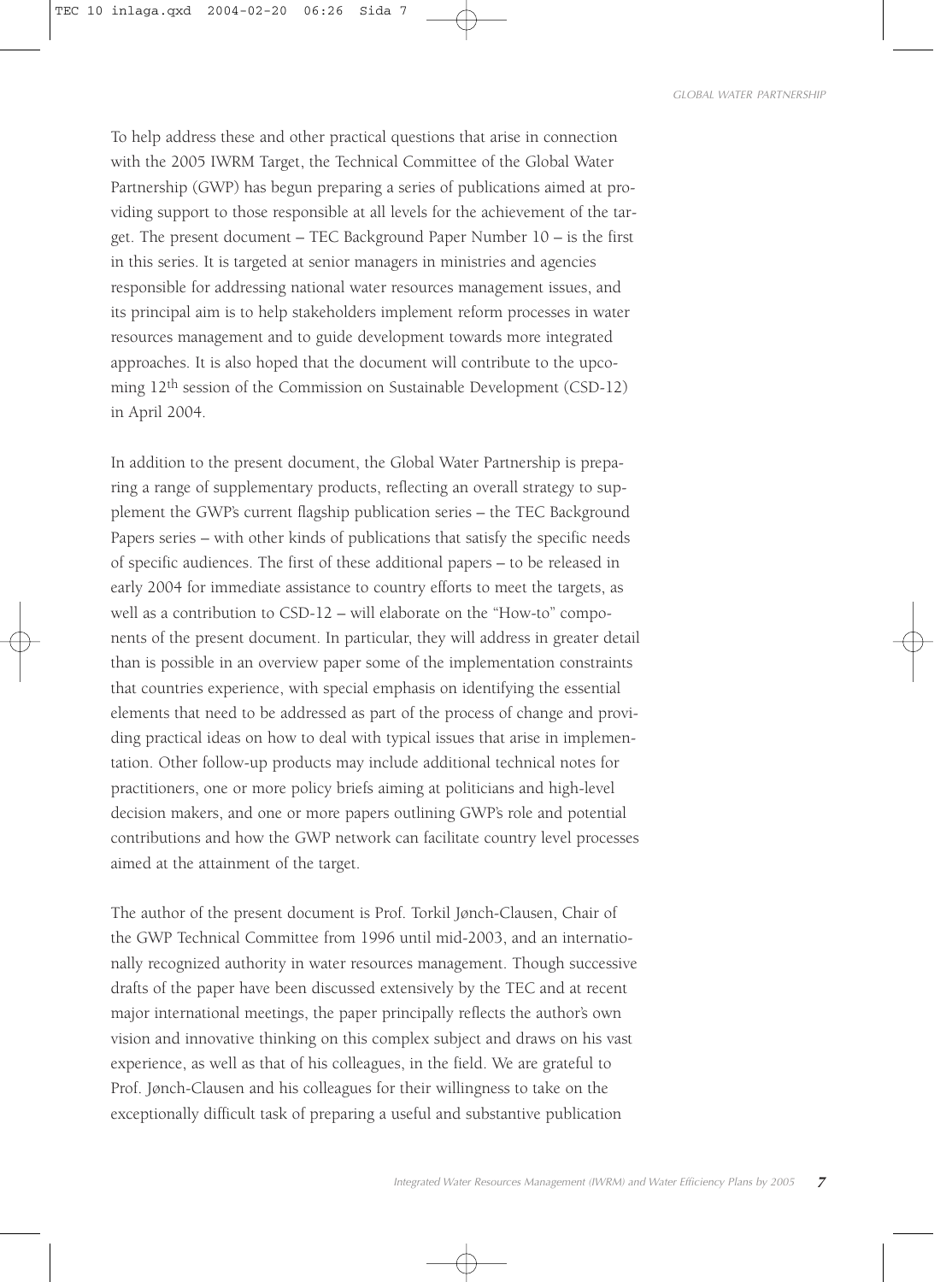on a highly charged and controversial subject, and to complete the paper under very tight time deadlines. That he has been able to do so is testament to his extraordinary commitment and dedication to advancing integrated water resource management approaches around the globe.

*Roberto Lenton Chair, Technical Committee, Global Water Partnership January 2004*

**PREFACE**



his document has been written to support reform processes in water resources management and development, incipient or well underway, and to guide the development towards Integrated

Water Resources Management (IWRM) as proposed in the Plan of Implementation of the World Summit for Sustainable Development (WSSD) in Johannesburg in 2002. Article 26 of this states that countries should "*Develop IWRM and water efficiency plans by 2005, with support to developing countries*..."1 This guidance document discusses what these plans are all about under the overall umbrella of IWRM. Focus is on IWRM. The "water efficiency plan" is considered as an important component of IWRM, and hence as an integral part of the IWRM plan. As discussed in the document IWRM is a cyclic and long term "process." Hence, the "IWRM plan" can be seen as a milestone in this process, where the status of the process is documented.

The present document has been prepared by the author in close collaboration with the GWP Technical Committee (TEC), the GWP Chair and Executive Secretary, and a Nordic "core team" consisting of Messrs. Jan Hassing, Palle Lindgaard-Jørgensen and Niels Ipsen (DHI Water & Environment, Denmark), Hans Olav Ibrekk (Ministry of Environment, Norway) and Johan Kyulenstierna (Stockholm International Water Institute, Sweden). Their most valuable contribution is gratefully acknowledged.

A first "Discussion Draft" of the paper was produced in October 2003 and distributed for discussion and feedback to a number of important water conferences in October and November 2003. These included the West Africa

*<sup>1</sup> Ref. 1: World Summit on Sustainable Development - Johannesburg 2002*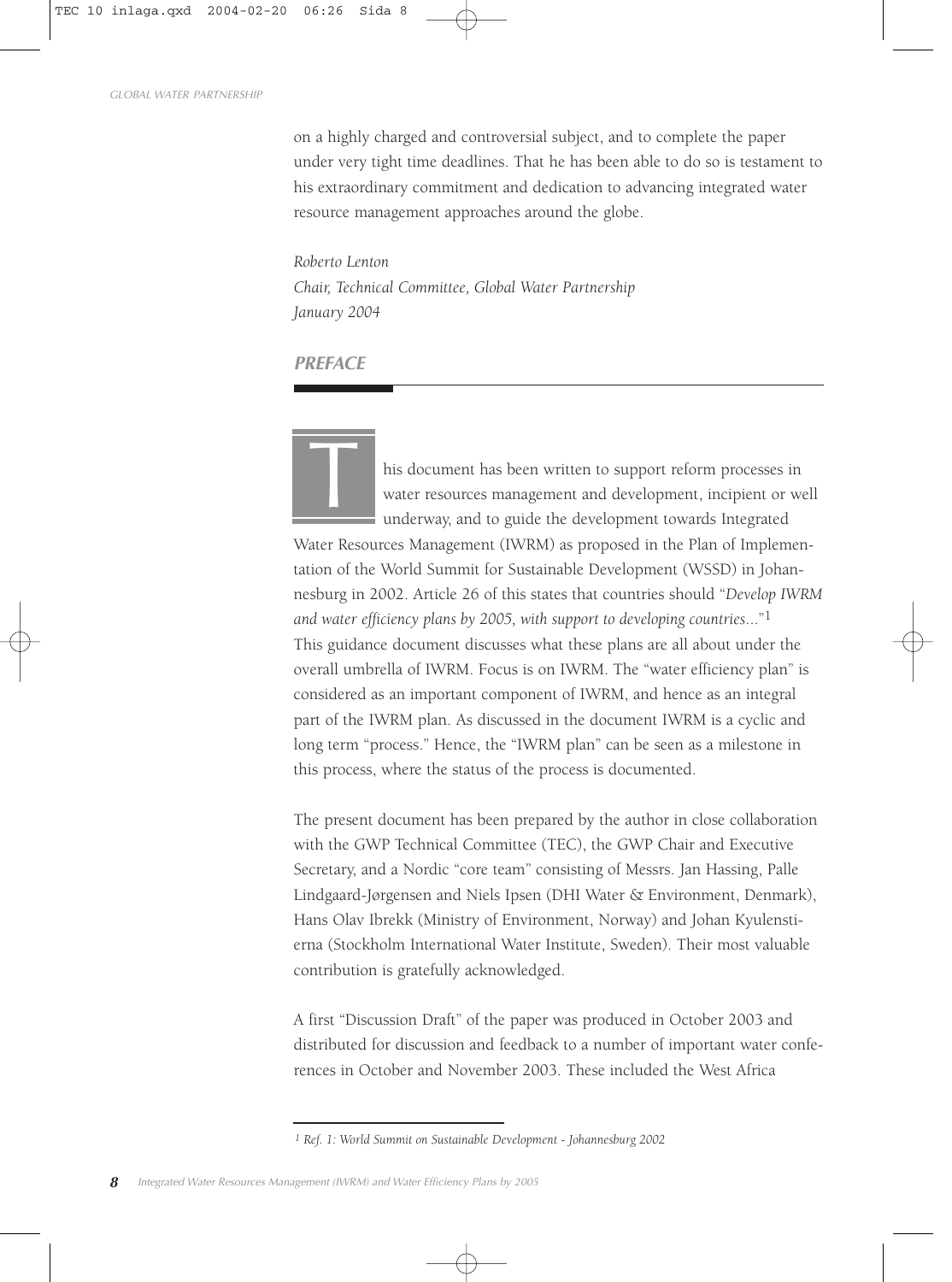IWRM Conference in Ouagadougou, the "Water for the Poorest" Conference in Stavanger, the GWP Technical Committee (TEC) Meeting in Madrid and the Southeast Asia Water Forum in Chiang Mai. It was also circulated to the GWP regional networks and to other interested individuals. Comments and suggestions from these meetings and persons are gratefully acknowledged. They have all been carefully considered in preparing the final version. However, the final version as presented is the sole responsibility of the author.

*Torkil Jønch-Clausen January 2004*

## **INTRODUCTION**

## The experience



everal countries have started, or have already been through, the process of putting in place elements or substantial amounts of the Integrated Water Resources Management Process envisaged

by the international community during the World Summit on Sustainable Development in Johannesburg 2002. Uganda and Burkina Faso have, with international assistance, gone through multi-year IWRM planning processes resulting in new national policies, strategies and laws for their water resources development and management; China and Quebec's new water policies; Thailand and India's water reform processes and Brazil's wastewater reform are examples of IWRM processes. Many of these are now in the implementation stage or ready to start implementation. Other countries in Africa and elsewhere have responded to the WSSD call for action and have started IWRM planning processes.

### Context is critically important

This guidance document is not intended to be prescriptive. It is not a "cookbook." Water as a resource and its development and management is specific to the geographical, historical, cultural and economic context of any country. Hence IWRM processes will differ from country to country, and there is no "one size fits all." To assure political interest and public support, the initial focus should be on crucial, urgent issues. Flood management, irrigation water disputes or other such issues may be entry points. For the poorest countries of the world the national IWRM planning processes may well focus strongly on how to attain the UN Millennium Development Goals on reducing poverty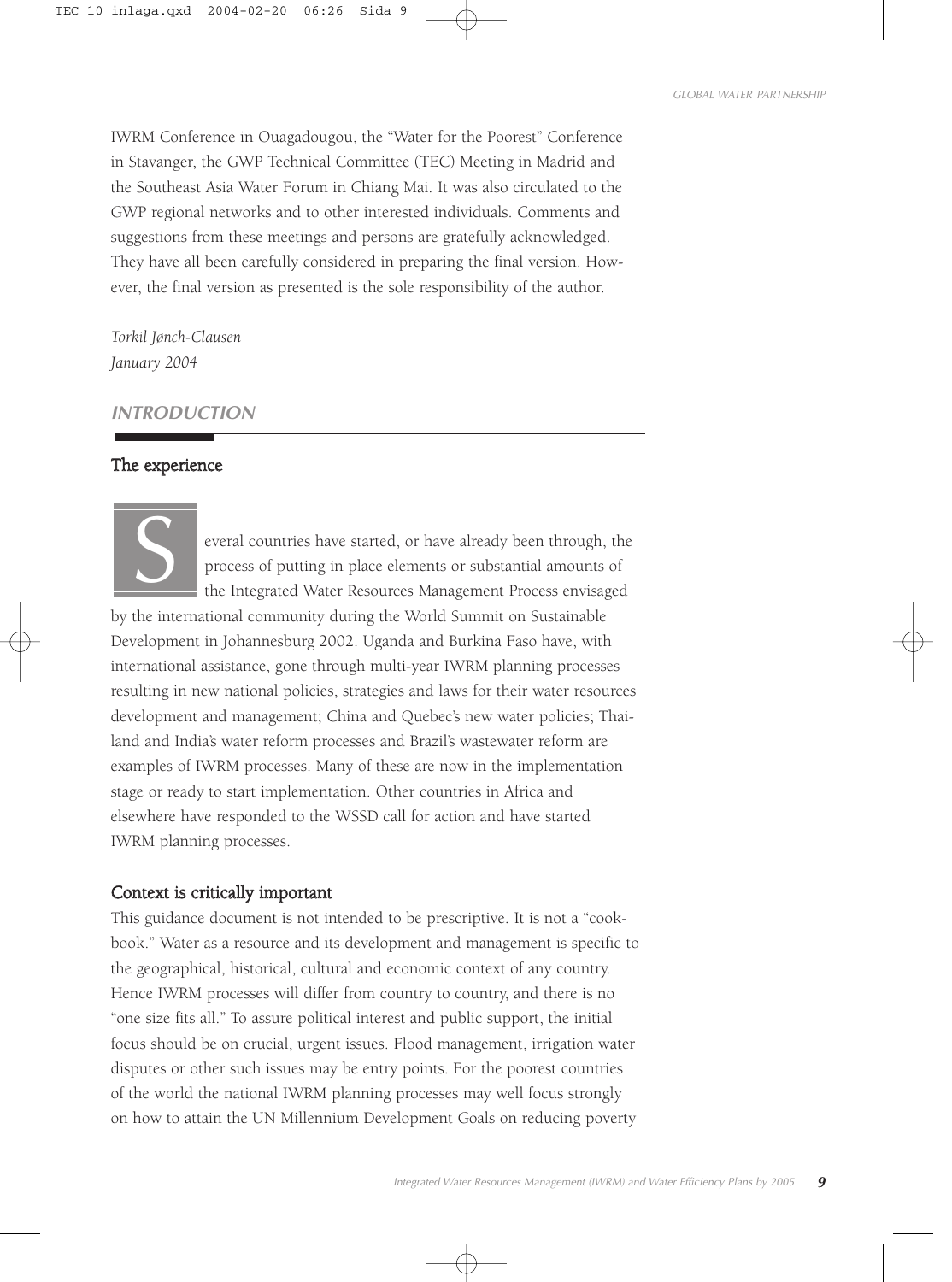and hunger, diseases and environmental degradation, including halving the proportion of people without access to basic drinking water and sanitation services. For the richer countries of the world, progress towards IWRM may be pursued by focusing on environmental maintenance and restoration, being the aim of the "Water Framework Directive" of the European Union (EU).

The present document builds on experiences from a number of diverse countries that have gone through such IWRM planning processes and attempts to incorporate the main lessons learned from these experiences.

**IWRM PLANS – WHY?**

# Pressures and competition for water requires improved management



ublic pressure caused by, for example, lack of safe and affordable drinking water and basic sanitation, pressure from national economic sectors like energy and agriculture due to lack of water

for development, transboundary conflicts and crises and international agreements on water all open opportunities and provide incentives for governments to initiate processes leading to improved management of water resources. Such improvements can be achieved through Integrated Water Resources Management as detailed below and in the associated reference documents.

# Countries experience serious water resources issues

In an increasing number of countries water scarcity and deteriorating water quality have or will soon become critical factors limiting national economic development, expansion of food production and/or provision of basic health and hygiene services to the population. The recognition of the need to redress these weaknesses in their water governance structures has convinced many countries that a new water management framework is needed. Other common critical issues include:

- Awareness and priority at political level of water issues is limited.
- Institutions are rooted in a centralised culture with supply driven management and fragmented and sub-sectoral approaches to water management. Few water managers view water holistically, but the integrated approach is required, among others, because of the biophysical reality where water movement through the catchment links the livelihood and resource perspectives.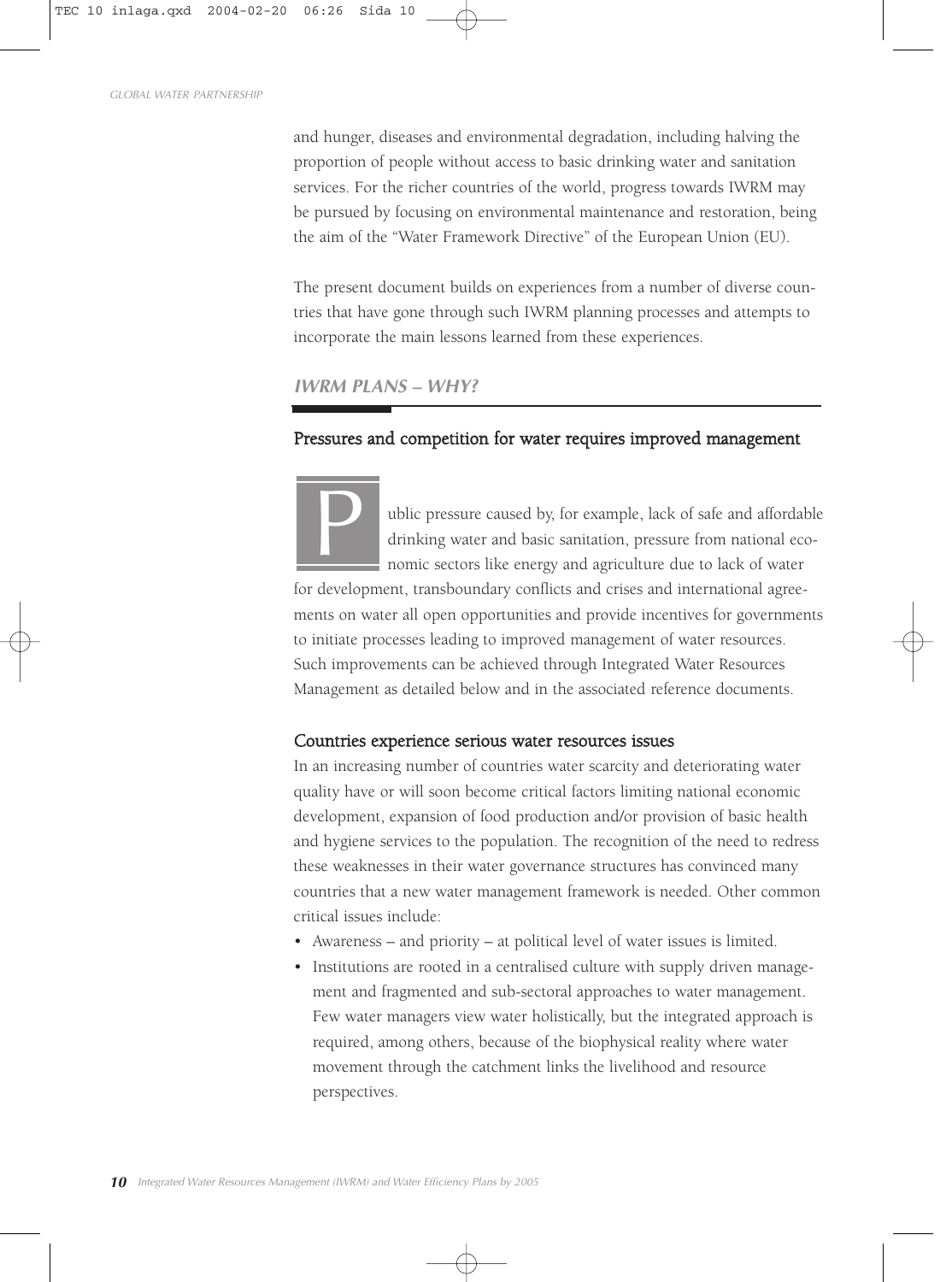- Local governments lack capacity to manage pressures on water resources.
- Inappropriate pricing structures and hence limited cost recovery result in inefficient operation and maintenance of water systems, as well as in misallocation and loss of water.
- Investments in the water sector are low, and do not get sufficient attention in the national budgeting procedures.
- Information and data to support sound management of water is generally lacking.
- The often inadequate economic, social and environmental criteria for the approval of policies, plans and projects.

#### IWRM relates to the macro-economy

Poor management of water resources causes health, environment and economic losses on a scale that impedes development and frustrates poverty reduction efforts. Some examples are:

- *Water degradation, health and loss of productivity.* The often quoted global figures of 1.2 billion people without access to clean water, and more than double this figure without proper sanitation, are among the prime causes of one billion people being annually affected by water-borne diseases, primarily in the developing countries. The poorest segments of society and children are hit hardest with 3.5 million children dying each year from these diseases. The loss of productive ability in a situation of marginal income is often disastrous and hinders escape from poverty. Managing water resources wisely to prevent pollution of sources of domestic water is one of the most important preconditions for improvement.
- *Soil degradation and loss of productive land*. The way water is managed in coordination with land management has significant effects on agricultural production. Deficient management will often result in erosion, salinization and destruction of soil structure. Soil degradation presently affects 30% of the world's irrigated lands, 40% of rainfed agricultural lands and 70% of rangelands. Total agricultural productivity losses are experienced. Further decline in productivity will occur as new areas are no longer readily available as replacement.
- *Risk management, floods and droughts.* Economic losses from floods, droughts and climate variability are experienced at a very large scale globally. The drought in Zimbabwe in the early 1990s entailed a 45% decline in agricultural production and an associated 11% decline in gross domestic product (GDP). El Niño floods (1997–98) caused an estimated economic loss exceeding 1.7 billion USD in Kenya and 2.6 billion USD in Peru. Mozambique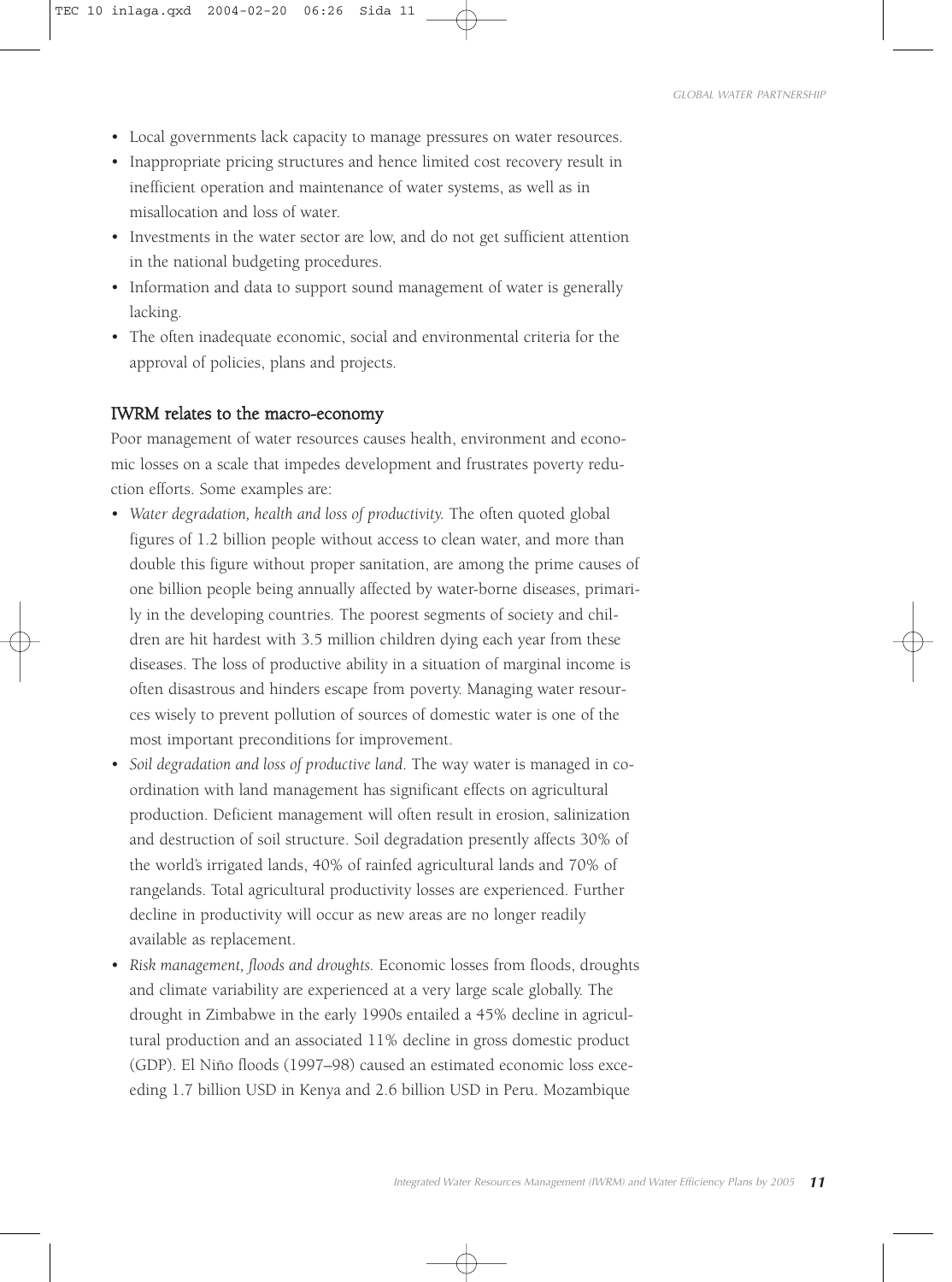suffered a 23% reduction in GDP following the floods in 2000. Integrated Water Resources Management including risk management, prudent co-ordinated management of land and water, monitoring, forecasting and contingency planning could have alleviated these grave economic consequences.

# A good IWRM process can assist developing countries in achieving the MDGs

These address, among others, poverty, hunger, education, gender equality, health and environmental sustainability (see Annex 1). Good quality water availability and prudent water resources management are important contributions to achieving the goals. Striking examples are:

- *Poverty*. Water is basic to production, and production is clearly a factor in poverty reduction. The productivity of irrigated agriculture is particularly dependent on rational and wise water resources management. IWRM processes should contribute to a framework for investment in water infrastructure, such as irrigation and drainage canals and hydropower installations, which in turn are necessary for the community, regional and national development.
- *Major diseases*. Water related diseases are among the worst killers in developing countries and the poorest segments of the population are often hit hardest, not least the women who carry the daily responsibility of the health of their families. IWRM is a process through which water managers are assisted in making rational and balanced decisions on the water use, conservation and protection. Control of stagnant water for instance in reservoirs and irrigation systems as well as enhancing the quality of water for domestic use is important for prevention of malaria, bilharzia, cholera and other diseases.
- *Environmental sustainability*. IWRM processes by their nature address natural resources degradation as a result of unsustainable exploitation, often for short-term gains. The degraded systems can no longer retain their productivity and provide essential goods and services. Environmental flows need to be maintained. Thus, sound ecosystems have to be maintained and suitable planning of allocation/recycling should assist in this. Aquatic ecosystems are threatened around the globe and IWRM needs to be applied to protect, conserve and restore water resources.

Thus, at the national level IWRM provides a basis for harmonising the different demands on its water resources that will be required to achieve the MDGs. An IWRM approach will advance progress towards the sustainable development of a country and its achievement of the MDGs more rapidly than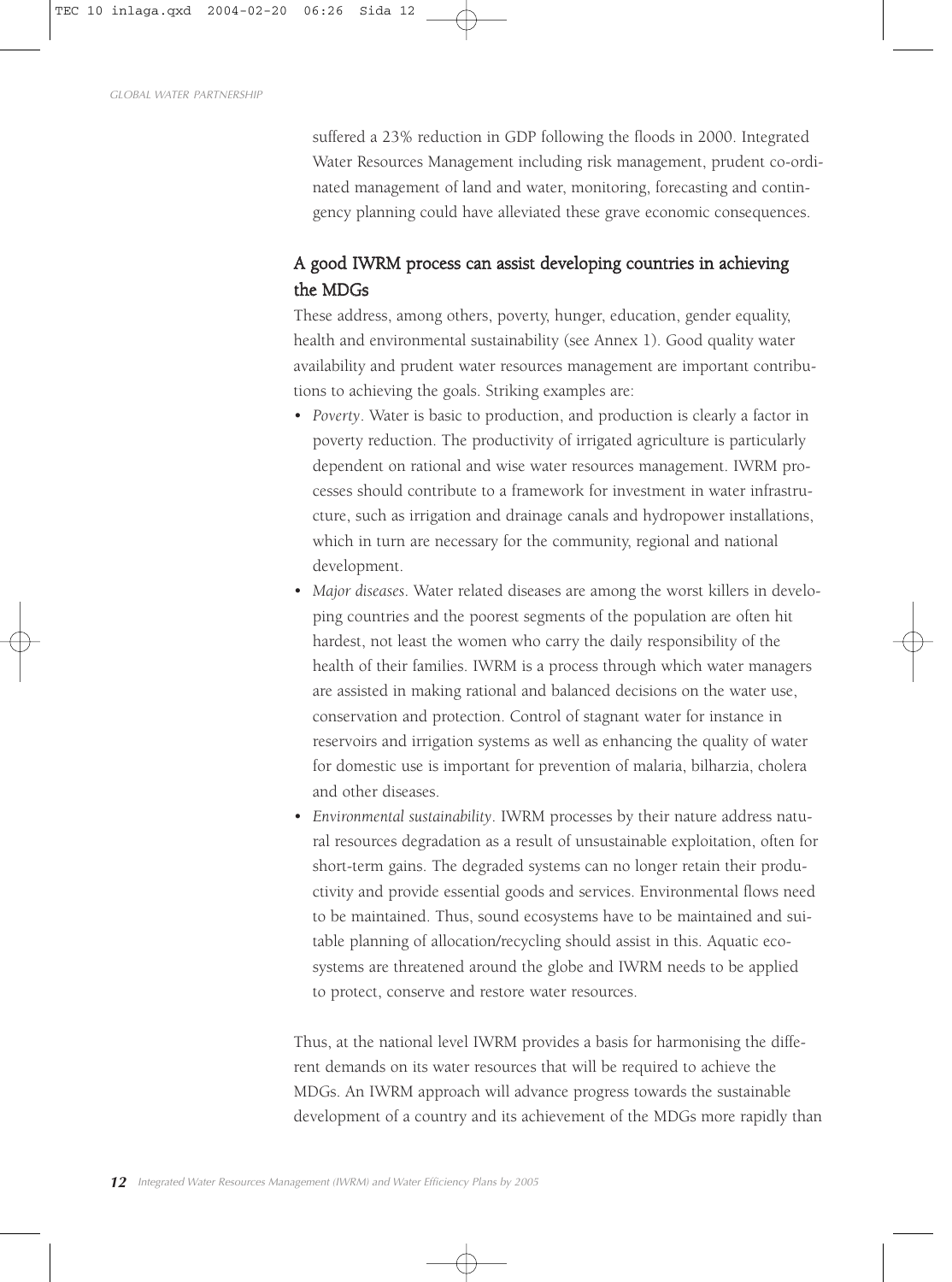traditional approaches. Investments in water infrastructure, water allocation decisions and water management actions and policies impact on a country's goals in multiple ways: IWRM is an approach that can capitalise on the opportunities for synergies and help reconcile difficult trade-offs in the achievement of these goals.

The eighth Millennium Development Goal calls for "Building a global partnership for development" with reference to the need for commitment to good governance, development and poverty reduction – both nationally and internationally. Hence the global community has made a commitment to which, clearly, good water governance through IWRM has an obvious contribution to make.

# IWRM processes are needed to backstop the commitments to international agreements

Sub-regional or regional agreements, transboundary co-operation agreements and global/international action plans are among the triggers that prompt a decision to develop or extend the present water resources management framework. They may all comprise requirements or incentives for countries to establish national IWRM frameworks as exemplified below.

- *Regional/sub-regional agreements*. Regional/sub-regional agreements often trigger the development of National Integrated Water Resources Management frameworks. West Africa and Central America have assessed that regional co-operation would benefit the water resources situation of their respective regions.<sup>2</sup> Regional instruments like the European Union (EU) Water Framework Directive<sup>3</sup> show the potential for developing regional agreements and dispute settlement procedures and for defining water management principles and monitoring and compliance mechanisms. This and other pieces of EU legislation have been important triggers of reform of the water sectors of the EU accession countries.
- *Transboundary visions and co-operation*. Almost half of the world's land area is situated in transboundary river basins. New co-operation arrangements

*<sup>2</sup> Ref. 3: West African Regional Action Plan on IWRM and Ref. 4 on the Central American Action Plan for IWRM). The West African Plan on Integrated Water Resources Management agreed at Heads of State level, includes a number of targeted programme: Support to National IWRM Action Plans, Support to countries damaged by war, Capacity Building, Regional co-ordination of IWRM. Within the region, countries are at different stages in the development towards IWRM and countries less advanced in the process can learn from those more advanced. As a result important networks between policymakers and water practitioners have been established. Capacity building, development of guidelines and so on have been prepared more cost-efficiently at the regional level compared to the level of individual countries. 3 Ref. 5: European Union (EU) Water Framework Directive.*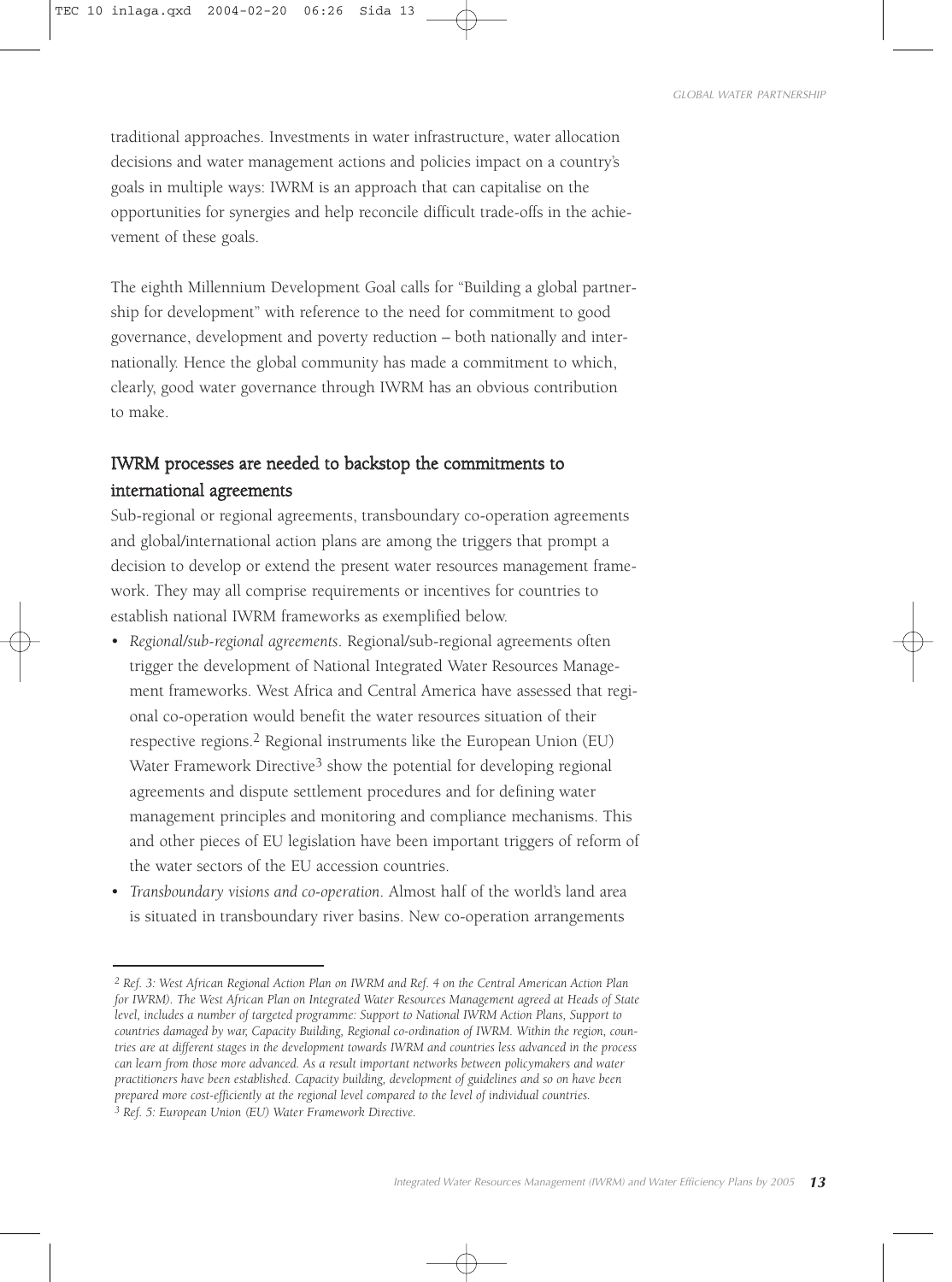for transboundary water systems are emerging, like in the Nile Basin<sup>4</sup> while the Mekong Basin<sup>5</sup> co-operation agreements have existed for a longer time. While such agreements are made at the regional level, the actual policy changes, reforms and implementation of reforms need to happen at the national levels. Hence, such agreements provide encouragement and opportunities for riparian countries to reform their national water resources management frameworks, and promote developments towards the principles of IWRM.

**IWRM PLANS – WHAT?**

### The WSSD 2005 target



he Plan of Implementation of the WSSD in 2002 proposes to reform the management of water resources by "Developing Integrated Water Resources Management and Water Efficiency Plans by 2005, with support to developing countries..." as a framework (see details

in Annex 2). Properly developed these can become dynamic instruments that progressively identify necessary strategies and actions in water resources management, water infrastructure development, improved water efficiency and better water service provision. Milestones in the format of strategic action plans will mark critical points in the planning processes, unlikely to be completed "by 2005," that is, just two years from now. *Hence the 2005 target should be interpreted to mean that all countries should have "IWRM and water efficiency planning processes completed or well underway by 2005*." Hence the "plan" is part of this process, and should be seen as a milestone where the status of the process is documented.

# IWRM definition

IWRM may be defined as: *a process which promotes the co-ordinated development and management of water, land and related resources in order to maximise the resultant economic and social welfare in an equitable manner without compromising*

*<sup>4</sup> Ref. 6 The Nile Basin Initiative is a multilateral dialogue established in the late 1990s. A shared vision has been prepared between the riparian countries to achieve sustainable socio-economic development through the equitable use of and sharing of benefits from common water resources. In line with the vision of the Mekong River Basin, the development of a "Basin Development Plan" aims at sustainable development of the water resources and related resources and thus promotes a development towards Integrated Water Resources Management.*

*<sup>5</sup> Ref. 7: Mekong Basin Development Plan.*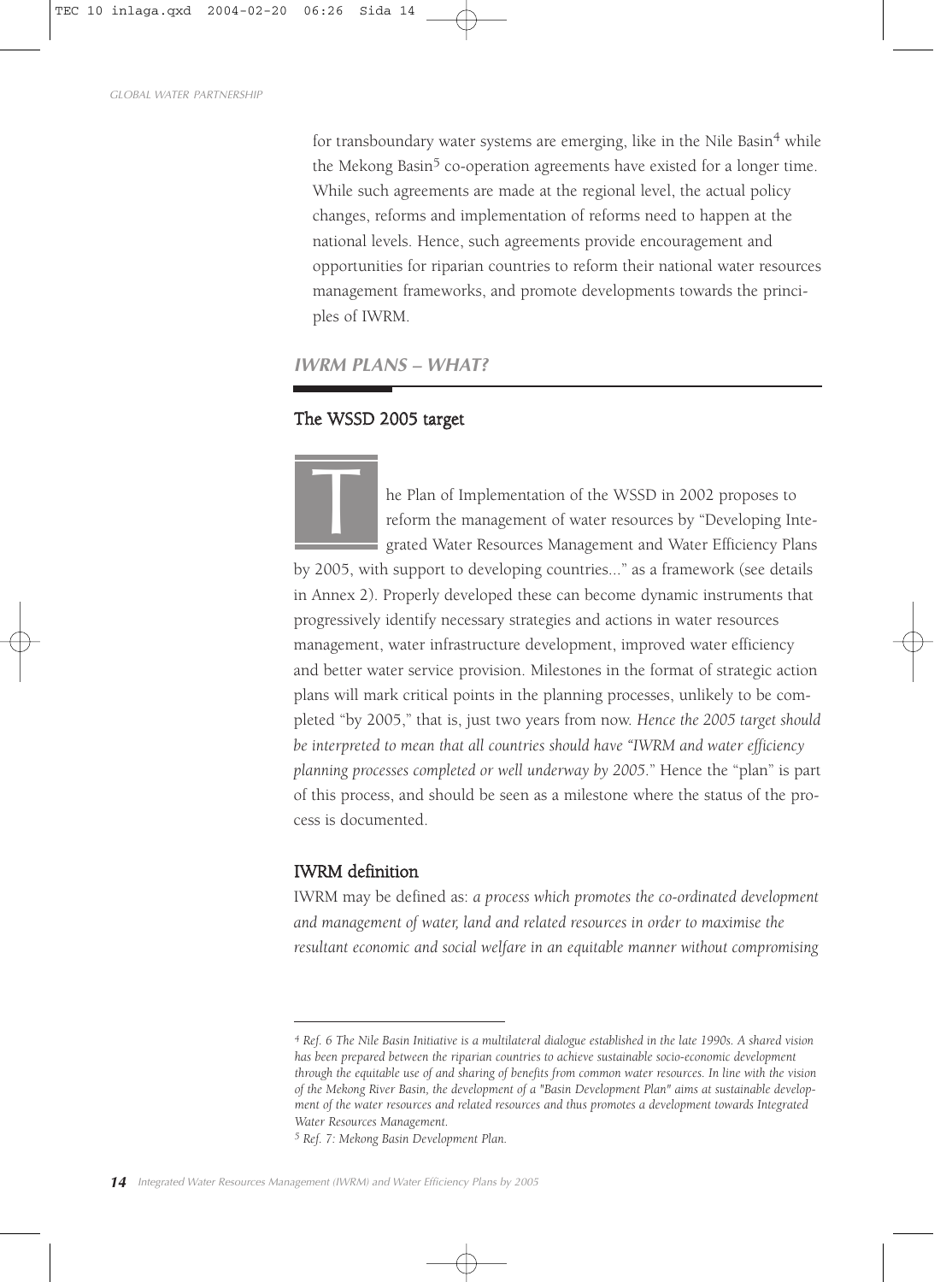*the sustainability of vital ecosystems*. 6 IWRM is a comprehensive approach to the development and management of water, addressing its management both as a resource and the framework for provision of water services. The concept of IWRM was already recognised in Agenda 21 of the UN Conference on Environment and Development in Rio de Janeiro in 1992, to a large extent based on the four Dublin Principles developed earlier that year.<sup>7</sup>

IWRM is a political process and involves conflicts of interest that must be mediated. Effective water governance is crucial for the implementation of IWRM Plans. Awareness of this has been raised through a series of dialogues on "Effective Water Governance." The lessons from these dialogues (presented internationally at 3<sup>rd</sup> World Water Forum<sup>8</sup>) can assist the development and eventual application of the plans.

# IWRM processes focus on the critical water resources issues of any country

The role of IWRM will vary depending on the development stage of the country. Developing countries, countries in transition and developed countries will all have different ways of implementing the IWRM process and derive different benefits. Developing countries will in particular see sound water resources management as a factor in addressing poverty, hunger, health and environmental sustainability – the Millennium Development Goals – including their particular challenge in providing full involvement and hence better livelihoods for women. Countries in transition may see IWRM as a rational approach to improvement of their resource management thus assisting the continued development of their economies. Developed countries may find valuable inspiration in the IWRM processes and sometimes chose to design their own variety as has happened in the case of the EU Water Framework Directive.

*<sup>6</sup> Ref. 8: Integrated Water Resources Management - GWP Technical Committee (TEC) Background Paper No. 4. This definition is supported for instance, by the World Bank in the call for "an integrated water resources perspective ensuring that social, economic, environmental and technical dimensions are taken into account in the management and development of water resources." The concept is further detailed in the IWRM ToolBox of the GWP through some 50 specific "tools" for IWRM, backed up by numerous practical case studies of IWRM implementation.*

*<sup>7</sup> The UN Conference on Water and Development in Dublin in January 1992 consolidated the four "Dublin principles." (1) the holistic principle; (2) the participatory principle; (3) the gender principle; (4) and the economic principle, which provided an important "mind set" for water resources development and management.*

*<sup>8</sup> Ref. 9: 3rd World Water Forum - Kyoto 2003.*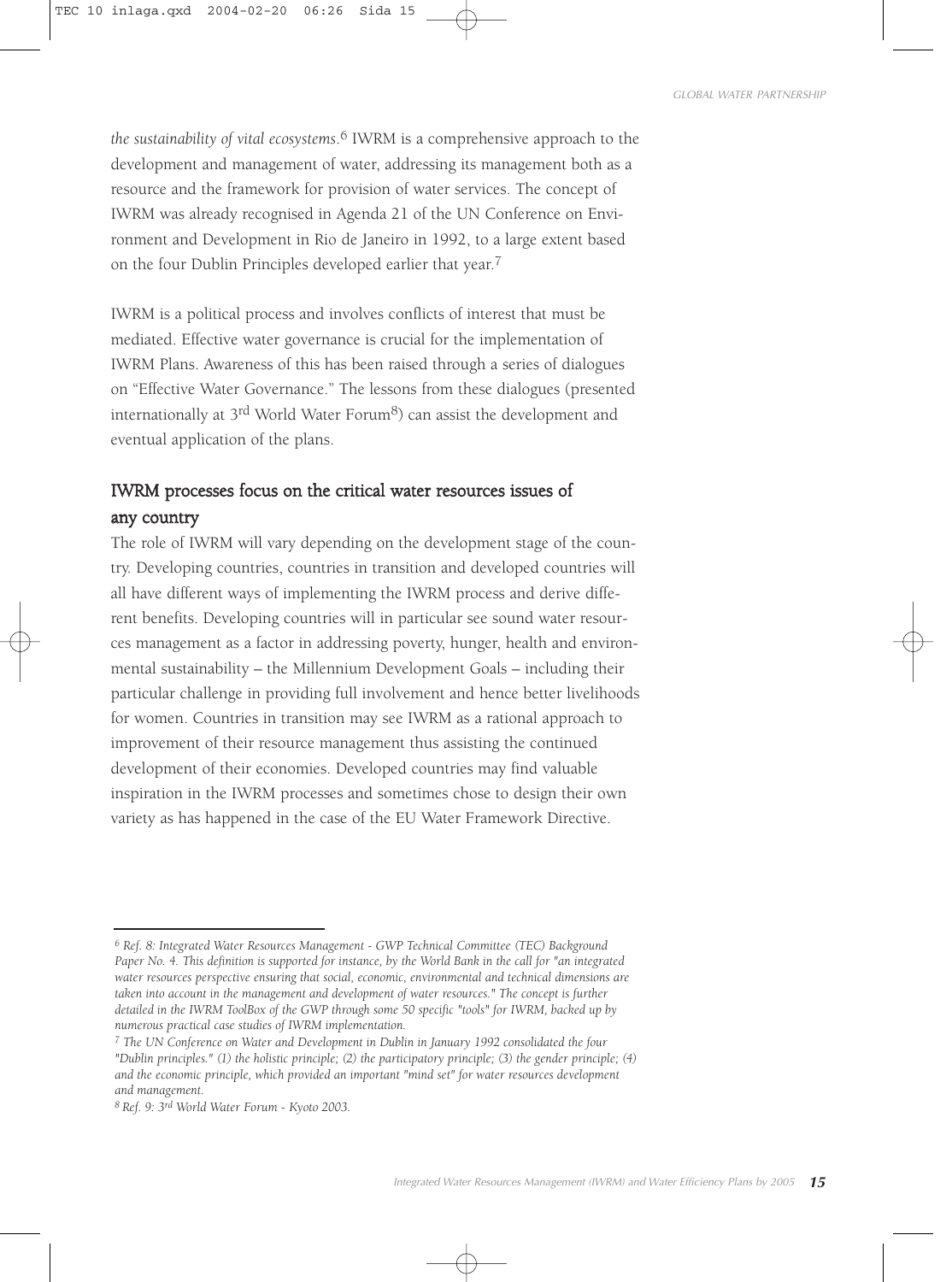# The three pillars of IWRM

Implementing an IWRM process is in fact, a question of getting the "three pillars" right: moving toward an enabling environment of appropriate policies, strategies and legislation for sustainable water resources development and management; putting in place the *institutional framework* through which the policies, strategies and legislation can be implemented; and setting up the *management instruments* required by these institutions to do their job. The three pillars are illustrated in Figure 1 below. A ToolBox on IWRM has been developed by GWP to elaborate on this framework and illustrate the concepts and useful approaches through specific tools ("good practices") as well as relevant references and case studies of IWRM experience (see Annex 3).



*Figure 1. The "three pillars" of Integrated Water Resources Management: Enabling Environment, Institutional Framework and Management Instruments*

# Roles of the actors

Governments play a key role in the implementation of an IWRM framework such as the one illustrated in Figure 1. They must also be the main regulators and controllers in the water sector with its associated infrastructure. Further, governments promote improvements in the public sector, regulate private sector involvement, and decide on market mechanisms. But "*water is everybody's business*" – a resource to be managed at the lowest appropriate level. It is governments working with civil society that must raise awareness of the importance of improved water resources management among policy makers and the general public. Dialogues will take place between the many stakehol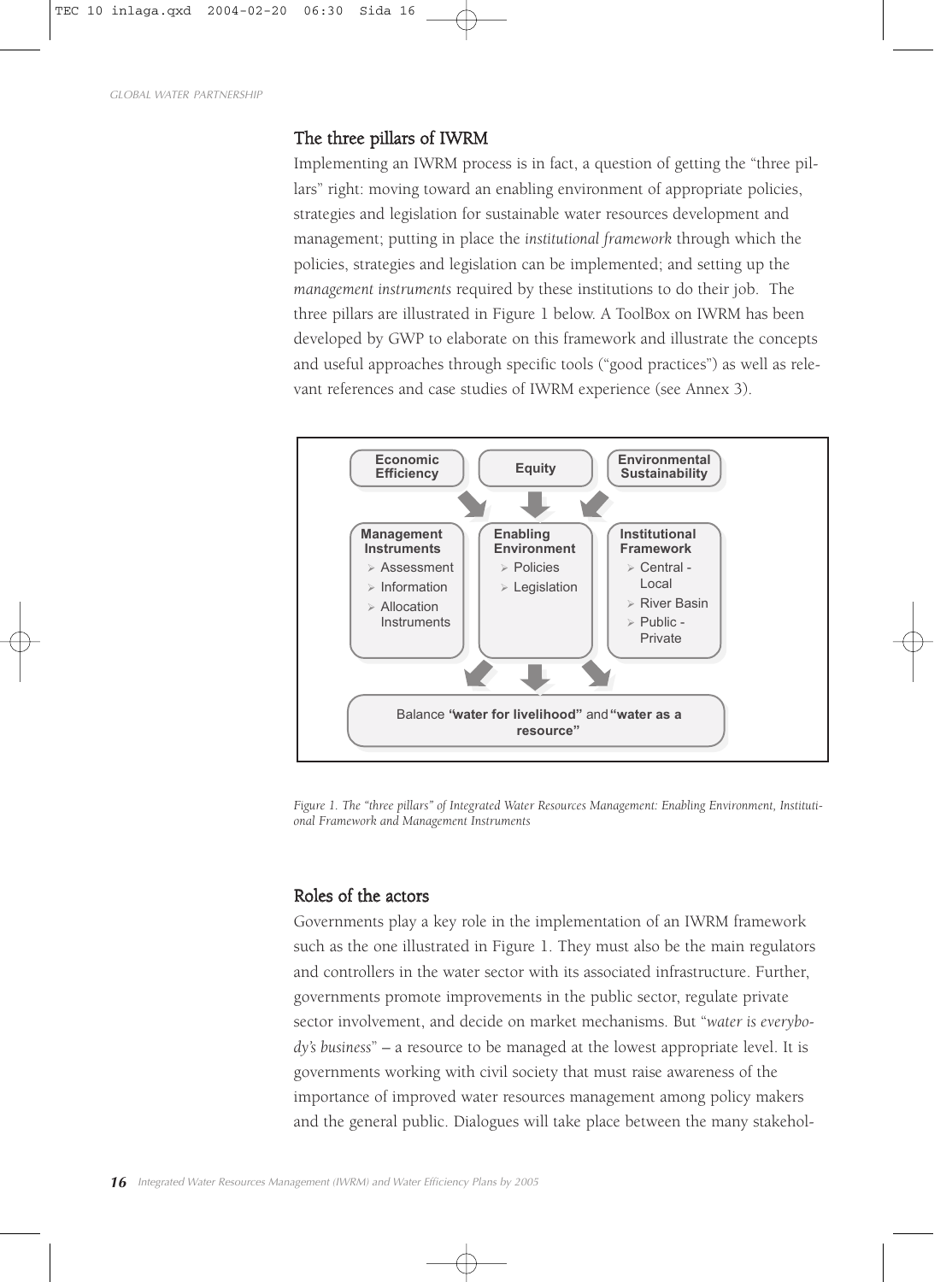ders involved including government, civil society and the private sector. Governments can only exercise their responsibilities of good water governance if they involve all relevant national (and if appropriate also regional/transboundary) stakeholders in the dialogue when the framework is developed and implemented. Governments must also ensure empowerment of the poor, not least poor women, as a precondition for their meaningful participation in IWRM contributing to poverty reduction. Without stakeholder support, government efforts to implement the framework will be frustrated. However, government's responsibilities may also be frustrated by the operation of conflict adjudication mechanisms created under international trade and investment agreements.

## Cross-sectoral integration

A critically important element of IWRM is the integration of various sectoral views and interests in the development and implementation of the IWRM framework, as illustrated in Figure 2. Integration should take place within:

- *the natural system*, with its critical importance for resource availability and quality, and
- *the human system*, which fundamentally determines the resource use, waste production and pollution of the resource, and which must also set the development priorities and control associated infrastructure.

Integration within the natural system concerns for instance, the integration of land and water management, surface and groundwater, upstream and downstream water related interests recognising the full hydrologic cycle. Integration within the human system relates in particular to cross-sectoral integration of policies and strategies and integration of all relevant stakeholders in the decision-making processes. To secure the co-ordination of water management efforts across water related sectors, and throughout entire water basins, formal mechanisms and means of co-operation and information exchange need to be established. Such co-ordination mechanisms should be created at the highest political level and put in place in all relevant levels of water management.



Integrated Water Resources Management (IWRM) and Water Efficiency Plans by 2005 **17**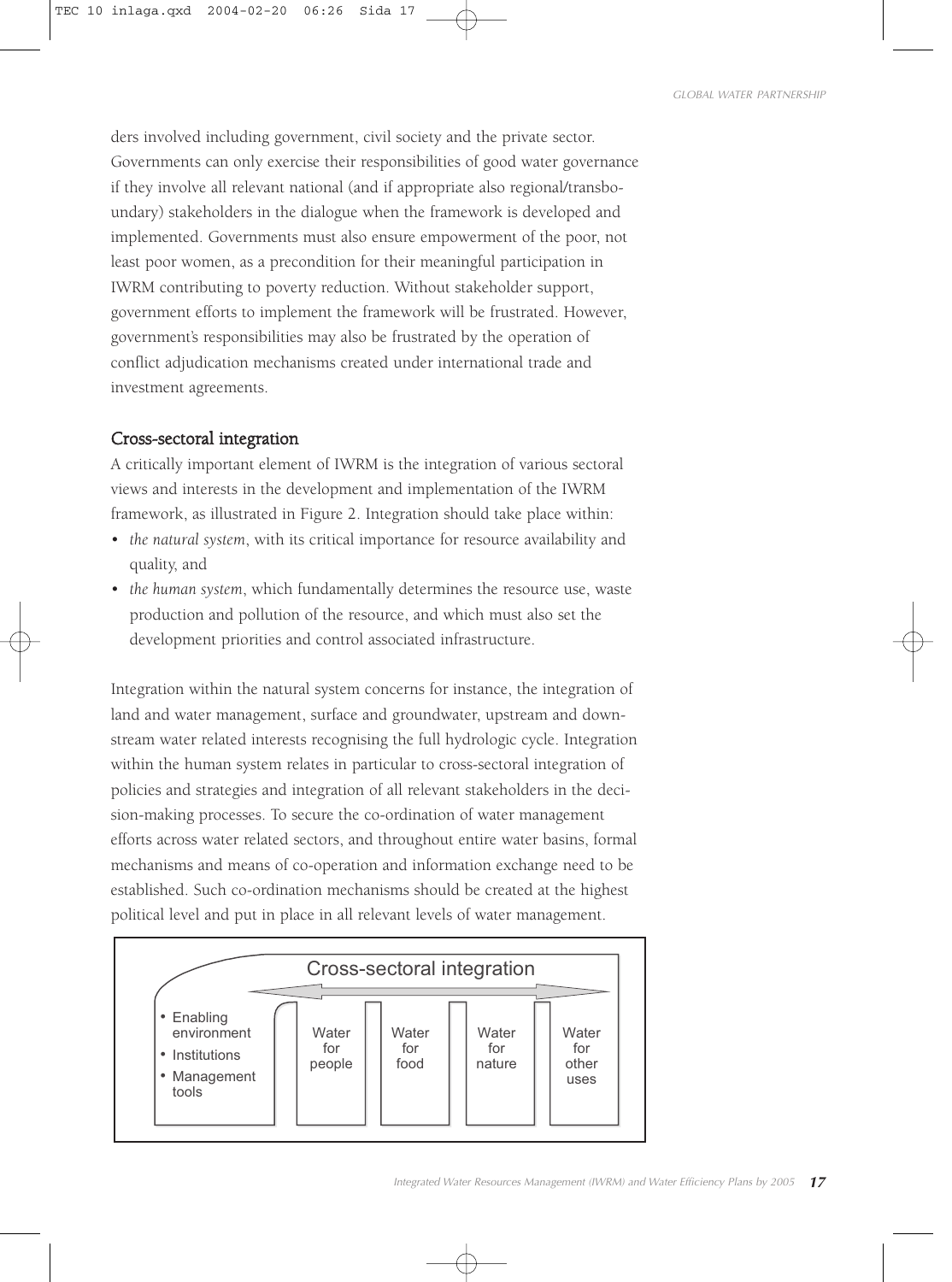#### *Figure 2. IWRM and its relation to sub-sectors*

It is equally important that IWRM builds on and provides consistency with current government policies and national or sectoral development plans and/or budgets. It is therefore important to understand the links of IWRM with plans and processes at the national and sectoral level and take these into account in the planning process.

### The water basin is the basic planning and management unit

Water follows its own boundaries – the river or lake basin, or the groundwater aquifer – and analyses and discussions of water allocation between user and ecosystem need make sense only when addressed at the basin level. Hence, a lot of the "integration" in IWRM takes place at the basin scale, whether at the local catchment or aquifer, or at the multi-state or multi-country river basin. Many countries have realised this and organised their water management at the basin level years ago (the Spanish river basin management structure recently celebrated its 75th anniversary; and the first Mekong River Basin structures were established in the 1950s). Several countries are now setting up various river and lake basin management structures. With the EU Water Framework Directive in Europe basin level management has become law for an entire region.

However, it is important to stress that "integrated river basin management" and "integrated water resources management" are different concepts. Many policy decisions affecting water management – within or between sectors (such as food, health, energy and so on) – can be taken only at the national level, not at the basin level and, within the "water sector," policy decisions for example, on cost recovery are necessarily taken at the national level. So the two are complementary, strongly interrelated, and both aim at wise water governance.

### IWRM is a rolling process

Uganda and Burkina Faso, India, China, Nicaragua and others have already integrated IWRM in their policies and water laws. They are continuing the IWRM process and review the status at regular intervals in order to deal with new or additional priority water resources issues, management and infrastructure requirements.

IWRM is a cyclical process. The IWRM process is illustrated in Figure 3 as the "Integrated Water Resources Management Cycle." The cycle starts with the planning processes and continues into implementation of the frameworks and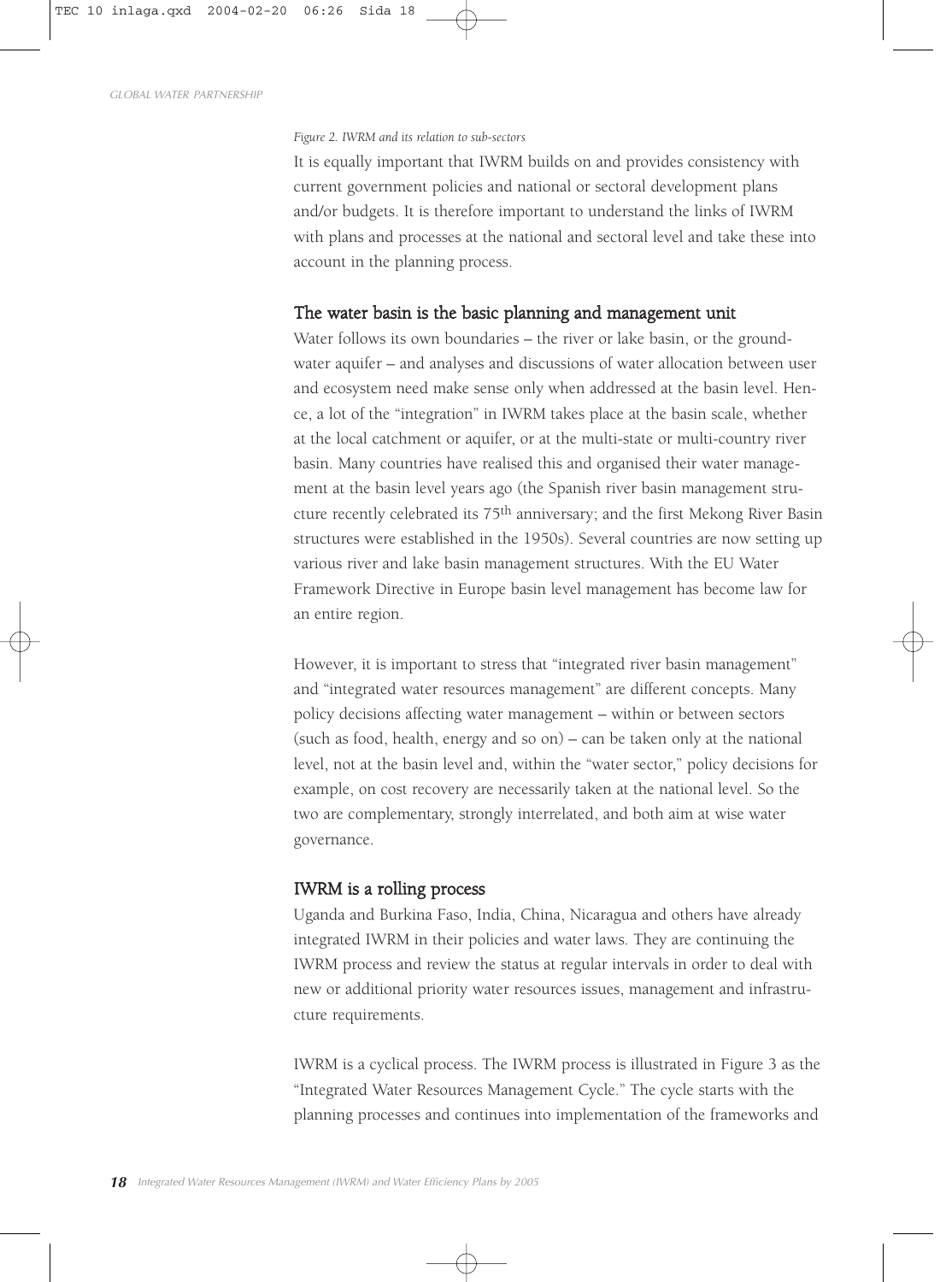action plans and monitoring of progress. At this stage – or indeed at any point in time – it can be decided whether new reform needs have appeared or whether the reform process has led to the expected improvements. If the latter is not the case then the cycle must be repeated. IWRM "plans" as foreseen in the WSSD target for 2005, are just one step in the process of improved water resources management.



*Figure 3. The Integrated Water Resources Management Cycle*

# Feedback loops in the process cycle

Active stakeholder involvement is key to providing feedback on any stage in the management of the process cycle and, in the light of new developments, may result in certain steps of the process having to be repeated. However, two feedback loops are particularly important. The first deals with prioritisation of the water resources issues and the status of the present water resources management system, including taking stock of those recent international developments of importance for the national water resources management process. Priority setting and commitment to reform requires political will, awareness to be raised and an active stakeholder dialogue. The cycle illustrates that before priorities for reform can be agreed there may be need for reviews, extended dialogue, bringing in new stakeholders and so on. The second feedback loop deals with the process of preparing the strategy and, in particular, the "plan." This requires extensive policy consultations and stakeholder involvement. It illustrates that the final action plans need political agreements on the highest political level, acceptance from the main stakeholders and raising the necessary financial means from domestic and international resources.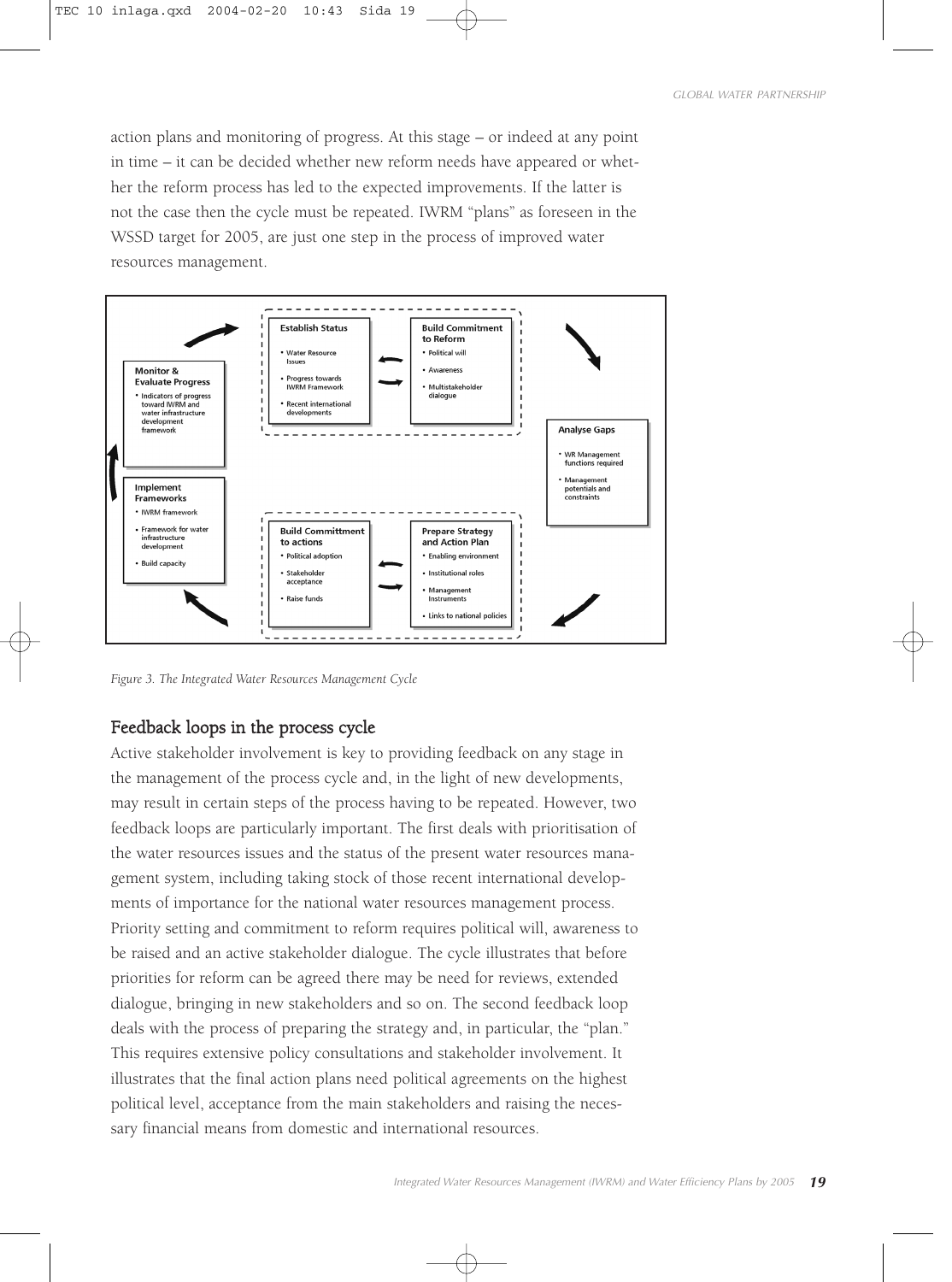# IWRM can contribute to poverty reduction

Poverty Reduction Strategy Papers (PRSP) describe a country's macroeconomic, structural and social policies and programmes to promote growth and reduce poverty, as well as external financing needs. PRSP´s are prepared by governments through a participatory process involving civil society and development partners. Since 1999, PRSP´s have been developed in approximately 80 developing countries. PRSP´s are the basis for lending by the World Bank and International Monetary Fund (IMF) and influence international donors' choice on which sectors to support. It is important that governments realise the significance of water and the management of water resources (IWRM) for poverty reduction and gender equality and prioritise water sector interventions in PRSP's<sup>9</sup> where relevant.

## IWRM is integrally linked to international processes underway

At the international level there are a number of important processes that the IWRM 2005 plan should link up with and where the IWRM approaches can provide significant input. Some of these processes concern:

- *CSD-12 process*. The Commission on Sustainable Development (CSD) decided at its eleventh session in 2003 that CSD-12 in 2004 and CSD-13 in 2005 should focus on water, sanitation and human settlements. CSD-12 will provide an opportunity to review the progress of implementation and good practices for implementation, while CSD-13 will focus on new policies. CSD-12 can therefore, review the progress towards the IWRM 2005 goal and discuss good IWRM practices. Assessments on IWRM are underway as a part of the CSD-12 process. The findings and conclusions from the CSD-12 meeting will be published by the UN CSD secretariat.10
- *World Water Forum process* with the three important dialogues on "Water and Governance," "Water, Food and Environment" and "Water and Climate." Governance, increasing needs for water for food production and challenges to improve efficiency through "more crop per drop," environmental flows to sustain ecosystem function and the effect of climate change on the hydrological cycle are all important elements to relate to in the IWRM planning process. The dialogues between researchers and water practitioners established in the World Water Forum process provide essential new information on best practices and solutions. Information from the dialogues has been presented at 3rd World Water Forum and will continue to be developed in the future World Water Forum process – initially the 4th World Water

*<sup>9</sup> Ref. 10: World Bank - Poverty Reduction Strategy Papers.*

*<sup>10</sup> Ref. 2 Commission on Sustainable Development.*

*<sup>11</sup> Ref. 9: 3rd World Water Forum - Kyoto 2003.*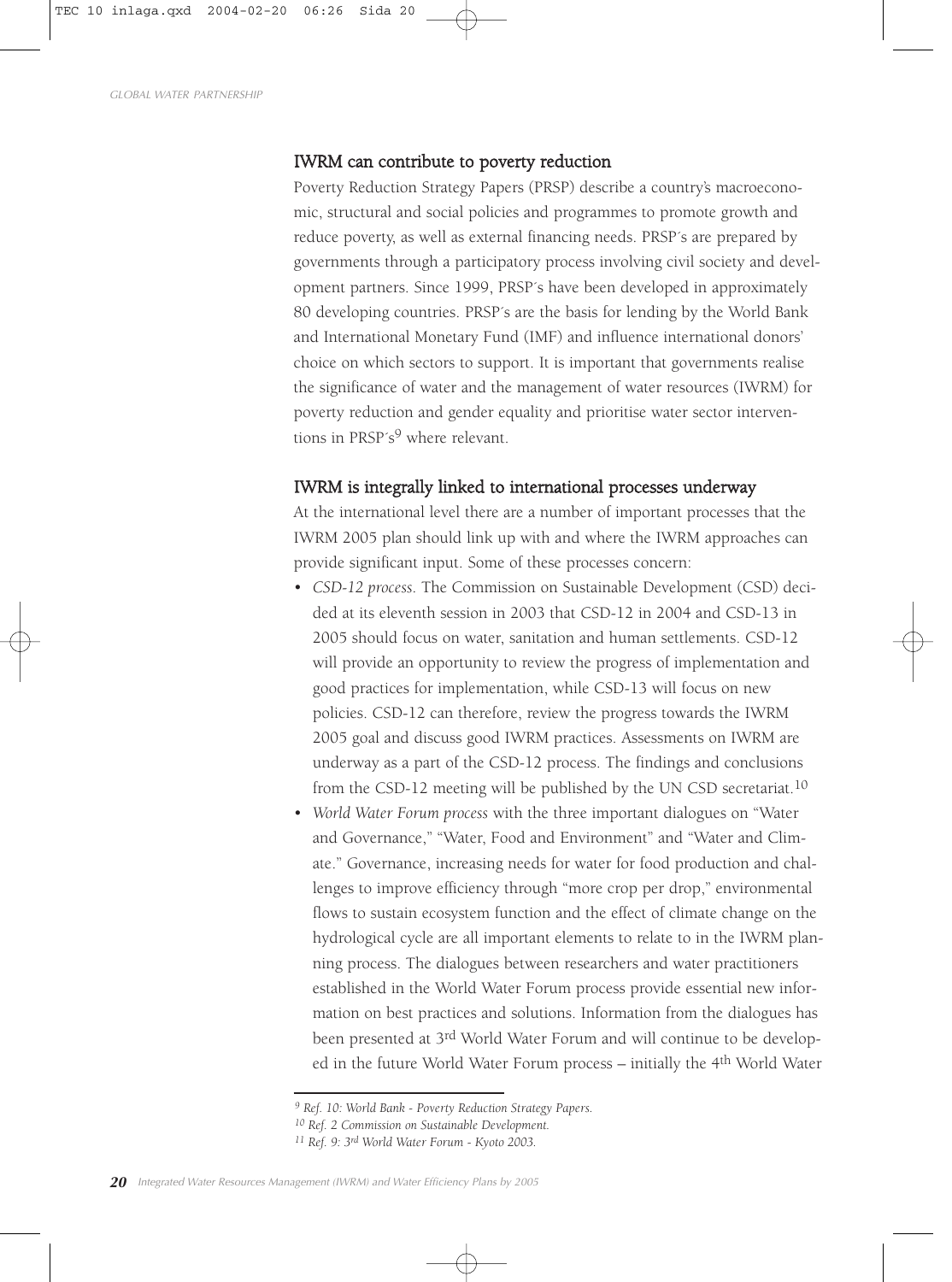Forum in Mexico in March  $2006 -$  and through the dialogues.<sup>11</sup>

• *The Panel on Financing Water Infrastructure* presented its report and recommendations at the 3rd World Water Forum in 2003. The Panel emphasised the importance of water in poverty reduction and development and the need to at least double the resources presently spent in the water sector to realise the Millennium Development Goals. The Panel concluded further, that governments should look for all available sources for funding to fill this gap. Governments should give higher priority to the water sector and the water sector's need for reform as a condition for generating and absorbing increased funds. In addition governments should fully accept that sustainable financing will require improved cost-recovery and increased management capacity. The Panel also had a number of recommendations for donors, international lending institutions, private sector participation, and community and grass-root involvement. The "Financing for All" process will be continued under the auspices of GWP and World Water Council.

#### **I**S – HOW?

# The IWRM process: Start with the national context and urgent issues – be pragmatic



he generalised process leading towards Integrated Water Resources Management is envisaged to comprise the steps of the process cycle shown in Figure 3 above. The number of steps and the depth of the work will depend fully on the individual country's present stage of progress towards IWRM and the goals set. Some of the components may already be quite advanced, others hardly started. Although it is logical that creation of policies and institutional frameworks should precede the use of specific management instruments, in reality the steps are not fully sequential. Parts of the later steps may be started before policies, laws and organisations are in place. Institutional change, requiring new legislation, is typically a time consuming activity. It is often better to start somewhere, working as far as possible with existing arrangements, rather than waiting for the more wide-ranging reform measures to be enacted. The short case studies in Annex 4 illustrate how different countries actually undertook the steps and what worked in the context of their particular national circumstances. Many more IWRM cases are found in the GWP's IWRM ToolBox along with "good practices" and references.<sup>12</sup>

*<sup>12</sup> Ref. 11: IWRM ToolBox.*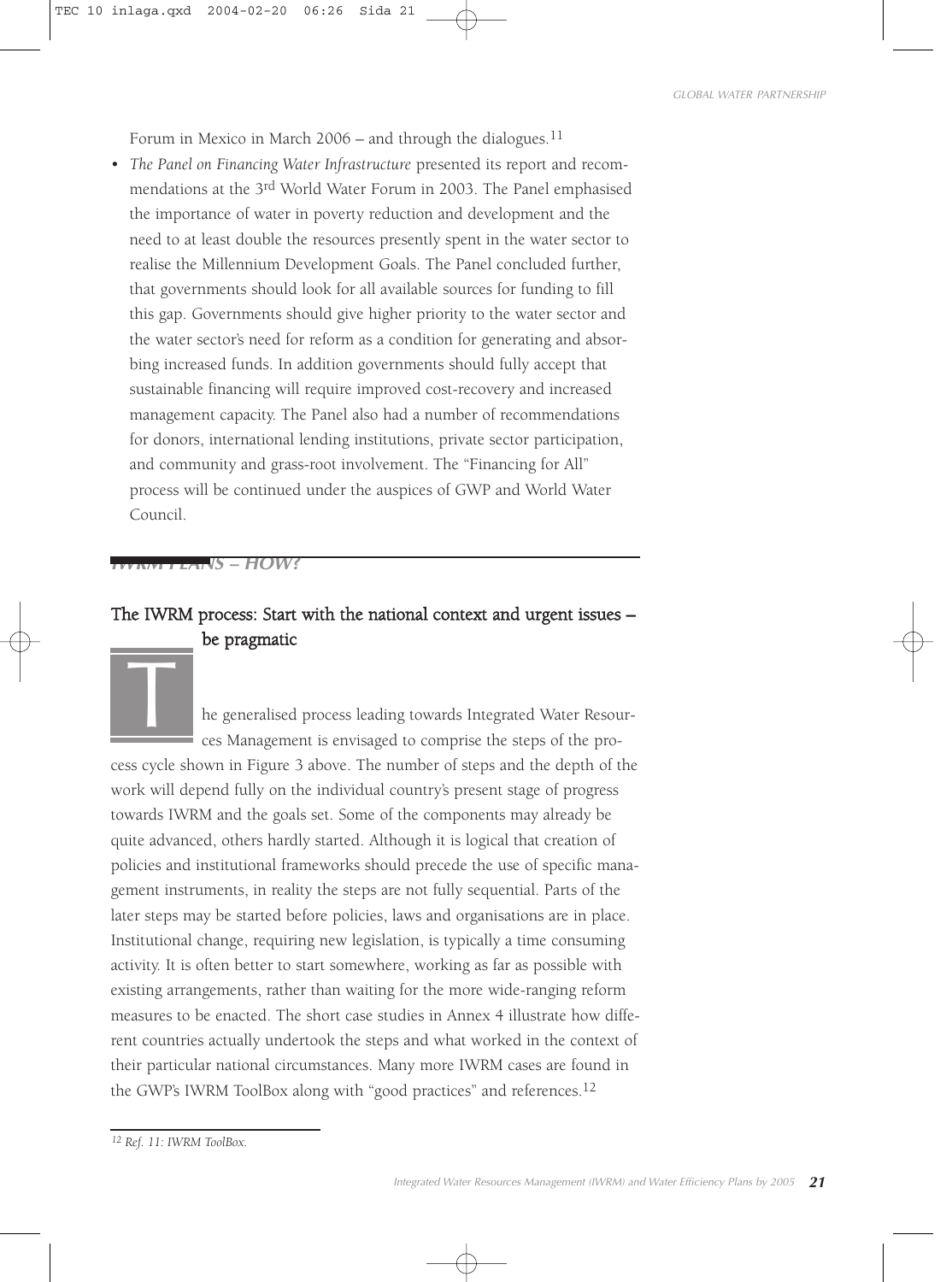#### SUMMARY OF IWRM PROCESS (SEE ALSO FIGURE 3)

Establish Status and Overall Goals. The starting point of the IWRM process is the burning and urgent water resources issue seen in the national context. Chart the progress towards a management framework within which issues can be addressed and agreed and overall goals be achieved. Do international agreements with the neighbours present potentials/constraints? Pragmatism is key.

Build Commitment to Reform Process. The political will is a prerequisite and building or consolidating a multi-stakeholder dialogue comes high on the list of priority actions. The dialogue need to be based on knowledge about the subject matter and awareness raising is one of the tools to establish this knowledge and the participation of the broader population.

Analyse Gaps. Given the present policy and legislation, the institutional situation, the capabilities and the overall goals, gaps in the IWRM framework can be analysed in the light of the management functions required by the urgent issues.

Prepare Strategy and Action Plan. The strategy and action plan will map the road towards completion of the framework for water resources management and development and related infrastructural measures. A portfolio of actions will be among the outputs, which will be set in the perspective of other national and international planning processes.

Build Commitment to Actions. Adoption of the action plan at highest political levels is key to any progress and full stakeholder acceptance is essential for implementation. Committing finance is another prerequisite for taking planned actions to implementation on the ground.

Implement Frameworks. Taking plans into reality poses huge challenges. The enabling environment, the institutional roles and the management instruments have to be implemented. Changes have to be made in present structures and building of capacity and capability also taking into account infrastructure development need to take place. Monitor and Evaluate Progress. Progress monitoring and evaluation of the process inputs and outcomes serve to adjust the course of action and motivate those driving the processes. Choosing proper descriptive indicators is essential to the value of the monitoring.

Experience shows that the implementation processes are facilitated by:

- strong political will, often motivated by a need to address burning and high profile issues
- a clear distribution of roles and responsibilities among the stakeholders
- highly motivated drivers maintaining commitment throughout the process
- exchange of knowledge and experience between countries at various stages of the process
- setting clear milestones for the achievement
- monitoring and evaluation of progress, performance and impact.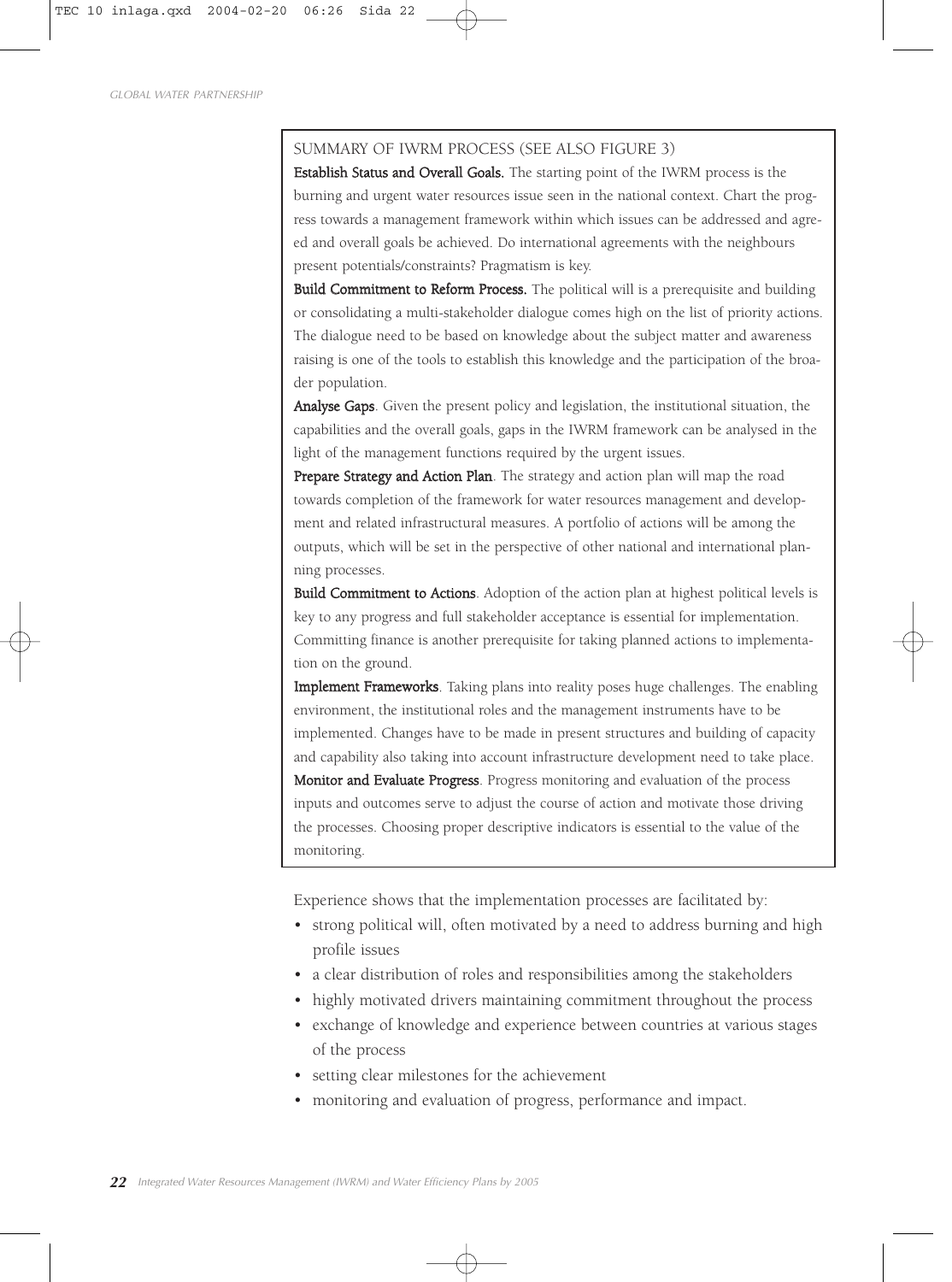# Establish goals and agendas

*Identify Integrated Water Resources Management and development issues* Priority issues in terms of significant and urgent water resources problems to be dealt with are part of the "need" based approach to building a management framework. The issues can conveniently be divided into livelihood/demand issues (e.g., meeting the increasing and often conflicting demands of different economic sectors) and resource-impact issues (e.g., impact of climate variability and changes, impact from human activities and land management).

#### *Livelihood/demand issues*

In many countries the challenges to be dealt with comprise issues such as securing access to safe drinking water and basic sanitation for the presently unserved; the challenge of rapidly growing urban water demands and wastewater discharges; securing water for increased food production; reducing vulnerability to floods and droughts (including considerations of possible impact of climate change); reducing risk to human health and production from diseases and hazards; meeting increased demands from irrigated agriculture, industry and other economic activities; protecting the resource base and vital ecosystems; and the prioritisation among these often conflicting demands. Providing equal opportunity for men and women in dealing with these issues is an important challenge.

#### *Resource-impact issues*

The above livelihood/demand issues need to be balanced based on an understanding of the resource base and the threats to this resource base: the impact of human activities and land management causing for instance deforestation, erosion and siltation, pollution and ecosystem deterioration, reduction of wetland areas, declining groundwater tables and salt water intrusion, the impact of natural phenomena such as climate variability and change, desertification, floods and droughts.

*Chart existing progress towards a national IWRM framework, and set overall goals* Several important elements of a framework will already be in existence. It is however important to establish the starting point and identify gaps and areas needing review and strengthening in relation to agreed goals and objectives. The elements to consider will in particular include:

• *The enabling environment*. National water resources and water services policies, laws and regulations, as well as financing and incentive structures.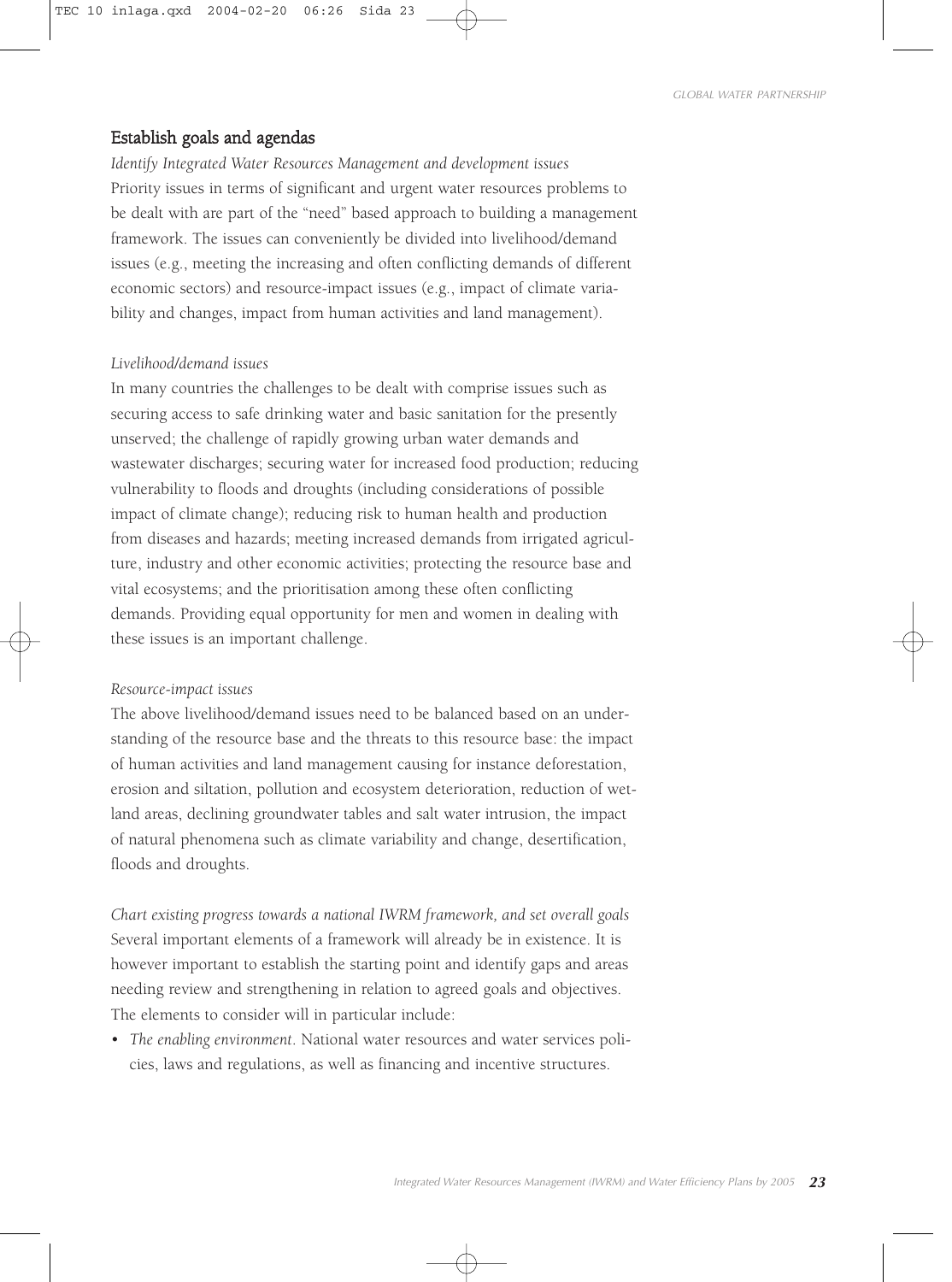- *The institutional framework* in terms of transboundary organisations, national agencies, basin organisations, regulatory bodies, local authorities, private sector and civil society groups.
- *Management instruments* in terms of water resources and demand assessments, economic instruments and water resources information and monitoring.
- *National plans*, such as relevant Sector Reform Plans, Infrastructure Plans, National Environmental Action Plans, Water Action Plans and so on.
- *Endorsed international agreements* and processes.
- *Fora for cross-sectoral and multi-stakeholder dialogues*, such as partnerships at national and/or local level, active NGO's or other civil society organisations through which dialogues take place.
- *Capacity building and empowerment* activities to enable stakeholders at all levels, both men and women, and in relevant structures (public, private, civil society) to play their role.

Elements such as those above need to be amalgamated to form a basis for further progress towards the IWRM and water services framework.

### *Recent international developments*

A national IWRM process should utilise and build on the political momentum generated by international processes like the Millennium Development Project, CSD-12, the World Water Forum and the ideas contained in the Financing Water Infrastructure report. These processes are briefly described above.

# Build Commitment to reform process

*Build political will and raise awareness about water management issues and solutions* Conscious actions to build consensus, also at the highest political level must be built into the process from the beginning, and be checked and enhanced at every stage. As the IWRM concept challenges existing ways of doing things, building awareness and understanding of the needs for change among the highest political decision-makers, managers, practitioners and other stakeholders is needed at this stage. Identification of national "champions" that will take responsibility for driving the planning process, and securing adequate human and financial resources is important at this stage.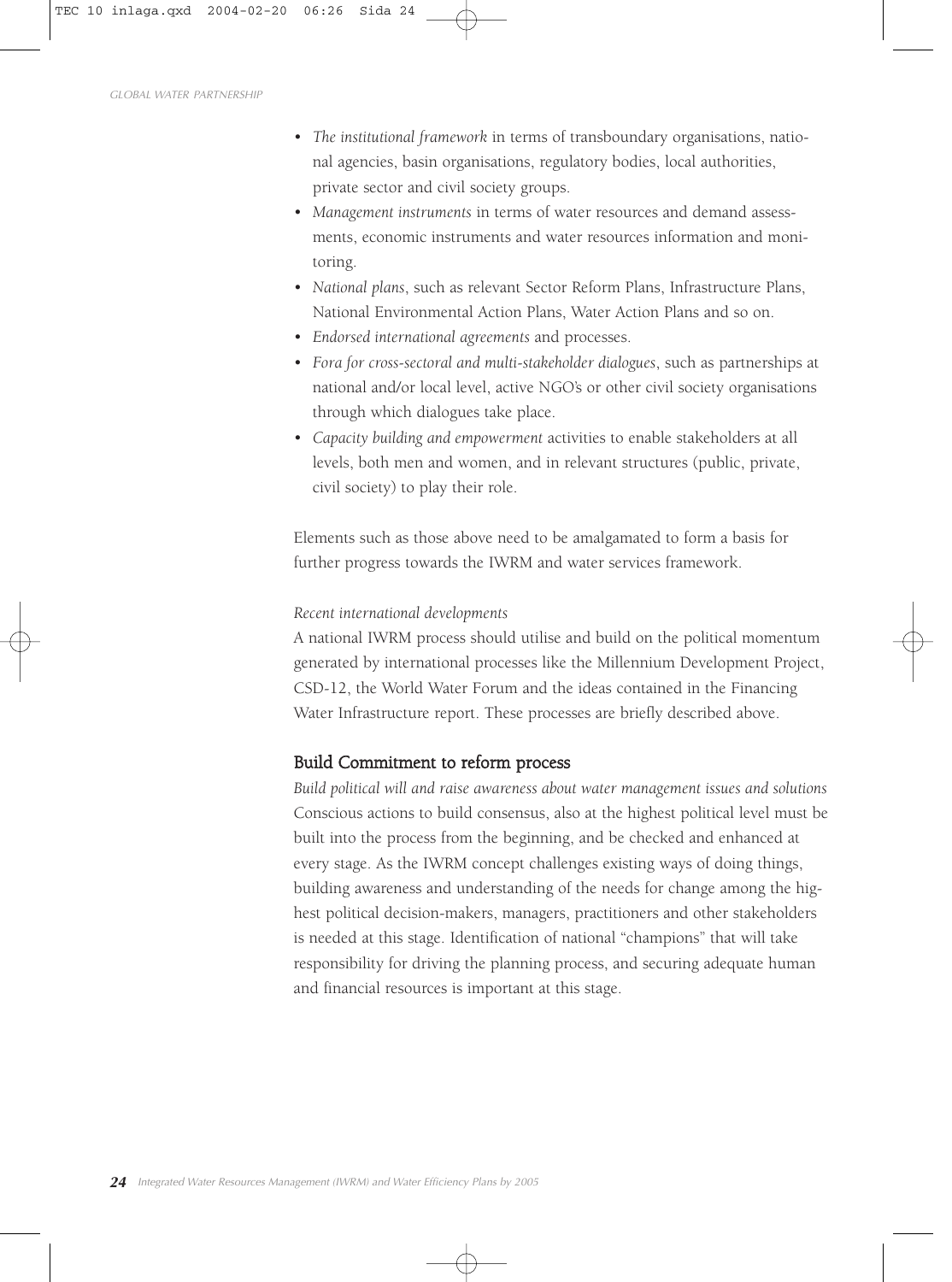### *Facilitate multi-stakeholder dialogue*

Consolidation/development of partnerships is necessary to develop strong multi-stakeholder groups and fora that can play a role of interactive participation in the IWRM planning process, including frameworks for water service delivery and associated water infrastructure. The crosscutting nature of IWRM has to be reflected in the composition of the fora. The role and interests of the actors should be established through a stakeholder analysis. As awareness raising and multi-stakeholder involvement is critical to the success of IWRM planning processes, it will be necessary to put in place a communication strategy on the IWRM reform process and its results. The availability of timely and relevant information to all concerned is an essential precondition.

#### Analyse Gaps

*Identify required Water Resources Development and Management Functions*  A number of functions are required to deal with the prioritised water resources management and development issues. These functions would typically include:

- *Resource management functions* such as formulation of policies for international co-operation on transboundary waters, water allocation and wastewater discharge permits, water resources assessments, monitoring, enforcement, mediation, training and information.
- *Water services and infrastructure management* functions including such items as frameworks for water services with the associated policies, laws, regulations and enforcement. Outlines of infrastructural requirements with associated social and environmental impacts, as well as water use efficiency standards are also included.
- *Financing functions and mechanisms* including items such as national and local capital markets and mechanisms like grants and internal sources, user payments, subsidies, loans and equity capital.

#### *Identify management potentials and constraints*

Identification of potentials and constraints should take place at all levels: central (including transboundary issues), local and community levels based on the functions required to handle the main water resources management and development issues.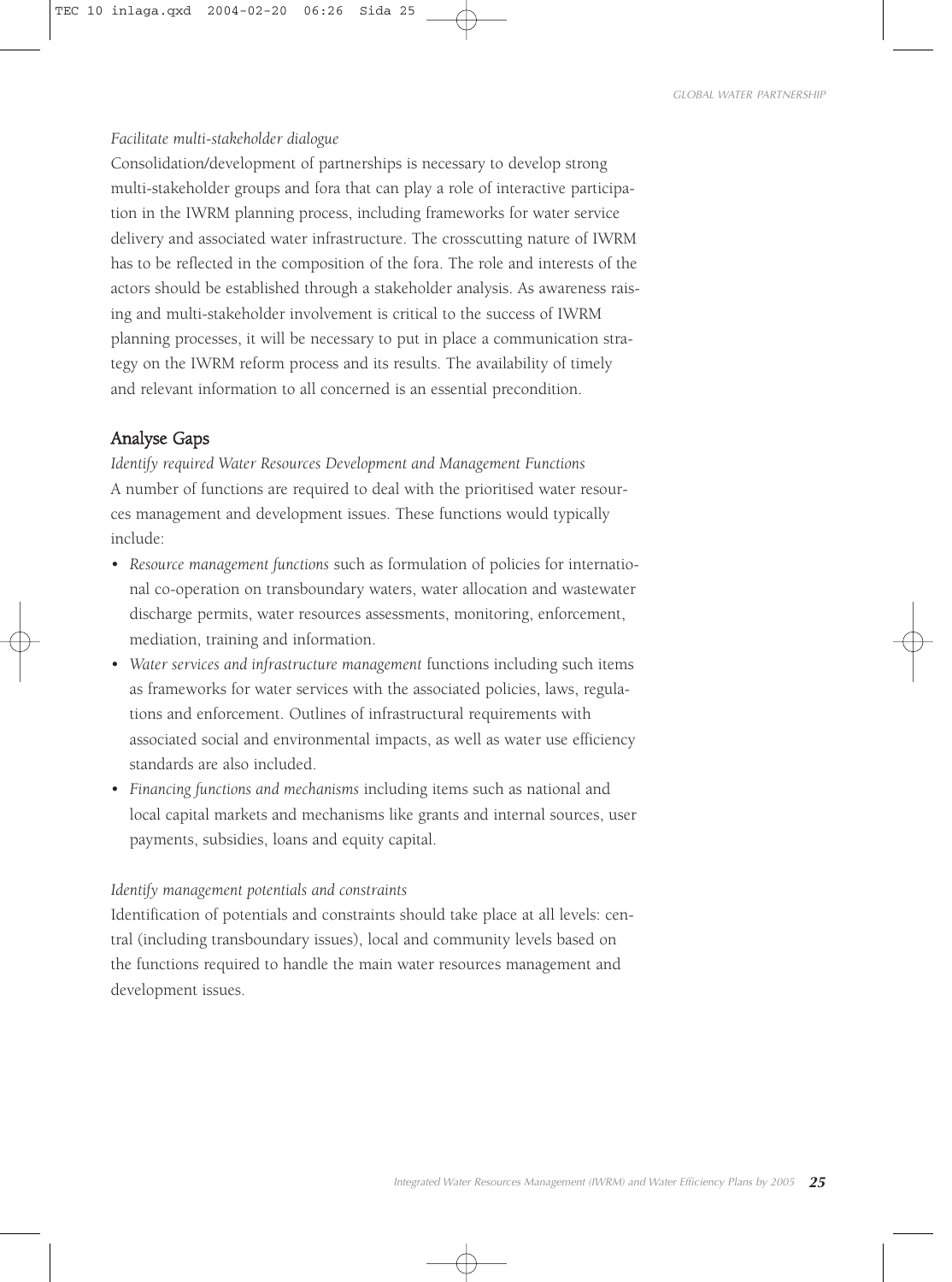# THAILAND'S IMPORTANT EXPERIENCE ON THE IWRM PLANNING PROCESS – REF. ANNEX 4.1

A road map or action programme to put IWRM into practice takes time. There is a need for a group of key players who can act as catalysts for change, and who should be motivated and influential enough to obtain government endorsement of the road map/action programme. GWP and its regional partnership played a significant catalytic role in this case. The critical factor is to be consistent in pursuing the IWRM objectives and have patience in pursuing the same. IWRM can be implemented or institutionalised through a step-by-step process. There is no fixed procedure on which should start first as long as the key elements under the three basic IWRM components are gradually put into place. In the preparation of river basin plans, the application of the IWRM process is far more important than having a plan per se. Public awareness and multistakeholder participation is a must to ensure acceptance by the public and the various government levels.

# Prepare Strategy and Action Plan

*Prepare the IWRM 2005 "plan"*

The milestone in the process where actions to improve the IWRM framework have been identified will be documented in an IWRM 2005 Plan. Actions will address the gaps in the framework and aim at reform of *policies, legislation and financing* frameworks, *institutional roles* and capacities, and enhanced *management instruments* required to deal with the priority water resources issues. The links to other *national plans and international processes* are additional important components.

*Prepare plans for water services and infrastructure development framework*  These plans include, among others, guidelines for balancing public/private sector involvement, amending regulatory frameworks accordingly and identifying financing and tariff options.

#### *Prepare portfolio of implementation projects/actions*

The planning process has to be accompanied by parallel implementation in order to become useful. Implementation of needed projects/actions can be commenced at an early stage for the most obvious high priority projects/actions and "hot spots." Also, some of the required changes in institutional structures, capacity building, improved knowledge and a capability to use the appropriate management instruments may well start implementation in paral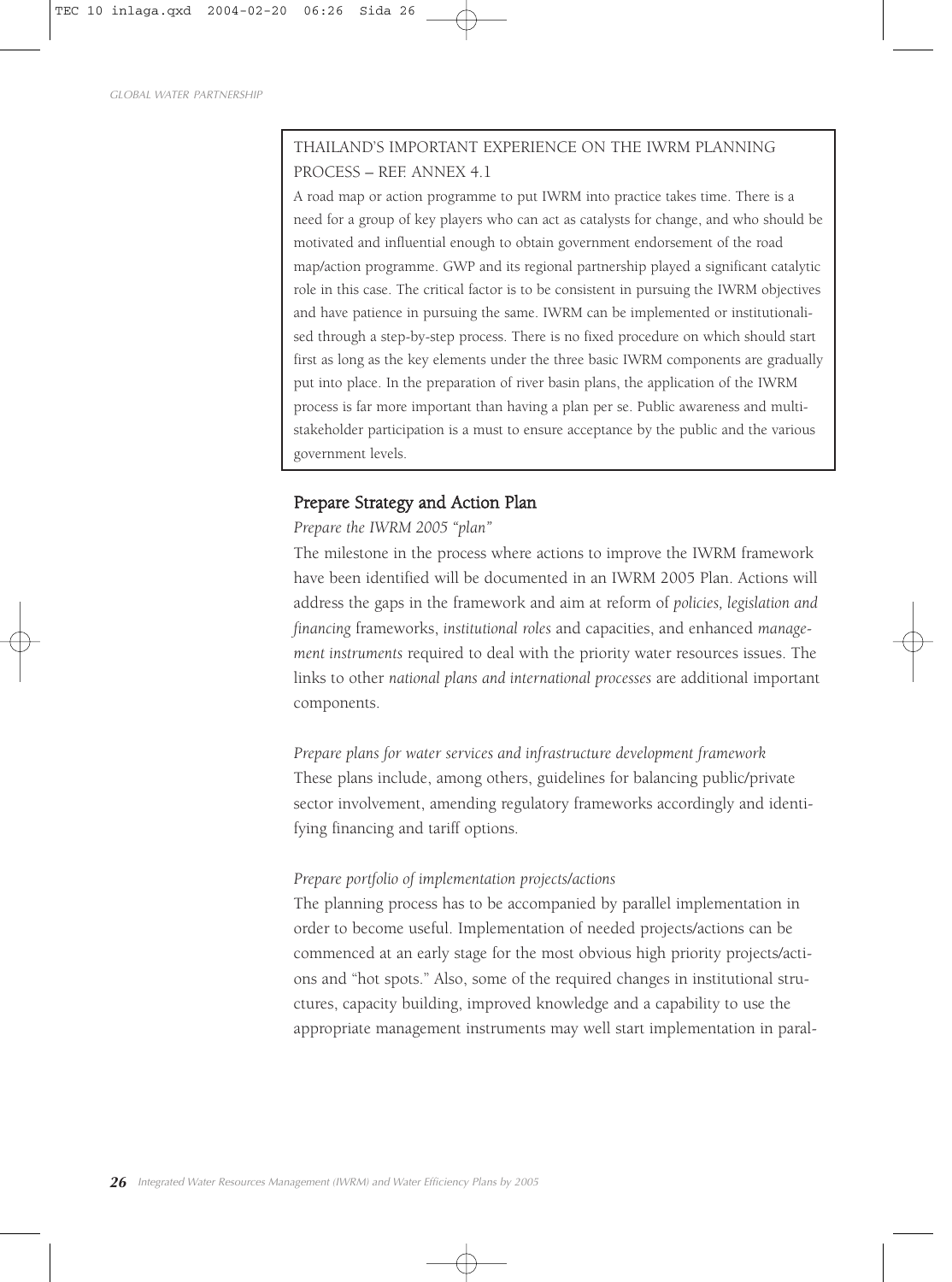lel with the planning process, as well as changes following from water services reforms and envisaged infrastructural requirements. Proposals and project documents ready for consideration by funding agencies and donors can be prepared and a portfolio of projects/actions built up as part of the process.

THE IWRM PROCESS IN BURKINA FASO PROVIDES IMPORTANT

LESSONS LEARNED – REF. ANNEX 4.2

In Burkina Faso, water policy reforms were initiated in 1995 and new policies were adopted in 1998. A more comprehensive IWRM process was started in 1999 with a four-year time perspective and with international financial and technical assistance. The lessons learned from the process included, among others:

- political will at highest levels should be established at an early stage
- the process should be firmly anchored in the responsible ministry and ministry staff should be involved in all activities
- the planning process should be supported by a communication strategy for involvement of stakeholders, technical and financial partners
- institutional reform possibilities should be considered during the process
- IWRM principles need to be studied and adapted to the national context
- form stakeholder groups to discuss the plan and allow enough time to get their comment and endorsement
- decision makers at many levels should participate in the consultative processes
- prioritisation of issues need to be based on rational methodologies
- proposals and approaches need pilot testing in a basin where economic, social and environmental stakes are high.

# Build commitment to actions

*Ensure adoption at the highest political level*

An IWRM plan will typically suggest actions that go well beyond the responsibility of a particular ministry or department, and it may propose changes of central government institutions. It is essential therefore, that the plan is adopted at the level where inter-ministerial co-ordination takes place, and ultimately – as in the case of national water legislation –- with the Parliament.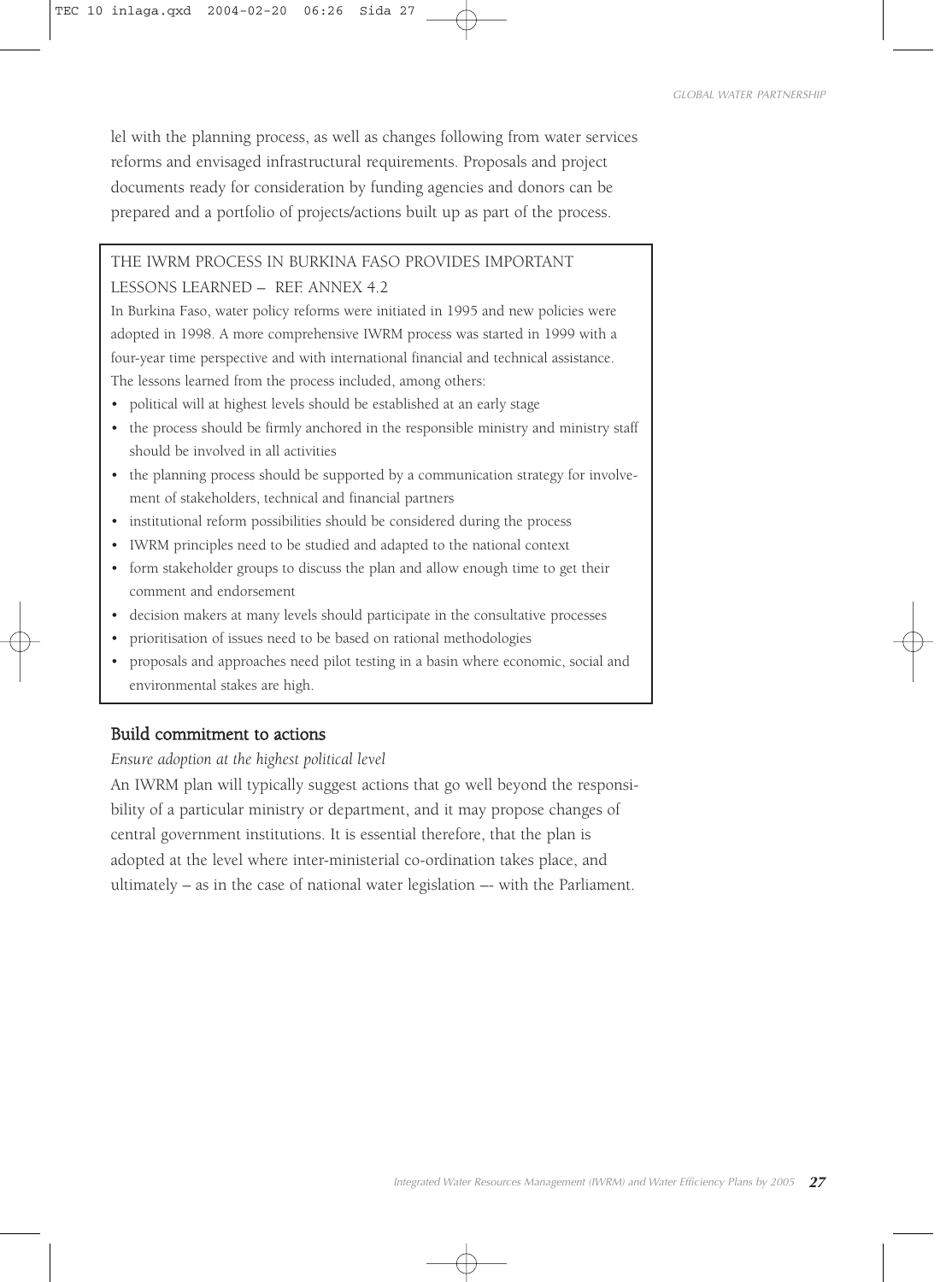# A "NATURE ELEMENT" OF THE IWRM PROCESS REQUIRED A COMPREHENSIVE MULTI-STAKEHOLDER DIALOGUE IN POLAND – REF. ANNEX 4.3

In Poland, work on identification of nature protection sites (NATURA 2000) has been carried out on the basis of the environmental criteria set up in EU directives. It became clear that NATURA 2000 sites located in the river valleys impose new challenges for water resources management (especially flood management). The Ministry of Environment agreed to undertake a joint project for the solution of these problems and the project named "Establishing water management rules in the river valleys declared as NATURA 2000 sites" was initiated. The main objective of the project is to facilitate the process of consensus building between nature protection professionals and water managers. To achieve this objective, three working groups were established for Water Resources, Nature Protection and Consensus Building. The work should be completed in early 2004. Results will be used by the Ministry of Environment, on one hand to establish guidelines for co-ordinated management of NATURA 2000 sites, and on the other to improve the process of the implementation of the EU Water Framework Directive that stresses the importance of nature protection. The project demonstrates that multi-stakeholder dialogue is a basic requirement for the solution of problems involving different perspectives and priorities. The process of developing the consensus is difficult to build, but usually this is the most important product of a study.

#### *Stakeholder acceptance*

Dialogue and acceptance by stakeholders for the IWRM planning process is crucial. Social acceptance is mostly generated through the acceptance of local differences and the fact that actions can be seen to lead to real improvements for people, both men and women. Important for the acceptance of actions is that political feasibility, ideology and cultural aspects have been incorporated into the management strategies and plans. A strategy on how messages on necessary changes are communicated is therefore, very important for the process.

#### *Identify financing*

There are important linkages between implementation of the water resources management strategy and plan and the government's annual budget cycle. Thus it is important that water resources management become institutionalised in domestic budget preparation and policy and programme formulation practices.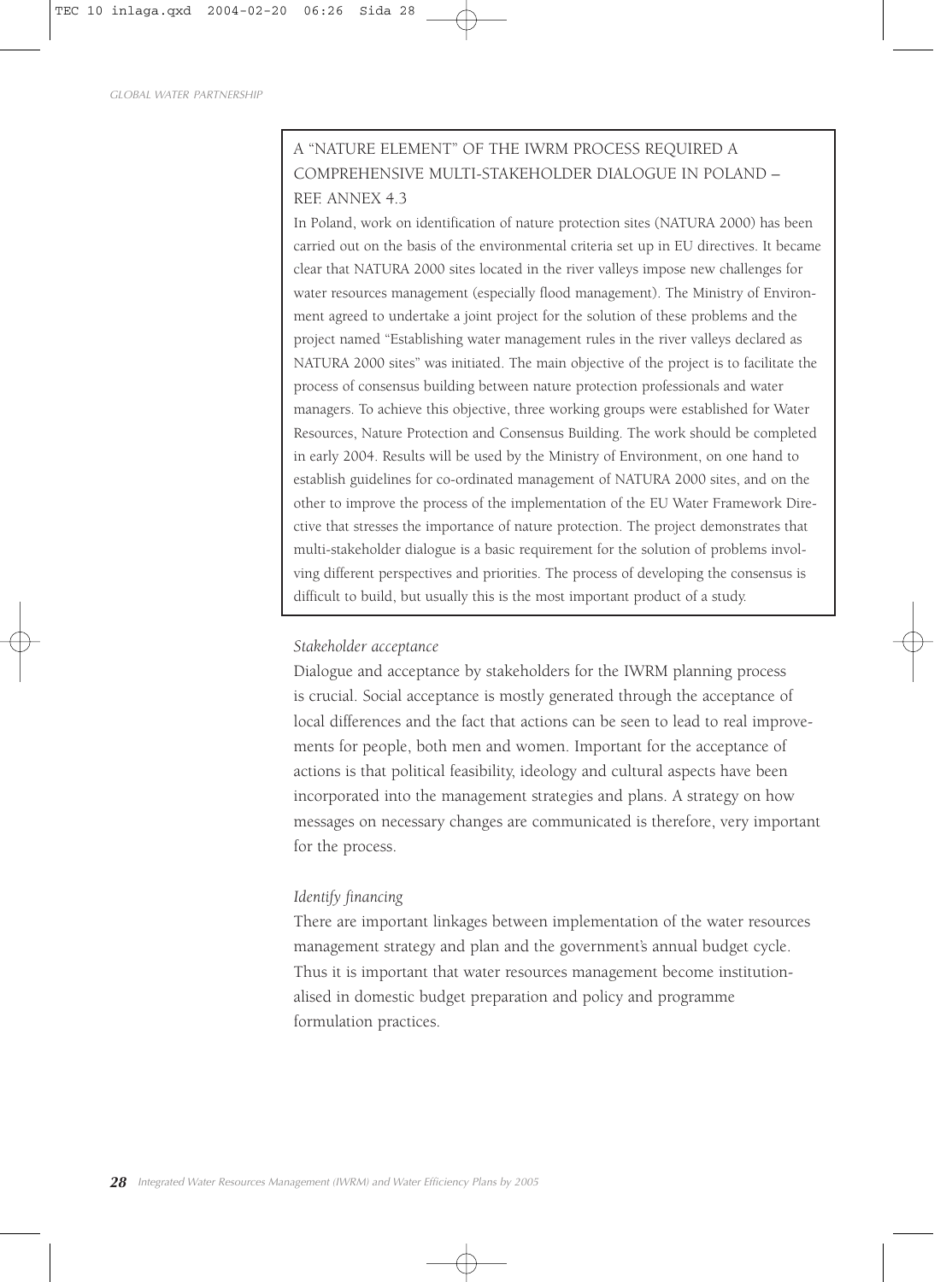# Implement Frameworks

#### *IWRM framework*

The implementation of an IWRM framework can start at different points depending on the national preferences and priorities. Implementation activities can take place in parallel or sequentially and the duration of the activities is often dependent on the dynamics of "champions" driving the processes.

# THE MURRAY-DARLING BASIN COMMISSION PROVIDES THE STRONG DRIVE AND FACILITATION NEEDED FOR THE IWRM PROCESSES IN THIS LARGE BASIN IN AUSTRALIA – REF. ANNEX 4.4

The Murray-Darling Basin Commission (MDBC), a river basin management organisation, uses IWRM as a foundation guiding principle and practice. The broad range of activities relevant to river basin management illustrates the planning processes and demonstrates that IWRM application is universal but context dependent. The case demonstrates that:

- The Commission has been successful in winning and maintaining community interest, involvement and support because of the participatory approach used with its Community Advisory Committee.
- The strategies for action, programmes and frameworks have benefited from intergovernmental approaches to IWRM (including realignment of State Government policies according the MDBC strategies), coupled with bottom-up actions (programmes and projects implemented through the Murray-Darling 2001 funding programme and the Federal Government's Natural Heritage Trust, in which State governments match Federal funds dollar for dollar to provide financial support to local action programmes developed within the framework of regional/catchment plans, using cost-sharing arrangements between community organisations, private sector organisations and governments).
- The challenge has been in this process to specify who pays for what: how an equitable cost-sharing arrangement can be determined, implemented and maintained.

Reform often means considerable changes in established structures and roles and is likely to meet friction. In a situation where a centralised water resources management has taken place, decentralisation of responsibilities to river basin agencies, or other structures at the basin level, will mean a shift in power and there will also be implications for employment and positions. Implementation of strategies for reallocation of water in order to maximise benefits to the society will inevitably meet with resistance from individuals who will see a change in what they perceive as their rights.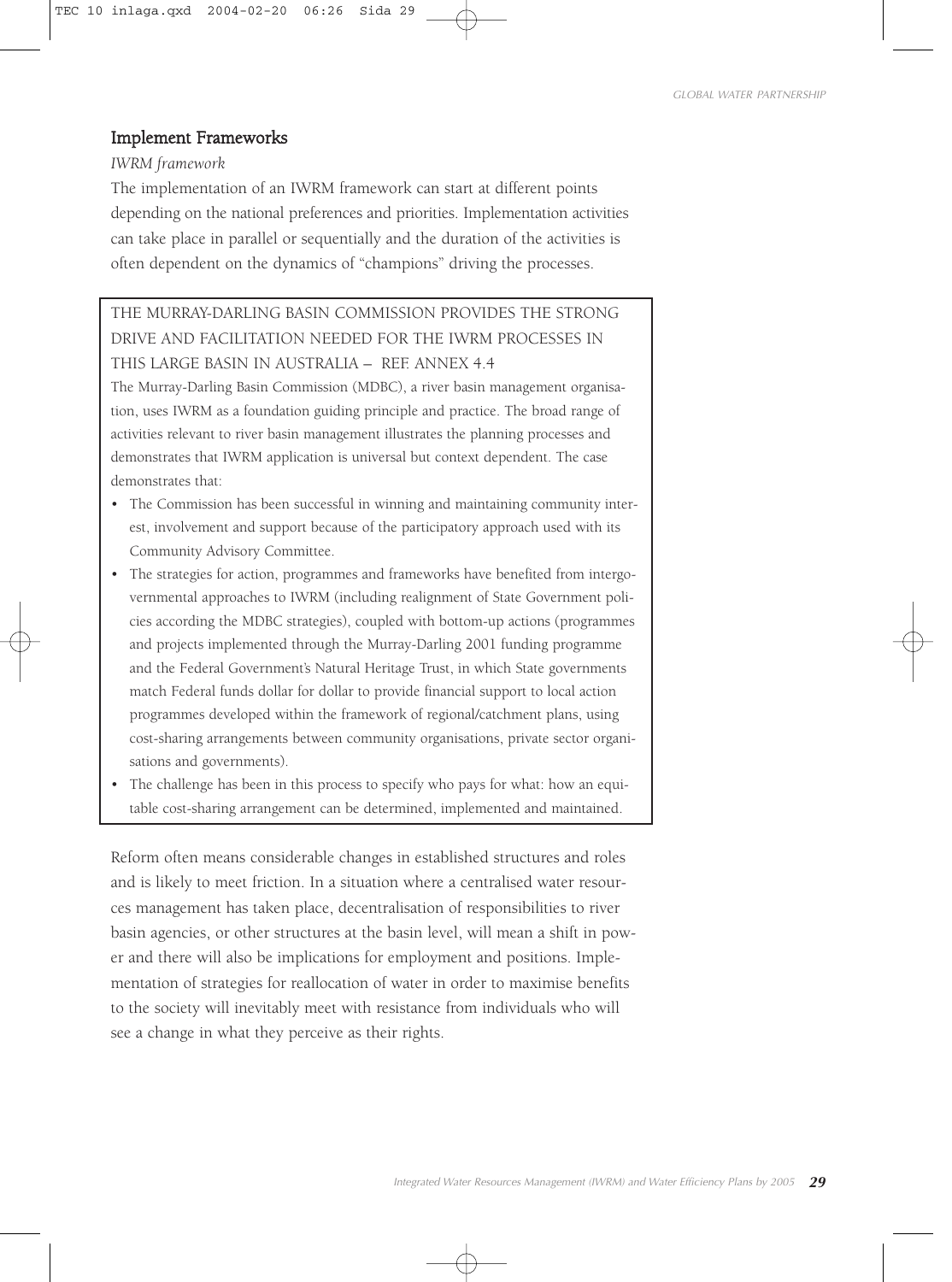#### *Framework for water infrastructure development*

The IWRM framework is developed to manage resources in such a way that economic and social welfare is improved. The framework also becomes a framework for water infrastructure development being a factor in welfare. The IWRM framework may for instance, prioritise water for domestic water supply, set "game plans" for water user groups and include regulations that prevents pollution of sources. Water supply infrastructure will thus be developed in ways that are consistent with the IWRM framework and there will be a close link and a sliding transition between the IWRM framework and the more specific, technical water supply acts.

#### *Framework for water efficiency*

The language "IWRM and water efficiency plans by 2005" of the WSSD stresses the importance of improved water efficiency as part of national water strategies, and thus as part of the IWRM plans. Throughout the world large amounts of water are wasted in poorly constructed or managed irrigation systems, through leakage in urban water systems, in wasteful industrial practices and so on. Water efficiency must be addressed at all levels in water management, through both technical means (as for example, in drip irrigation and dry sewerage) and improved management practices. An equally important aspect of water efficiency relates to the amounts of water abstracted, treated and provided for wasteful or unnecessary uses. Before simply "providing more water" (often implying construction of new and expensive infrastructure) the first approach should be to address the demand side, that is, move from "supply management" towards "demand management."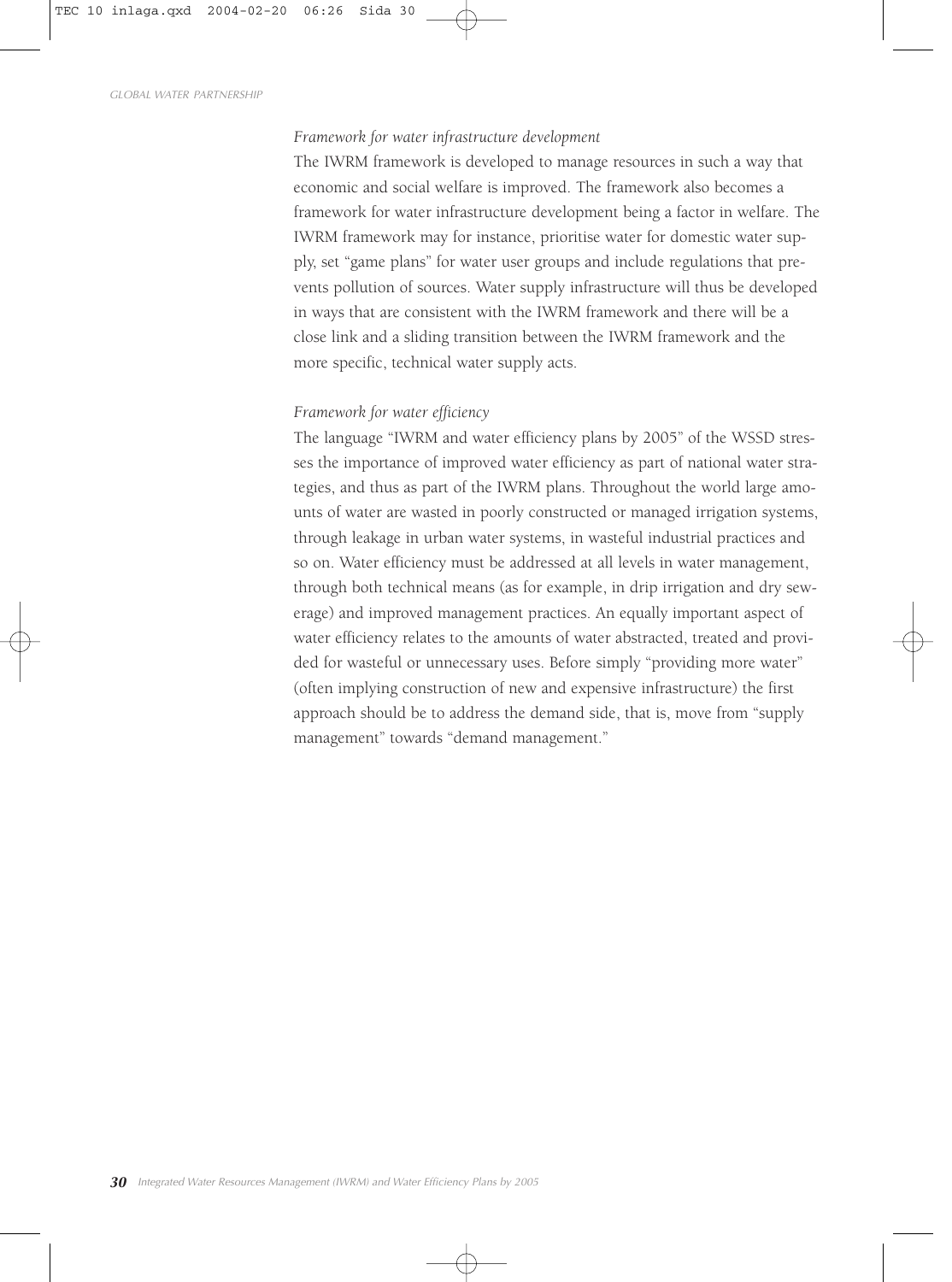# "WATER EFFICIENCY PLANS"

# HIGHLIGHTING DEMAND AND SUPPLY MANAGEMENT ARE IMPORTANT ELEMENTS OF AN IWRM PROCESS

Water efficiency in the broad sense ranges from use efficiency, recycling and reuse to supply efficiency. Use efficiency is often achieved through changes in the behaviour of the users for instance through information campaigns, economic incentives and technological means (e.g., metering and retrofitting), generally referred to as "demand management." Recycling and reuse are options requiring fairly advanced technologies and the capacity to manage these. Supply efficiency is relating to the functioning of capture and distribution infrastructure. The most significant area of supply efficiency improvements in a global perspective is irrigation efficiency, where large amounts of water may be saved. Water efficiency considerations reflect a major shift in approach to water resources management away from traditional supply development (construction of physical infrastructure to capture more water for direct use) to demand management through changes in use, conservation and supply. Water efficiency can help reduce wasteful use of the resource, which represent an opportunity lost as well as use of water without an economic or social purpose. Efficiency measures can often obviate or delay the need for physical infrastructure investments, providing real gain to society and is part of an IWRM framework that looks across sectors and makes proper links between policy instruments and impacts. The IWRM ToolBox, ref. /11/, provides some entry points to more knowledge on water efficiency.

#### *Capacity building*

High priority areas for capacity development within existing institutions are identified at an early stage and initial capacity building can be undertaken. Once the IWRM planning process is well underway, then further capacity and human resource development can be undertaken.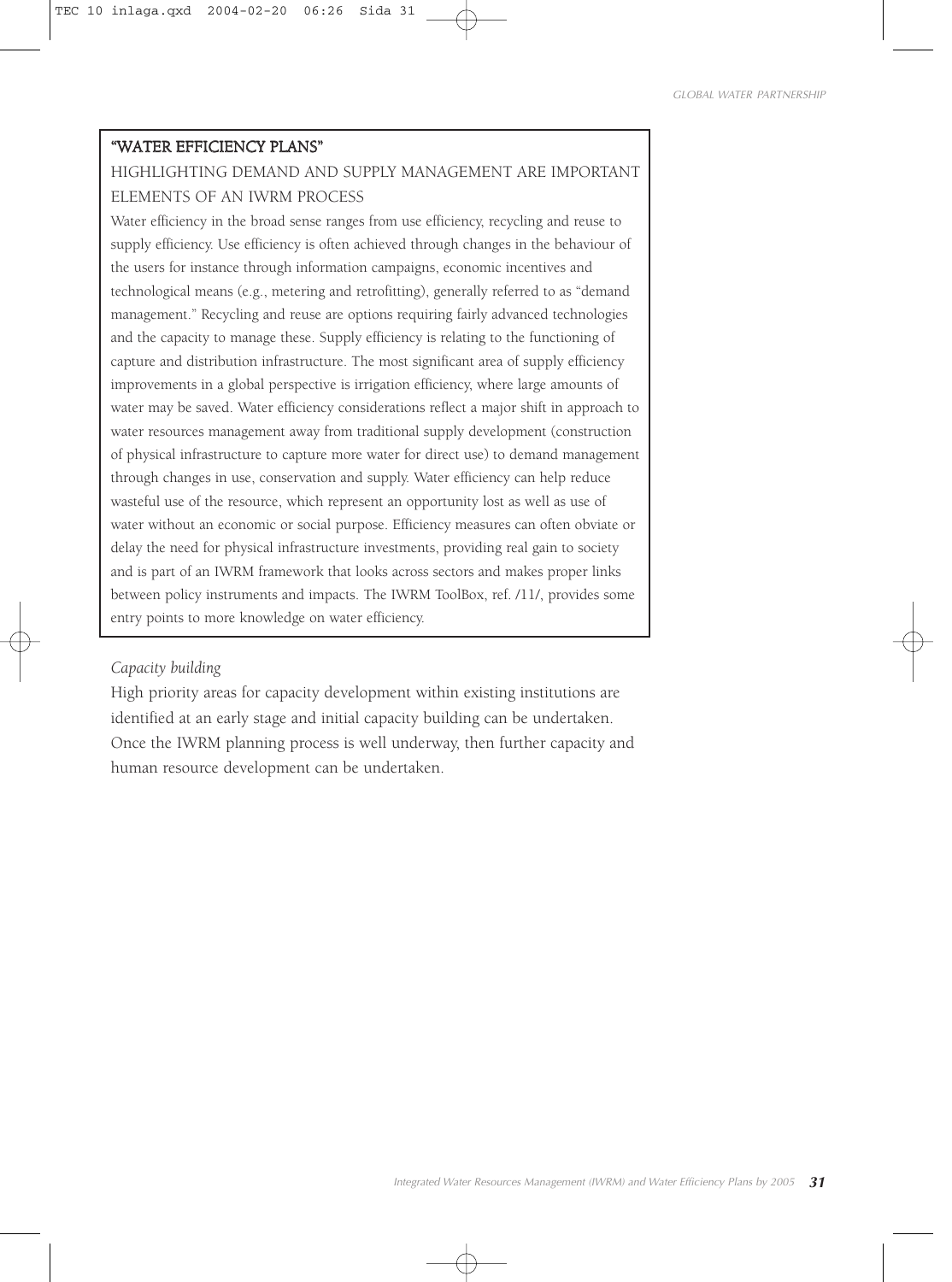# UGANDA HAS REACHED FAR INTO IMPLEMENTATION OF THE IWRM FRAMEWORK – REF. ANNEX 4.5

An IWRM process was started in Uganda in 1993, at a time when civil strife had caused the breakdown of all water monitoring and information systems, when institutional capacity was at a record low and when water policy and legislation was rudimentary. Ten years later, the IWRM framework has been built up to a degree where Uganda has asserted its role in the Nile Basin, where a consistent policy and legislation provides the guidance and rules for priorities of water use, allocation and wastewater discharge and where stakeholder participation and decentralisation provides local level involvement. The identified programme activities in the Water Action Plan 1994 has provided the road map for this development which has resulted, among others, in empowerment both at local, regional and international level.

# Monitor and evaluate progress

#### *Indicators for IWRM*

Indicators are necessary tools for elucidating developments, identifying challenges and monitoring implementation and results. Indicators contain information in a less detailed and often more aggregated form than data and statistics. IWRM indicators should be able to illustrate improvements in the water and sanitation situation for people (impact indicators), progress in the process towards IWRM (process indicators) and the function of the IWRM management system (performance indicators). An IWRM indicator system should be developed and adopted as part of the IWRM process, and each system should reflect the actual situation in a given country.

There is a need for globally coordinated universal indicators to be used for worldwide joint assessments. In addition, IWRM indicator systems will comprise more detailed indicators tailor-made to the country context. Examples of indicators for implementation are given in the following list:

- *Impact indicators on water resources availability and trends*. Demand and development trends for major uses; demand-livelihood challenges; threats to water resources from pollution, challenges for water resources management; user conflicts and competition for water.
- *Process indicators of where a country is in the IWRM process*. Awareness about IWRM and political will to support the process; framework for stakeholder participation, water resources management issues prioritised; roles and functions within water resources management identified and defined; management potentials and constraints identified; stage of development of IWRM framework.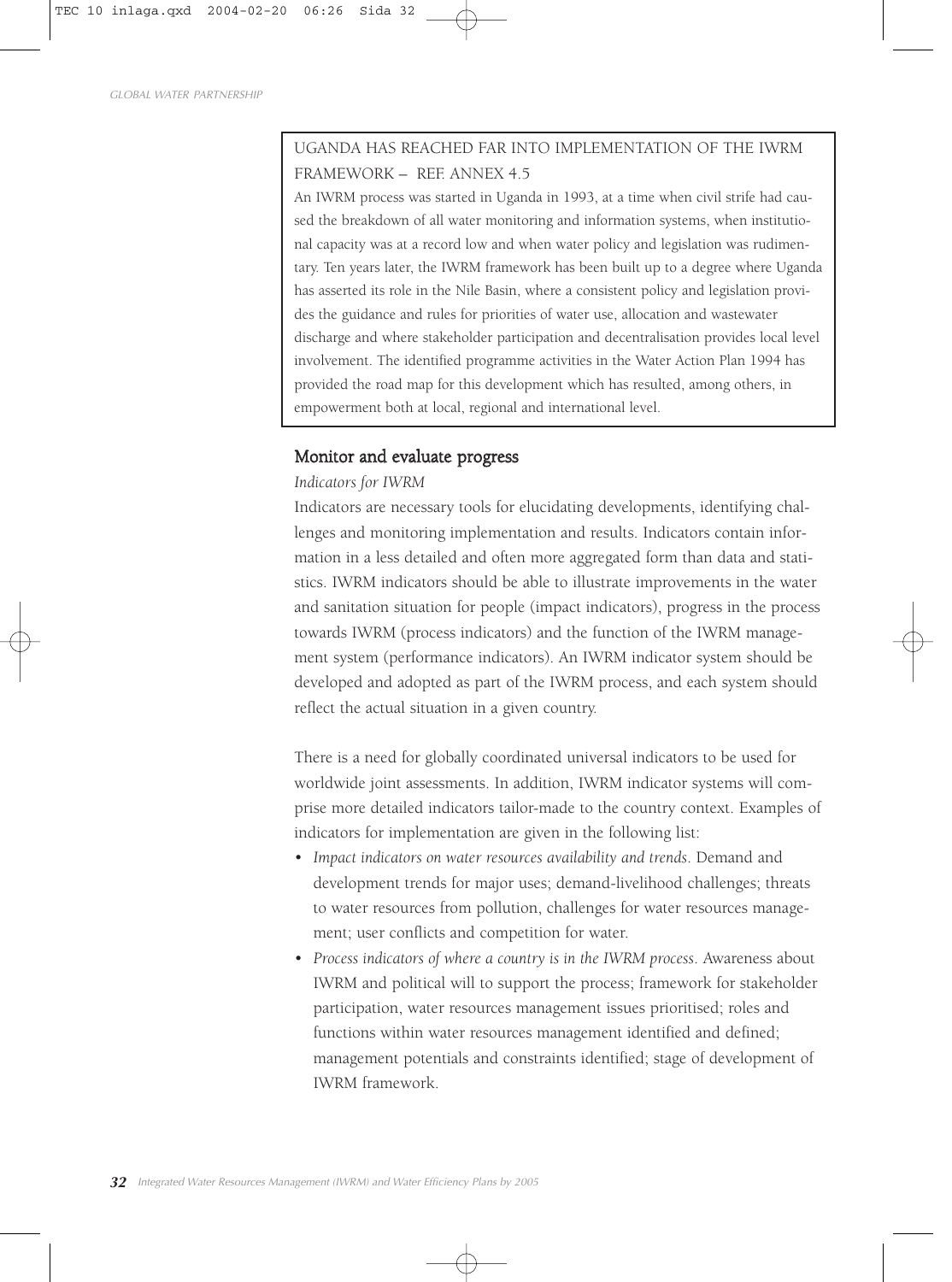• *Performance indicators on how the IWRM framework works*. National policies – water goals, use, protection and conservation; integration of water concerns into national policies and sector policies; legislative framework for policies and goals; financing and incentive structures; organisations set-up – forms and functions; management capacity.

# IWRM PROCESSES ALSO TAKE PLACE AT THE REGIONAL LEVEL – CENTRAL AMERICA – REF. ANNEX 4.6

The seven countries of Central America realised that the challenges posed by the regional economic integration process, the transboundary water issues, the increasing pollution especially in relation to urban areas and the flood disasters all required improved and integrated water resources management. Conflicts have affected the region in the past 30 years and only after the peace agreements in the late 90s came a basis for prioritising environmental and water issues. In the period from 1997 Action Plan for the Integrated Management of Water Resources in the Central American Isthmus (PACADI-RH) was set in motion in order to create public awareness on IWRM, develop regional structures to facilitate consensus on water issues and to promote regional action on IWRM whenever regional activities could add value to national efforts. The lessons learned about critical factors for success were that adequate and often fairly long time should be allowed for the consultative processes, and that the institutional anchoring and ownership is of paramount importance. In this case the process was anchored in the water group of the System for Central American Integration (SICA), an intergovernmental organisation for regional co-operation in Central America.

### Repeat the IWRM cycle at regular intervals

A number of countries have brought the IWRM process into their water laws and governance systems including the demand to review the process at regular intervals. This enables them to deal with new or additional priority water resources issues, management needs and infrastructure requirements as they arise.

*No country ever "completes" the cycle* – it is an ongoing learning and development process in which countries find themselves at different stages. According to a recent survey by the Global Water Partnership of approximately 100 developing countries and countries in transition, around 20% would be considered "well advanced" in national IWRM planning, 50% had hardly begun and would require external support, and 30% were "in between."<sup>13</sup>

*<sup>13</sup> Survey dated November 2003 by GWP, Ref. 12.*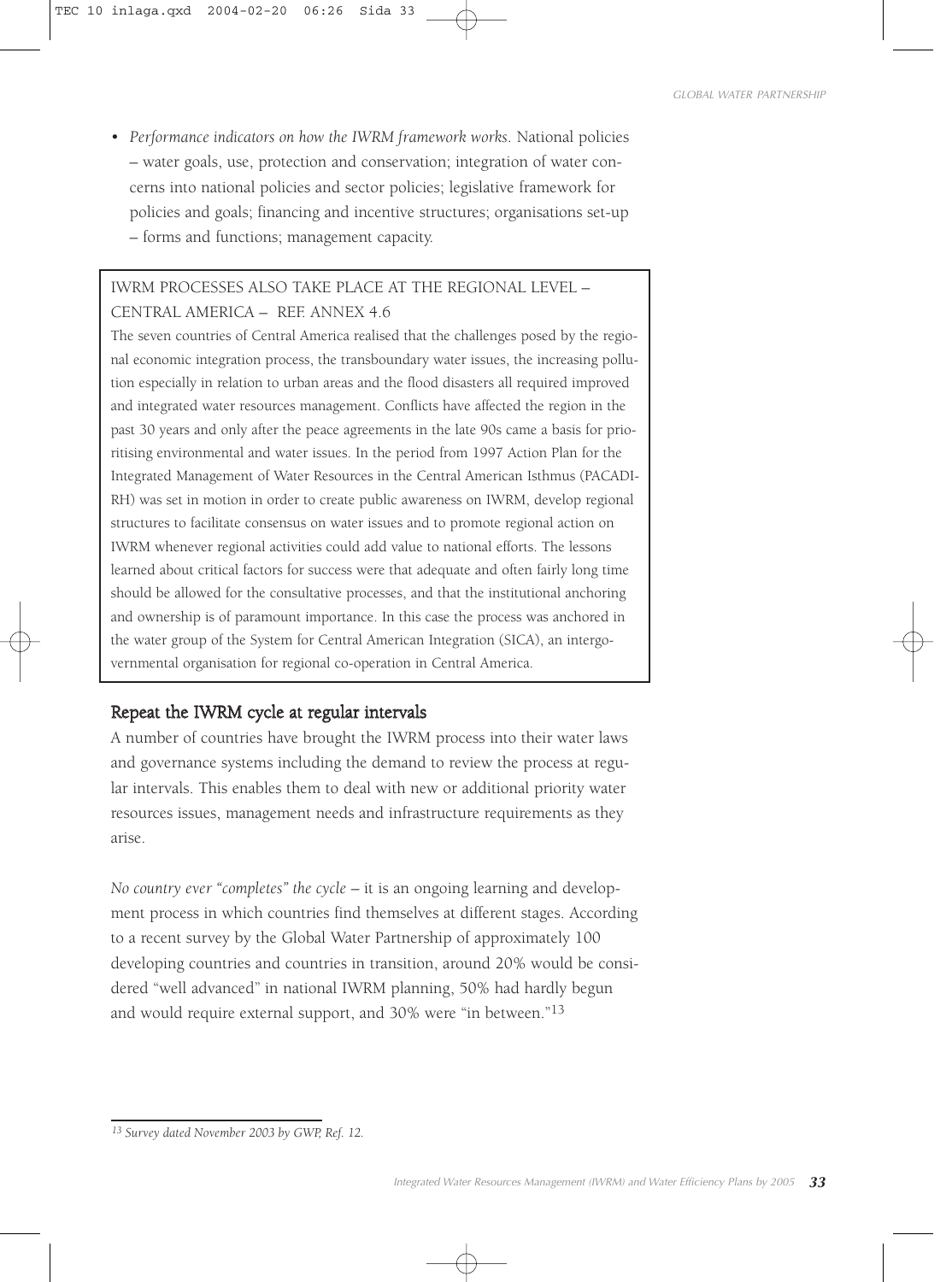# **References**

- 1 World Summit on Sustainable Development, Johannesburg 2002 (www.johannesburgsummit.org).
- 2 Commission on Sustainable Development (www.un.org/esa/sustdev/csd/csd12).
- 3 West African Regional Action Plan on IWRM, July 2001.
- 4 Central American Action Plan Plan de Acción para la Gestion Integrada de los Recursos Hidricos del Istmo Centroamericano.
- 5 European Union Water Framework Directive (www.europa.eu.int/comm/environment/water/ waterframework/index\_en.html).
- 6 Nile Basin Initiative (www.nilebasin.org).
- 7 Mekong Basin Development Plan (www.mrcmekong.org).
- 8 Integrated Water Resources Management, GWP Technical Committee (TEC) Background Paper No. 4 (www.gwpforum.org ).
- 9 3rd World Water Forum Kyoto 2003 (www.world.water-forum3.com).
- 10 Poverty Reduction Strategy Papers, World Bank (www.worldbank.org).
- 11 IWRM ToolBox, Global Water Partnership (www.gwpforum.org).
- 12 Preliminary survey of progress towards IWRM, Global Water Partnership, November 2003 (www.gwpforum.org).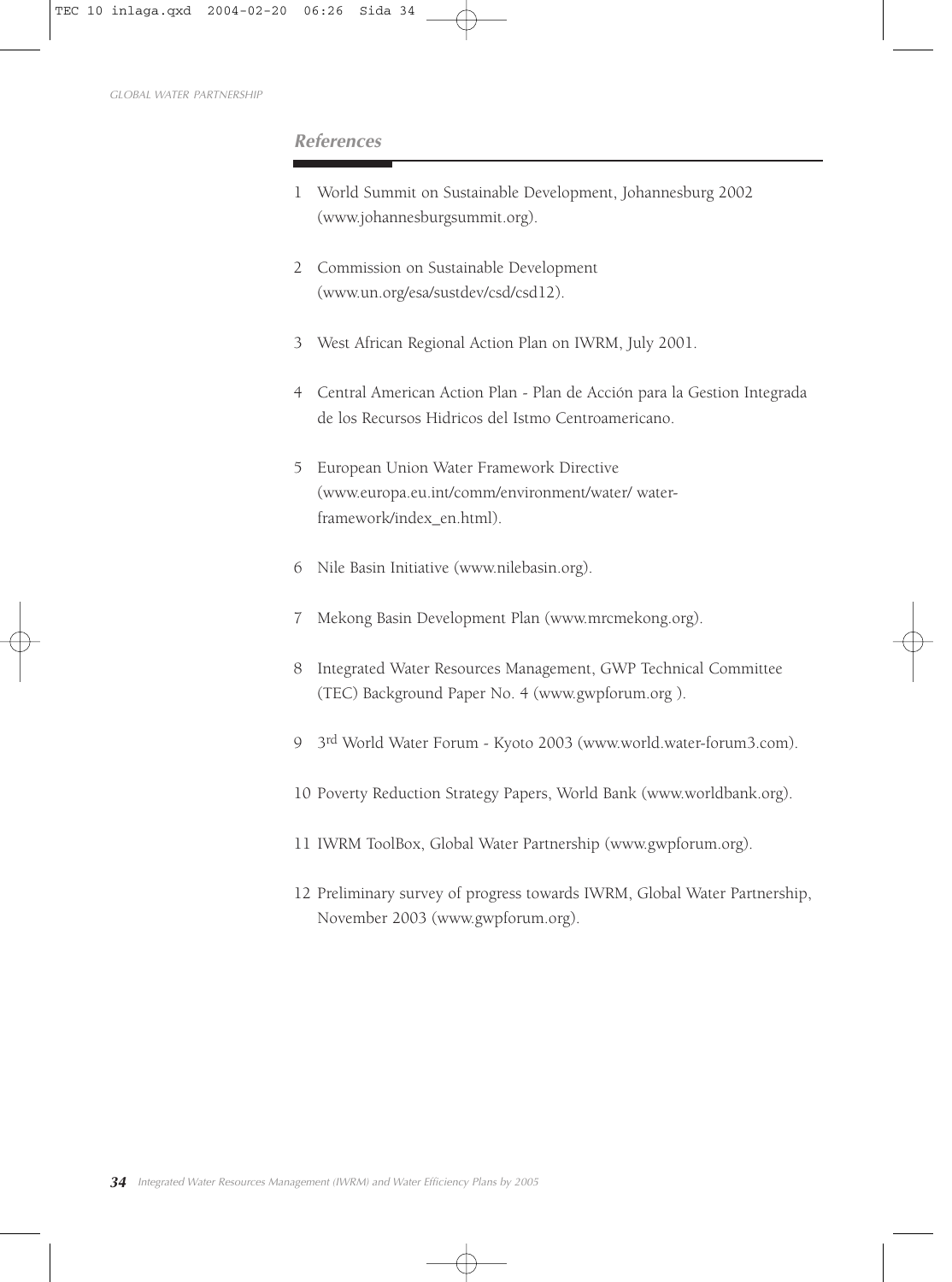# **Annexes**

- Annex 1 Water and the Millennium Development Goals
- Annex 2 WSSD Plan of Implementation, Para 26
- Annex 3 Content of GWP's IWRM ToolBox
- Annex 4 Case studies
	- 4.1 Thailand
	- 4.2 Burkina Faso
	- 4.3 Poland
	- 4.4 Australia
	- 4.5 Uganda
	- 4.6 Central America

Annex 5 – List of acronyms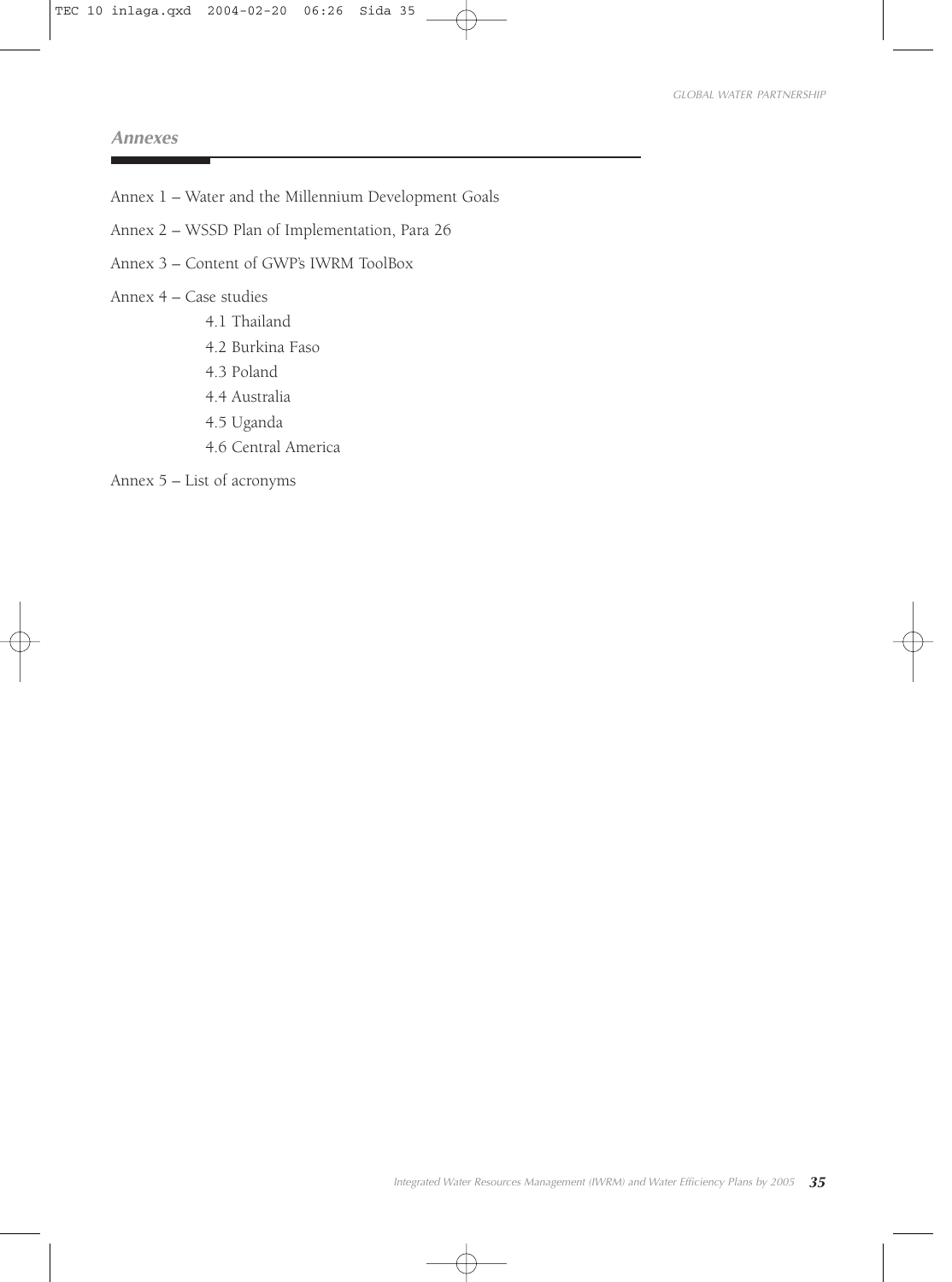|                                                                                                                                                                                                        | $\ldots$ and also the minimum between property.                                                                                                                                                                                                                                                                                                                                                                                                                                                                                                                                                                                                      |
|--------------------------------------------------------------------------------------------------------------------------------------------------------------------------------------------------------|------------------------------------------------------------------------------------------------------------------------------------------------------------------------------------------------------------------------------------------------------------------------------------------------------------------------------------------------------------------------------------------------------------------------------------------------------------------------------------------------------------------------------------------------------------------------------------------------------------------------------------------------------|
| Millennium Development<br>Goal by 2015                                                                                                                                                                 | Contribution of Improved Water Resources Management and Access to Water<br>Supply and Sanitation                                                                                                                                                                                                                                                                                                                                                                                                                                                                                                                                                     |
| Poverty<br>To halve the proportion of<br>the world's people whose<br>income is less than \$1/day                                                                                                       | • Water is a factor of production in agriculture, industry and other economic activities<br>• Investments in water infrastructure/services as a catalyst for local/regional development<br>• Reduced vulnerability to water-related hazards reduces risks in investments and<br>production<br>• Reduced ecosystems degradation makes livelihood systems of the poor more secure<br>• Improved health increases productive capacities, reduces burden on those who care for<br>the sick                                                                                                                                                               |
| Hunger<br>To halve the proportion<br>of the world's people who<br>suffer from hunger                                                                                                                   | • Water is a direct input to irrigation for expanded grain production<br>• Reliable water for subsistence agriculture, home gardens, livestock, tree crops<br>• Sustainable production of fish, tree crops and other foods gathered in common<br>property resources (also affects poverty when such goods are sold for income)<br>• Reduced urban hunger due to cheaper food prices<br>• Healthy people are better able to absorb the nutrients in food than those suffering from<br>water-related diseases, particularly worms                                                                                                                      |
| Primary Education<br>To ensure that children<br>everywhere complete a full<br>course of primary schooling                                                                                              | • Improved school attendance from improved health and reduced water-carrying<br>burdens, especially for girls<br>• Having separate sanitation facilities for girls and boys in schools increases girls' school<br>attendance                                                                                                                                                                                                                                                                                                                                                                                                                         |
| Gender Equality<br>To ensure girls and boys<br>have equal access to<br>primary and secondary<br>education                                                                                              | • Community-based organizations for water management improve social capital of women<br>• Reduced time, health, and care-giving burdens from improved water services give<br>women more time for productive endeavours, adult education, empowerment<br>activities, leisure<br>• Water sources and sanitation facilities closer to home put women and girls at less risk<br>for sexual harassment and assault while gathering water and searching for privacy<br>• Higher rates of child survival are a precursor to the demographic transition toward lower<br>fertility rates; having fewer children reduces women's reproductive responsibilities |
| Child Mortality<br>To reduce by two-thirds the<br>death rate for children<br>under five                                                                                                                | • Improved quantities and quality of domestic water and sanitation reduce main<br>morbidity and mortality factor for young children<br>• Improved nutrition and food security reduces susceptibility to diseases                                                                                                                                                                                                                                                                                                                                                                                                                                     |
| Maternal Mortality<br>To reduce by three-fourths<br>the rate of maternal<br>mortality                                                                                                                  | • Improved health and reduced labour burdens from water portage reduce mortality risks<br>• Improved health and nutrition reduce susceptibility to anaemia and other conditions<br>that affect maternal mortality<br>• Sufficient quantities of clean water for washing pre-and-post birth cut down on life-<br>threatening infections<br>• Higher rates of child survival are a precursor to the demographic transition toward<br>lower fertility rates, and fewer pregnancies per woman reduce maternal mortality                                                                                                                                  |
| Major Disease<br>To halve, halt and begun to<br>reverse the spread of HIV,<br>malaria, other major<br>diseases                                                                                         | • Better water management reduces mosquito habitats<br>• Better water management reduces incidence of a range of other water-borne diseases<br>• Improved health and nutrition reduce susceptibility to/severity of HIV/AIDS and other<br>major diseases                                                                                                                                                                                                                                                                                                                                                                                             |
| Environmental sustainability<br>To stop the unsustainable<br>exploitation of natural<br>resources and to halve the<br>proportion of people who<br>are unable to reach or<br>afford safe drinking water | • Improved water management, including pollution control and water conservation is a<br>key factor in maintaining ecosystems integrity<br>• Development of integrated management within river basins creates situation where sust-<br>ainable ecosystems management is possible and upstream-downstream effects are mitigated<br>• Biodiversity conservation, combating desertification furthered by sound water<br>management                                                                                                                                                                                                                       |

Annex 1 Water and the Millennium Development Goals14

*14 This information was drawn from the Interim Report of the Millennium Project Task Force on Water and Sanitation.*

**36** Integrated Water Resources Management (IWRM) and Water Efficiency Plans by 2005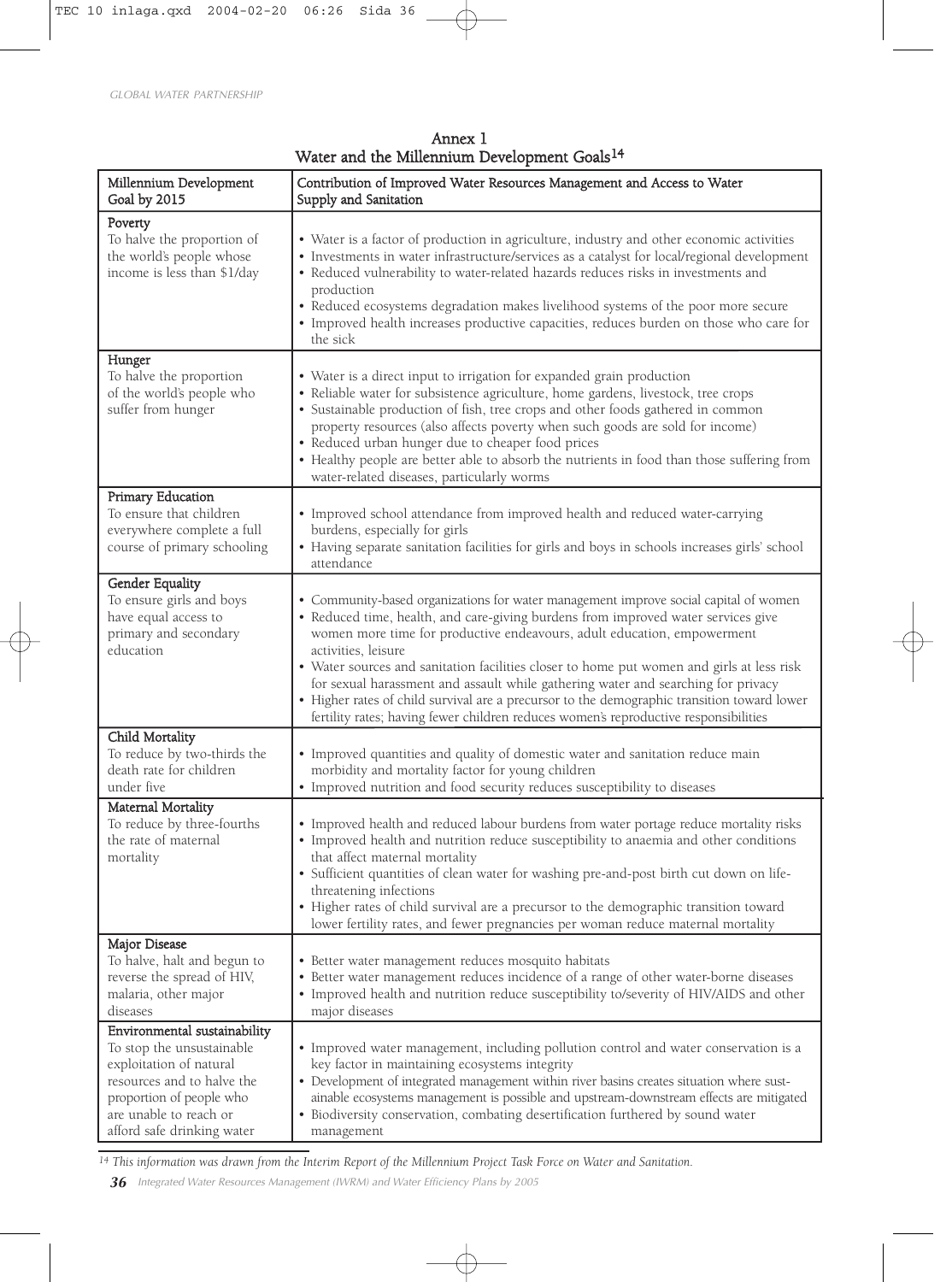# Annex 2 Paragraph 26 of the WSSD Plan of Implementation Johannesburg, September 2002

26. Develop integrated water resources management and water efficiency plans by 2005, with support to developing countries, through actions at all levels to:

- (a) Develop and implement national/regional strategies, plans and programmes with regard to integrated river basin, watershed and groundwater management, and introduce measures to improve the efficiency of water infrastructure to reduce losses and increase recycling of water;
- (b) Employ the full range of policy instruments, including regulation, monitoring, voluntary measures, market and information-based tools, land-use management and cost recovery of water services, without cost recovery objectives becoming a barrier to access to safe water by poor people, and adopt an integrated water basin approach;
- (c) Improve the efficient use of water resources and promote their allocation among competing uses in a way that gives priority to the satisfaction of basic human needs and balances requirement of preserving or restoring ecosystems and their functions, in particular in fragile environments, with human domestic, industrial and agriculture needs, including safeguarding the drinking water quality;
- (d) Develop programmes for mitigating the effects of extreme water-related events;
- (e) Support the diffusion of technology and capacity-building for non-conventional water resources and conservation technologies, to developing countries and regions facing water scarcity conditions or subject to drought and desertification, through technical and financial support and capacity-building;
- (f) Support wherever appropriate, efforts and programmes for energyefficient, sustainable and cost-effective desalination of seawater, water recycling and water harvesting from coastal fogs in developing countries, through such measures as technological, technical and financial assistance and other modalities;
- (g) Facilitate the establishment of public-private partnerships and other forms of partnership that give priority to the needs of the poor, within stable and transparent national regulatory frameworks provided by the Governments, while respecting local conditions, involving all concerned stakeholders, and monitoring the performance and improving accountability of public institutions and private companies.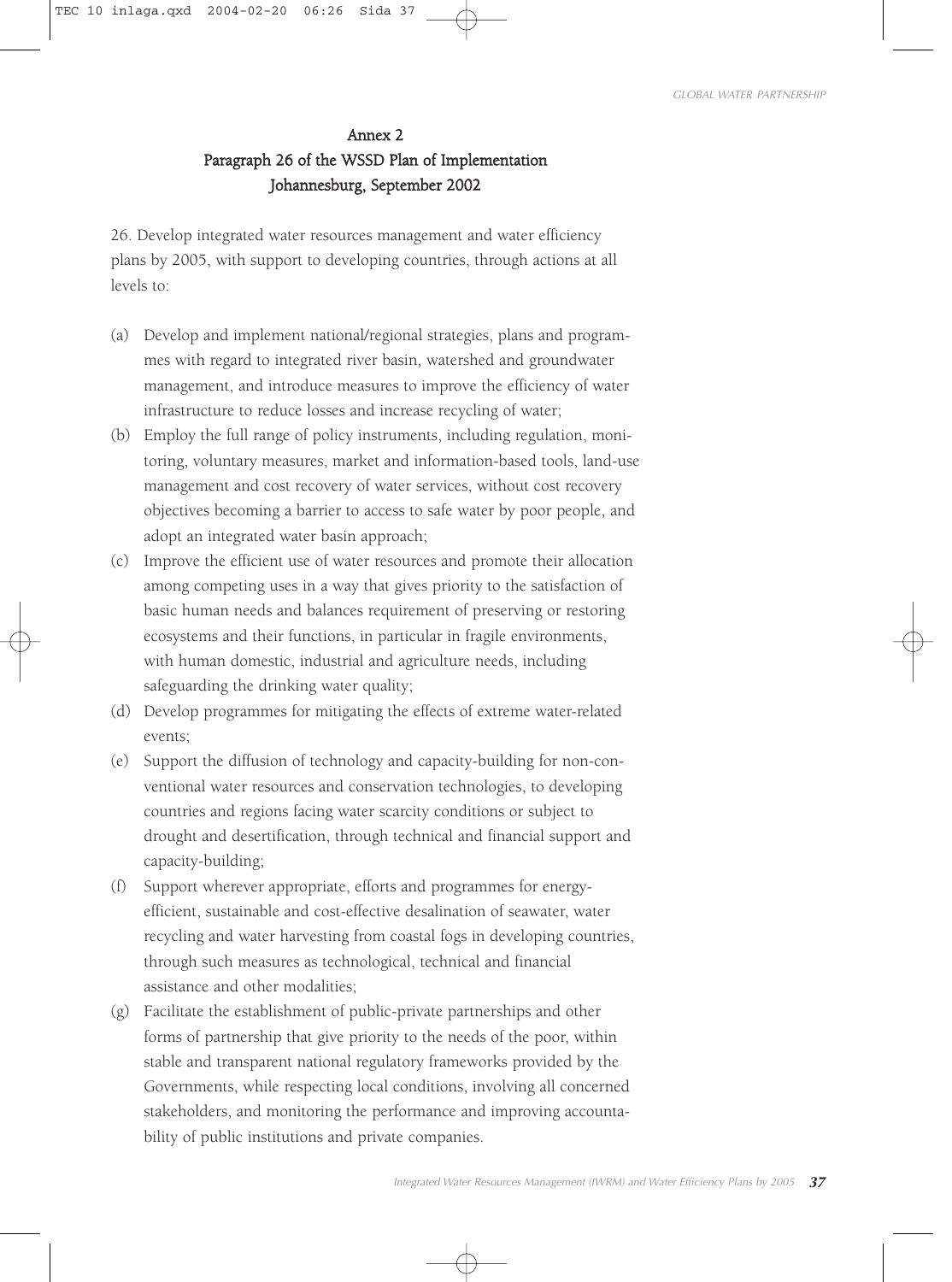# Annex 3

# Content of the IWRM ToolBox prepared by GWP offering detailed guidance on IWRM

# THE ENABLING ENVIRONMENT

### A1 Policies – setting goals for water use, protection and conservation.

This part of the framework deals with water policies and their development. Policy development gives an opportunity for setting national objectives for managing water resources and water service delivery within a framework of overall development goals.

#### A2 Legislative framework – the rules to follow to achieve policies and goals.

The required water laws covers ownership of water, permits to use (or pollute) it, the transferability of those permits, and customary entitlements. It underpins regulatory norms for e.g. conservation, protection, and priorities.

#### A3 Financing and incentive structures – allocating financial resources to meet water needs.

The financing needs of the water sector are huge, water projects tend to be indivisible and capital-intensive, and many countries have major backlogs in developing water infrastructure. Financing approaches and incentives are required to achieve the development goals.

#### B INSTITUTIONAL ROLES

#### B1 Creating an organisational framework – forms and functions.

Starting from the concept of reform of institutions for better water governance, the practitioner needs to create the required organisations and institutions – from transboundary to basin level, and from regulatory bodies, to local authorities, civil society organisations and partnerships.

# B2 Institutional capacity building – developing human resources.

Upgrading the skills and understanding of decision-makers, water managers and professionals will take place in all sectors, and capacity building for regulatory bodies and for empowerment of civil society groups will need to be undertaken.

# MANAGEMENT INSTRUMENTS

#### C1 Water resources assessment – understanding resources and needs.

A set of tools are assembled to assist water resources assessment, starting with the collection of hydrological, physiographic, demographic and socio-economic data, through to setting up systems for routine data assembly and reporting.

# C2 Plans for IWRM – combining development options, resource use and human interaction.

River, aquifer and lake basin planning entail a comprehensive assembly and modelling of data from all relevant domains. The planning process must recognise social, economic and environmental needs using a range of assessment tools.

### C3 Demand management – using water more efficiently.

Demand management involves the balancing of supply and demand focusing on the better use of existing water withdrawals or reducing excessive use rather than developing new supplies.

# C4 Social change instruments – encouraging a water-oriented civil society.

Information is a powerful tool for changing behaviour in the water world, through school curricula, university courses on water and professional and mid-career training. Transparency, product labelling and access to information are other key instruments.

#### C5 Conflict resolution – managing disputes, ensuring sharing of water.

Conflict management has a separate focus as conflict is endemic in the management of water in many places and resolution models must be at hand.

#### C6 Regulatory instruments – allocation and water use limits.

Regulation in this context covers water quality, service provision, land use and water resource protection. Regulations are key for implementing plans and policies and can fruitfully be combined with economic instruments.

#### C7 Economic instruments – using value and prices for efficiency and equity.

Economic tools involve the use of prices and other market-based measures to provide incentives to all water users to use water carefully, efficiently and avoid pollution.

### C8 Information management and exchange – improving knowledge for better water management.

Data sharing methods and technologies increase stakeholder access to information stored in public domain data banks and effectively complement more traditional methods of public information.

**38** Integrated Water Resources Management (IWRM) and Water Efficiency Plans by 2005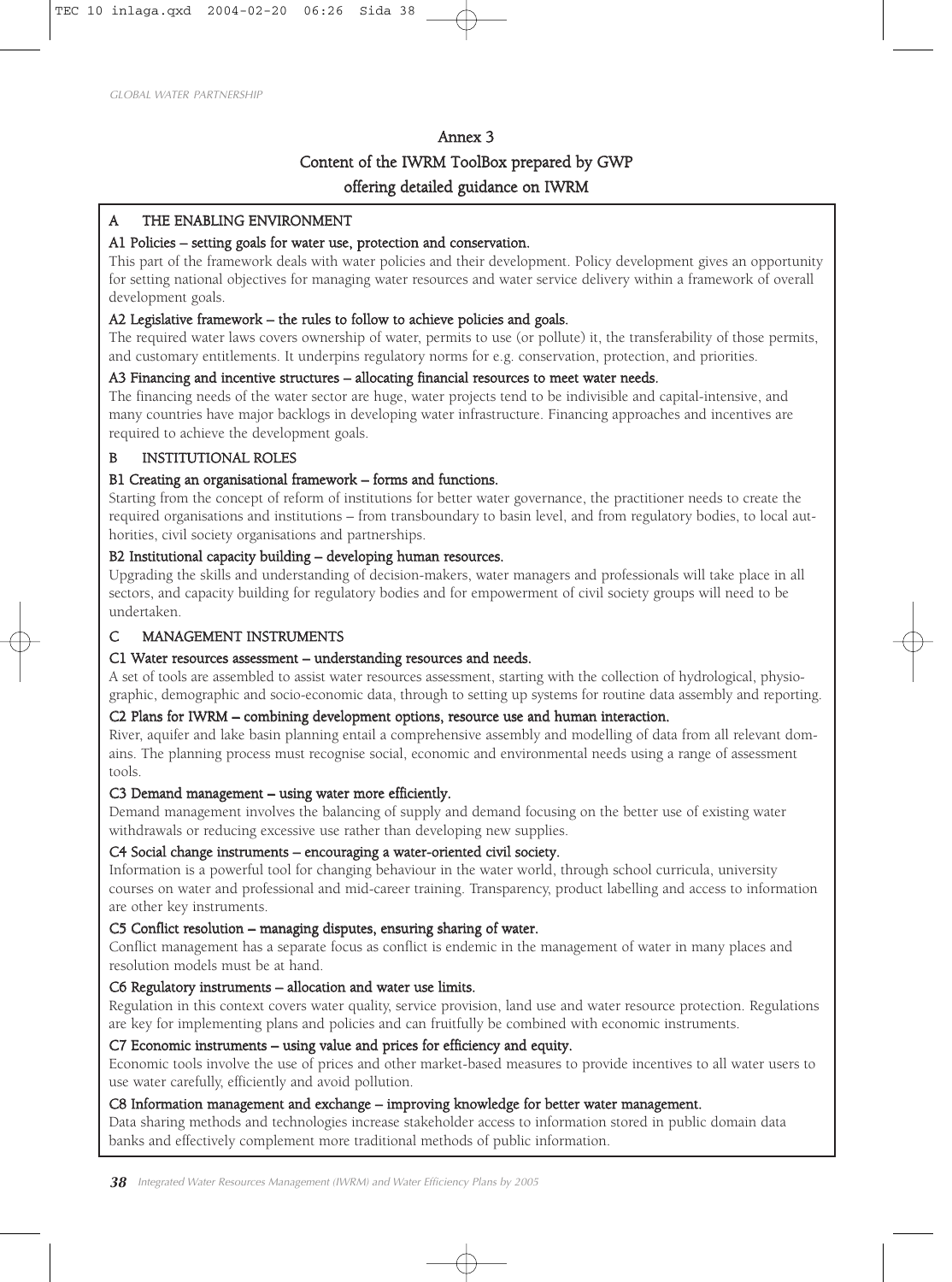# Annex 4.1 Putting IWRM into practice – a case from the national IWRM planning process in Thailand

# *Case title*

*Thailand – The National IWRM planning process.*

# *Subtitle*

*Thailand realised at an early stage that there is no blueprint for IWRM for each and every country. Rather, the IWRM process has to be adjusted according to the socio-economic, political and cultural conditions in each particular country. An IWRM plan can therefore, be interpreted as preparing a road map or action programme to put IWRM into practice but not in the sense that it is a physical plan in itself.*

#### *Description*

*In Thailand, the IWRM process was started by building consensus among the various stakeholders, including government officials, academia, private sector, water user groups and NGOs. The main objective was to put the key elements (enabling environment, institutional roles and management instruments) into the national water resource management system thus institutionalising IWRM. A draft National Water Vision was endorsed by Government (July 2000) and translated into a National Water Policy with full stakeholder participation. River Basin Committees (RBCs) became a key ingredient in the IWRM implementation. Fourteen out of the planned twenty-five RBCs have been established today. Capacity building in IWRM and basin management included standard activities to strengthen the RBCs. At the same time the organisational structure and role of the various subcommittees and working groups have evolved such that grassroots participation in the RBCs is now an integral part of the system. A comprehensive budgetary procedure was established aiming to strengthen the role of RBCs in developing river basin plans. These plans aim to put IWRM in practice at basin level. Two basin plans have been completed so far. An institutional reform resulted in consolidation of water-related agencies and establishment of Ministry of Natural Resources and Environment in October 2002. The Ministry was made responsible for regulatory functions for national water resources management. Drafting of a national water law is currently being undertaken including a review of the various fragmented water-related laws. A "framework water law" is under preparation through an open and participatory process seeking the views of the stakeholders before a final version is drafted and presented to government for endorsement.*

# *Lessons learned*

*A road map or action programme to put IWRM into practice takes time. There is a need for a group of key players who can act as catalysts for changes, and who should be motivated and influential enough to obtain government endorsement of the road map/action programme. GWP and its regional partnership played a significant catalytic role in this case. The critical factor is to be consistent in pursuing the IWRM objectives and have patience in pursuing the same. IWRM can be implemented or institutionalised through a step-by-step process. There is no fixed procedure as to which should start first as long as the key elements under the three basic IWRM components are gradually put into place. In the preparation of river basin plans, the application of the IWRM process is far more important than having a plan per se. Public awareness and multi-stakeholder participation is a must to ensure acceptance by the public and the various government levels.* 

# *Importance of case for demonstration of IWRM*

*The case of Thailand demonstrates that IWRM is a dynamic process, which has a seamless transition from conceptualisation to planning and implementation and that it has no fixed endpoint. It also demonstrates that IWRM is actually a process for better management of water resources and encompasses governance, stakeholder participation and balancing development with resource sustainability.*

#### *Contact*

*Apichart Anukularmphai, Phonyothin Road P.O. Box 4, 12120 Pathumtani, Thailand. E-mail: gwp\_seatac@ait.ac.th*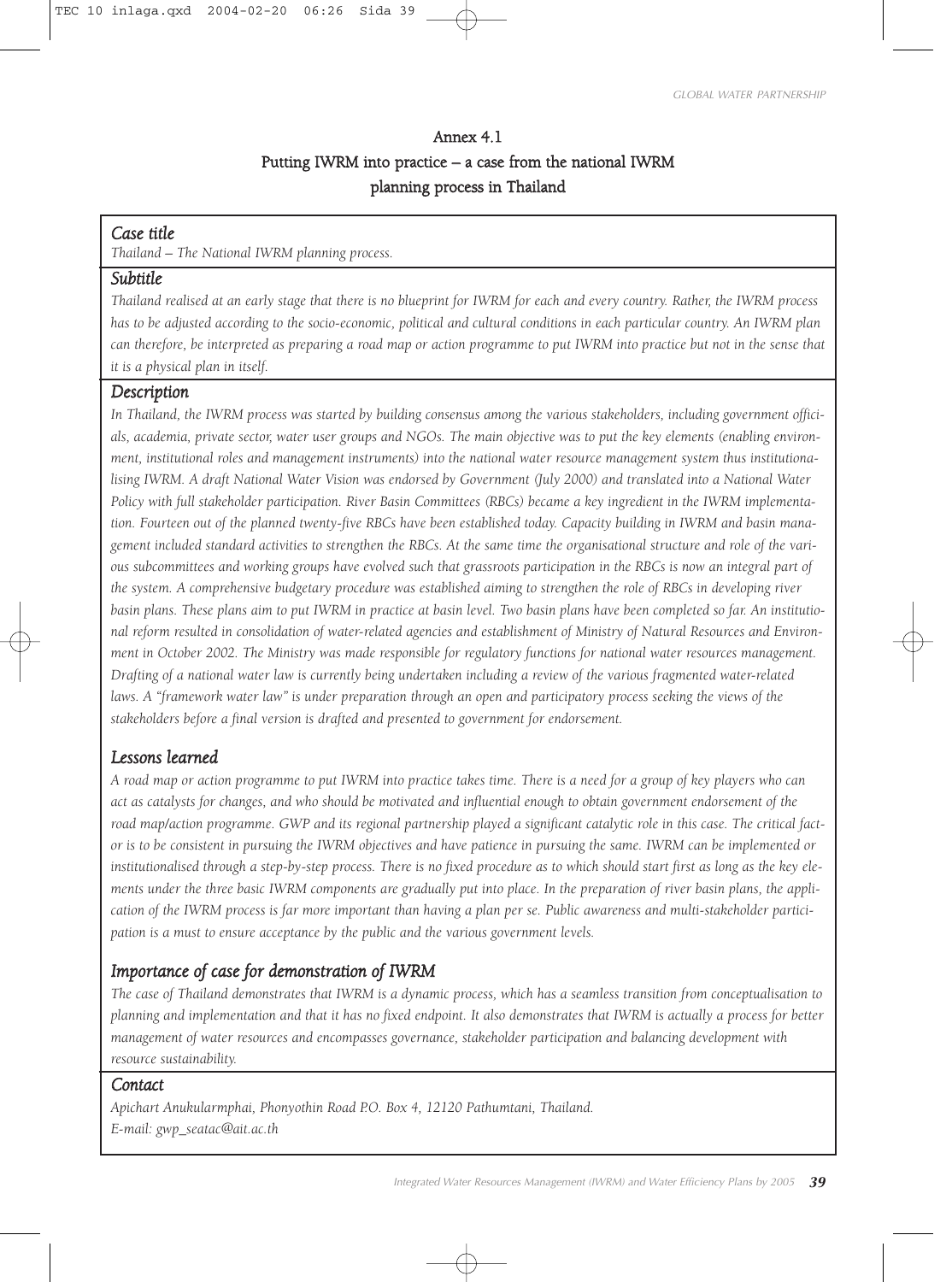# Annex 4.2

# A national IWRM planning process – a case from Burkina Faso

# *Case title*

*Burkina Faso – Action Plan for Integrated Water Resources Management (PAGIRE).*

# *Subtitle*

*Confronted with serious water resources problems constraining development, Burkina Faso decided to prepare an action plan setting out the future framework for integrated water resources management and identifying the specific actions and means for their implementation.*

#### *Description*

*The elaboration of an Action Plan for IWRM in Burkina Faso reflects the country's determination to address its severe water resources management issues as well as its will to take part in the global commitments made in international conferences in Dublin and Rio. The Action Plan has as its overall objective to contribute to the implementation of IWRM adapted to the national context and the national policies, at the same time reflecting the principles of sustainable and ecologically viable rational water resources management. The underlying broad strategies of the planning process was to: implement an integrated approach rather than a sectoral approach; support the disengagement of the Government from water production and services and management of irrigation schemes; propose an institutional and human resource plan for the public administration of water resources; develop an efficient and stable management framework at appropriate ministerial levels and propose a staged restructuring process. The process has been marked by certain characteristics contributing to its success: it has been conducted as a structured process with several key steps – assessing the status, adaptation of the legal framework to IWRM principles, identification of key water resources management issues and development of an action plan. Further characteristics of the process were: the involvement of a highly multidisciplinary team; sensitisation and information of stakeholders throughout the process; the inclusion of the Action Plan framework in the law and its elaboration and implementation in decrees; support from a consultative, multi-stakeholder process and actions that clearly address the key water resources management issues. A permanent secretariat has been created to implement the decisions of the management committee of the Action Plan. It has the mission to define operational strategies for implementation, elaborate annual activity programmes and to mobilise and manage financial resources necessary to implement the PAGIRE.* 

# *Lessons learned*

- *political will at highest levels should be established at an early stage*
- *the process should be firmly anchored in the responsible ministry and ministry staff should be involved in all activities*
- *the planning process should be supported by a communication strategy for involvement of stakeholders, technical and financial partners*
- *institutional reform possibilities should be considered during the process*
- *IWRM principles need to be studied and adapted to the national context*
- *stakeholder groups should be formed to discuss the plan and allowed enough time for comments and endorsement*
- *decision makers at many levels should participate in the consultative processes*
- *prioritisation of issues need to be based on rational methodologies*
- *proposals and approaches need pilot testing in a basin where economic, social and environmental stakes are high.*

#### *Importance of case for demonstration of IWRM*

*PAGIRE represents a recent (1999 – 2003) case of an IWRM planning process prompted by severe water resources problems, strongly institutionally anchored, with multi-stakeholder involvement and tangible outputs at all milestones in the process. The implementation process has started and continues within specific action areas in stages with 2015 as the horizon.*

### *Contact*

*Jérome Thiombiano, Ministère de l´Agriculture, de l´Hydraulique et des Ressources Halieuteques, Direction Générale de l´Inventaire des Ressources Hydrauliques (DGIRH), 03 BP 7025 Ouagadougou, 03 Burkina Faso. E-mail: dgirh@cenatrin.bf or gire@liptinfor.bf*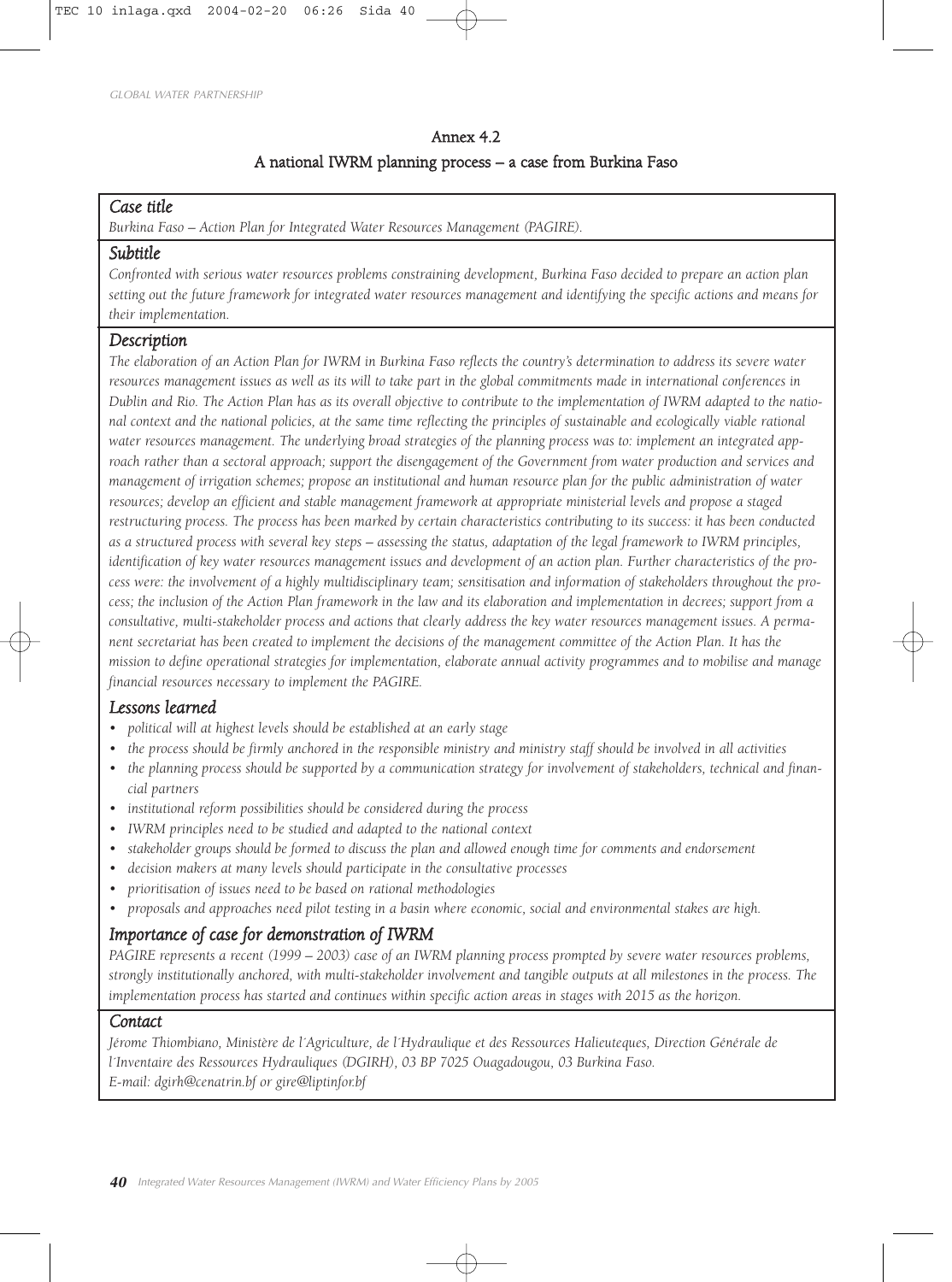#### Annex 4.3

### IWRM and Nature – An element in a national IWRM planning process – a case from Poland

#### *Case title*

*Poland – NATURA 2000 implementation as an example of the IWRM process in an EU accession country.*

# *Subtitle*

*NATURA 2000 comprises a designation of nature sites of EU Community importance based on EU Habitats Directive and the EU Birds Directive. Implementation of the NATURA 2000 programme raises some concerns among water administrations on the future water management principles in river valleys declared as elements of the NATURA 2000 network. In Poland, practically all main river valleys are proposed to be declared as such.*

#### *Description*

*In Poland, work on identification of the NATURA 2000 sites has been carried out on the basis of the environmental criteria set up in the two EU directives, 79/409/EEC (so called, "bird directive") and 92/43/EEC (so called, "habitat directive"). The work has been done mostly by the environmental and nature consultants under the overall guidance of the nature protection administration. Regardless of some consultations with water managers, it became clear that NATURA 2000 sites located in the river valleys impose new challenges for water resources management (especially flood management). The seminar organised in July 2003 jointly by GWP-Poland and WWF-Poland "NATURA 2000 – chance or threat for water management in the river valleys," resulted in the letter inviting the Ministry of Environment to undertake a joint project for the solution of these problems. A positive response of the Ministry initiated the project named "Establishing water management rules in the river valleys*  declared as NATURA 2000 sites." The Steering Committee includes representatives of two departments of the Ministry of *Environment (Nature Protection and Water Resources), GWP-Poland and WWF-Poland. All three parties finance work. The main objective of the project is to facilitate the process of consensus building between nature protection professionals and water managers. To achieve this objective three small working groups were established for Water Resources, Nature Protection and Consensus Building. The work should be completed early 2004. Results will be used by the Ministry of Environment to establish guidelines for co-ordinated management of NATURA 2000 sites and to improve the process of the implementation of the EU Water Framework Directive that stresses the importance of nature protection.*

#### *Lessons learned*

*The project demonstrates that multi-stakeholder dialogue is a basic requirement for the solution of problems involving different perspectives and priorities. The process of developing the consensus is difficult to build, but usually this is the most important product of a study.*

### *Importance of case for demonstration of IWRM*

*In Poland, the principles of IWRM already have a strong basis in the stipulations of the State Ecological Policy, National Water Law, and Environmental Protection decree. But still, practical implementation of these principles raises several challenges. The case study provides a good illustration of how effective co-operative links can be established between the government and the non-government organisations for the solution of a problem involving, by definition, different perspectives and priorities. The IWRM cycle does not have to always be concerned with the entire river basin. Problem orientation is also fully justified in some cases.* 

#### *Contact*

*Janusz Kindler and Tomasz Okruszko, GWP-Poland, ul. Nowowiejska 20, 00-653 Warsaw, Poland. E-mail: Janusz.Kindler@is.pw.edu.pl; t.okruszko@levis.sggw.waw.pl*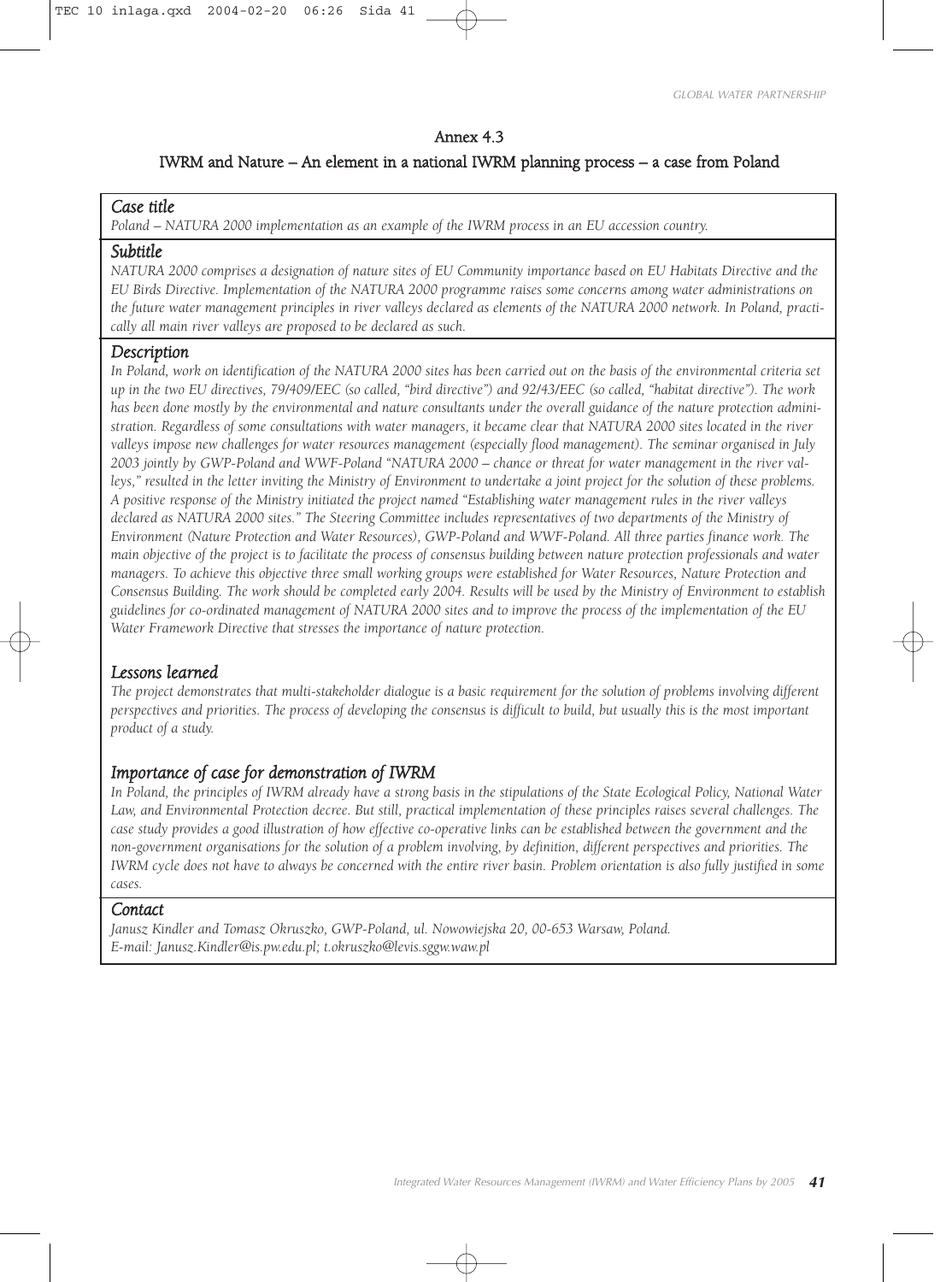## Annex 4.4

## Organising and managing a major basin IWRM process – a case from Australia

### *Case title*

*Australia – Operating Integrated Water Resources Management processes in Murray-Darling Basin.*

# *Subtitle*

*The Murray-Darling Basin Commission (MDBC), a river basin management organisation uses IWRM as a foundational guiding principle and practice. The broad range of activities relevant to river basin management illustrates the planning processes and demonstrates that IWRM application is universal but context dependent.*

#### *Description*

*The Murray-Darling Basin is located in South Eastern Australia. It covers 1,061,469 km2, 14% of Australia's total area and comprises a variety of humid and sub-humid to semi-arid environments. The comprehensive Murray-Darling Basin Commission operates under the Murray-Darling Basin Agreement (an interstate ministerial agreement between five State governments each with strong natural resources management governance). The Commission guides the processes in the basin through:*

- *Natural Resources Management Strategy which outlines resource management objectives, broad responsibilities for governments, communities, the Murray-Darling Basin Commission and Ministerial Council and the Murray-Darling Basin Community Advisory Committee, and actions necessary to implement the strategy.*
- *Basin Sustainability Plan provides the framework for the co-ordination of planning, monitoring, evaluation and reporting of natural resources management in the Murray-Darling Basin.*
- *Strategic Plans to guide priority activities towards achieving the long-term objectives of the Basin Sustainability Plan.*
- *Operational projects for the development of policies and strategies.*
- *Operational plans for generating and sharing knowledge (information exchange and education) and for on-ground works and measures.*

#### *Lessons learned*

- *The Commission has been successful in winning and maintaining community interest, involvement and support because of the participatory approach used with its Community Advisory Committee.*
- *The strategies for action, programmes and frameworks have benefited from intergovernmental approaches to IWRM (including realignment of State Government policies according the MDBC strategies), coupled with bottom-up actions (programmes and projects implemented through the Murray-Darling 2001 funding programme and the Federal Government's Natural Heritage Trust, in which State governments match Federal funds dollar for dollar to provide financial support to local action programmes developed within the framework of regional/catchment plans, using cost-sharing arrangements between community organisations, private sector organisations and governments).*
- *The challenge has been in this process to specify who pays for what: how an equitable cost-sharing arrangement can be determined, implemented and maintained.*
- *The MDBC has established cross-border arrangements between the States to share water resources through a water trading scheme and increased water use efficiency.*
- *The sustainability of the MDBC and its programmes is still dependent on government funding, and will continue to be so.*

#### *Importance of case for demonstration of IWRM*

- *A very large scale interstate IWRM organisation whose lessons in transboundary water resources management experience using negotiation and legislative tools are impressive.*
- *The majority of the Basin has a sub-humid environment and its work on salinity management, water caps (reduction of further extractions), water quality management strategies (including point source and diffuse source pollutants) sets a good example.*

# *Contacts*

*Bruce Hooper, Southern Illinois University, Carbondale, IL 62901, USA. E-mail: bhooper@siu.edu*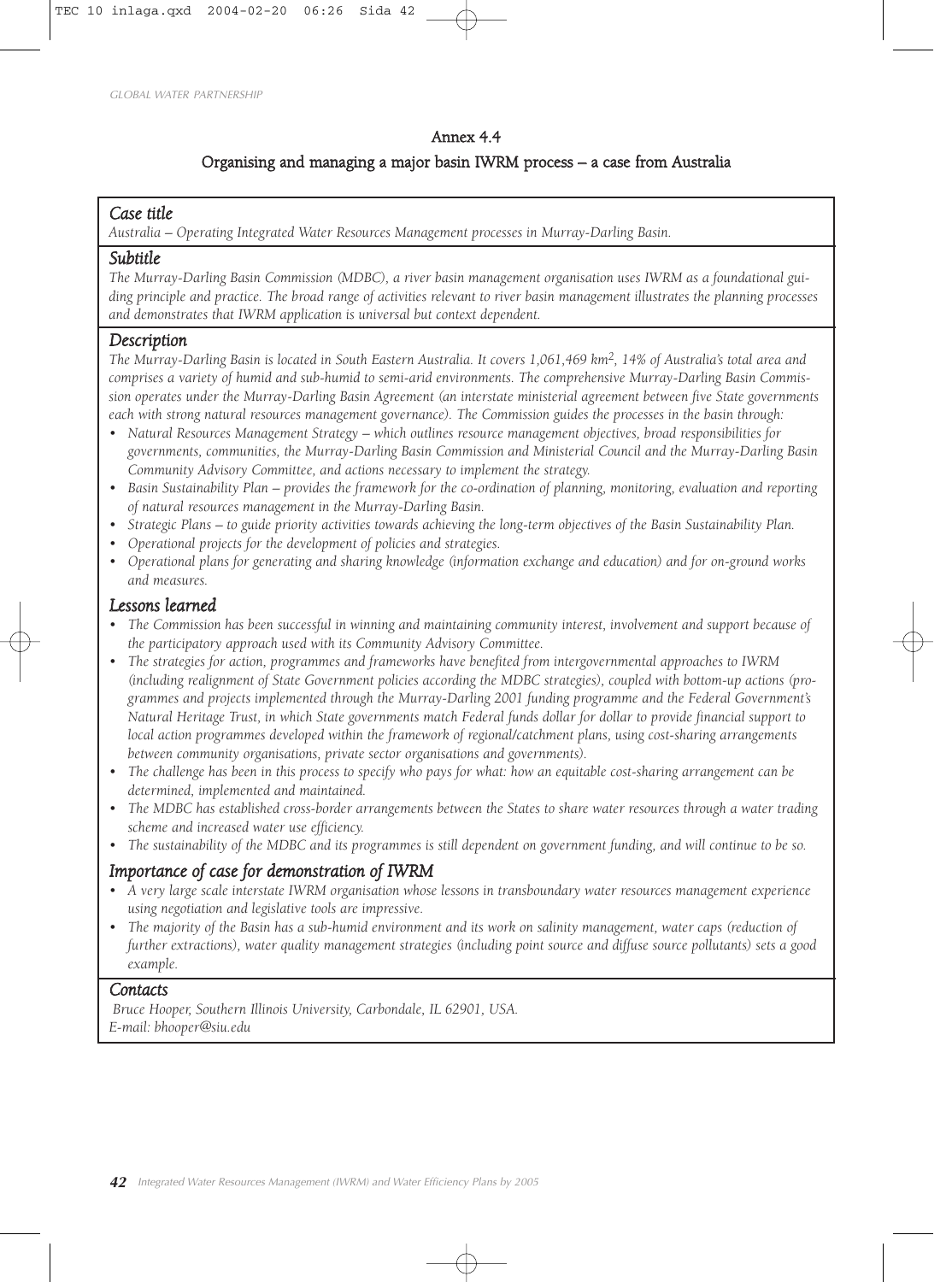#### Annex 4.5

### A national IWRM planning process – a case from Uganda

#### *Case title*

*Uganda – National integrated water resources management planning process.*

# *Subtitle*

*An IWRM process was started in Uganda in 1993, at a time when civil strife had caused the breakdown of all water monitoring and information systems, when institutional capacity was at a record low, when water policy and legislation was rudimentary and consequently when water resources management was seriously constrained.*

#### *Description*

*The first milestone in the IWRM process was the development of the Water Action Plan (WAP) – the first of its kind following the internationally agreed principles from the UN Conference on Environment and Development in Rio de Janeiro in 1992. The WAP outlined a framework for water resources management based on identification of the key water resources issues set against the background of gaps and constraints in the enabling environment, the institutional roles and the management instruments. The action plan assisted the development of the water resources policy and the legislative framework, defined short term and long-term roles and responsibilities of the involved institutions and assessed their needs for capacities, capabilities and management instruments. Cross-sectoral aspects were dealt with in a committee with representatives from a number of relevant ministries, from districts, from water services providers and from private sector. A number of actions were programmed all aiming at supporting the overall policies and strategies. Among these were the "Strengthening of the Water Resources Monitoring and Assessment Services in Uganda," the "Water Sector Capacity Building, Water Resources Management" and the "Water Sector Reform Studies" linking water resources management to reform requirements for water services delivery. Over the last ten years the IWRM framework has been built up to a degree where Uganda has asserted its role in the Nile Basin, where a consistent policy and legislation provides the guidance and rules for priorities of water use, allocation and wastewater discharge and where stakeholder participation and decentralisation provides local level involvement. The identified programme activities in the Water Action Plan 1994 has provided the road map for this development which has resulted, among other things, in empowerment both at local, regional and international levels.*

### *Lessons learned*

- *The key water resources issues are the determinants for development of a management framework.*
- *Classification of issues into livelihood/demand issues and resource-impact issues provides a very useful typology.*
- *A high level inter-ministerial water resources committee is required to deal with cross-sectoral issues and situations of competition for water resources.*
- *An agreed set of coordinated, prioritised actions provides a firm basis for cooperation with funding agencies.*
- *Balancing complexity of management and regulatory systems with human and financial resources is essential.*
- *Though management of water resources is based on basins as the unit, it is not always necessary or feasible to establish river basin agencies in situations of scarce human and financial resources.*
- *Decentralisation of certain water resources management responsibilities will give increased "ownership" at local levels and will also reduce logistic pressures.*

#### *Importance of case for demonstration of IWRM*

*WAP demonstrated clearly how the four Dublin principles (water as a finite and vulnerable resource, participatory approaches, women's central role, water as an economic good) could be applied in practice in the development of an integrated water resources management framework. WAP laid the foundation for the further development of the IWRM planning process and implementation has been ongoing in several important areas (allocation and regulation, monitoring, water resources assessment, capacity building and so on*

### *Contact*

*Nsubuga Ssenfuma, Directorate of Water Development, Water Resources Management Department, Mpigi Road, P.O. Box 19, Entebbe, Uganda.*

*E-mail: wrmd@dwd.co.ug*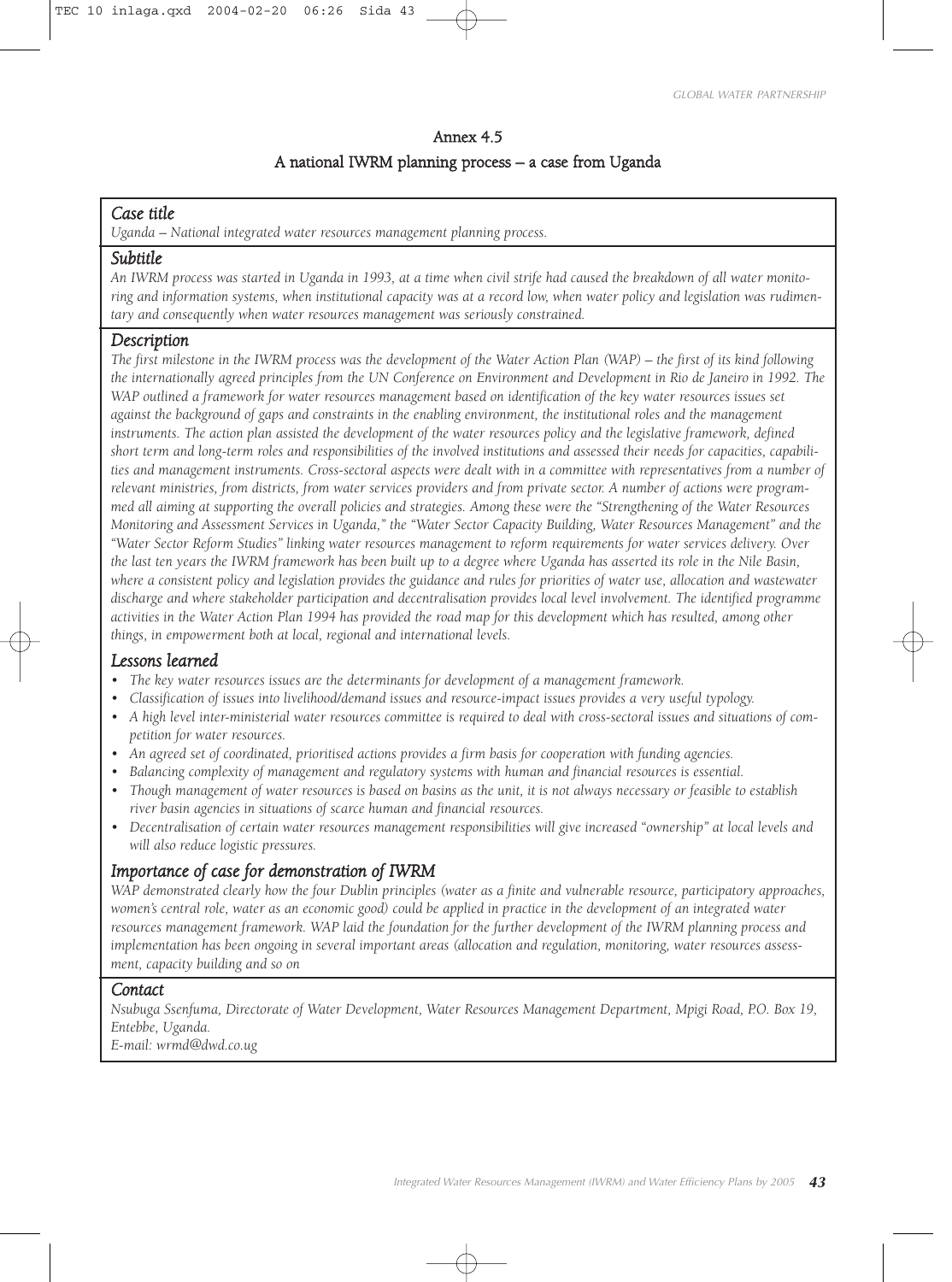## Annex 4.6

### A regional IWRM process – a case from Central America

#### *Case title*

*Central America – Action Plan for Integrated Water Resources Management.*

# *Subtitle*

*Realising the need for joint approaches and cooperation on issues such as management of transboundary water bodies, capacity building, and increasing regional economic integration, the seven countries in Central America agreed to develop a regional action plan for integrated water resources management.*

#### *Description*

*The Central American countries are at different stages in their institutional and capacity building process within the water sector and in the development of their national water management plans. As a result of the conflicts that affected the region in the past 30 years, the allocation of public funds to the sector practically stopped during that period after the significant progress that had been achieved during the 70s. The peace agreements of the late 90s and the on-going modernisation of the states, however, have changed the situation once again, providing a new basis for prioritising environmental and water issues. Thus, all the Central American countries are in a transition phase towards new efforts to strengthen human resources and institutional capacities.*

*Acknowledging their physical interdependencies (shared river basins) and to share experiences and exploit economy-of-scale effects, the Central American countries decided in 199 to address regional issues by establishing a regional water action plan.*

*The objectives of the plan were to:*

- *Create a higher public awareness of the need for IWRM:*
- *Create a regional structure with capacity to promote IWRM, address shared problems, facilitate regional consensus on water issues, and represent the region in international water related fora:*
- *Promote regional action on IWRM as a complementary measure to national actions, only where regional action can add value to national initiatives.*

*One of the main reasons for embarking on a regional IWRM planning process was the increasing pressure of creating regional responses to challenges of a regional nature notably induced by the ongoing regional economic integration process. Criteria and issues taken into consideration in defining the actions of the Plan included: Promotion of the regional integration, poverty reduction, financial sustainability, transparency, legitimacy and participation, subsidiarity, complementarity and economy of scale.* 

*The Central American process focused on public awareness and support to political processes. Much emphasis was devoted to analysing what driving forces, both inside and outside the water sector, could potentially reinforce or threaten regional cooperation on water management. Thirteen actions were defined in support of the three objectives, taking account of the identified driving forces.*

#### *Lessons learned*

*A critical factor for success and for broad regional consensus on the Plan was the recognition of the importance of allowing sufficient time for the consultative process. This extended the planning process more than envisaged but was crucial for ensuring ownership of the Plan. Continuity and follow-up was pursued by appropriate institutionalisation of the Plan, whose implementation was entrusted to the Consultative Water Group established by the System for Central American Integration (SICA), the inter-governmental organism for regional co-operation in Central America. However, this structure, created to promote the implementation of the Action Plan, did not contribute much to achieve the objectives of the Plan because the participating agencies tend to prioritise their own agendas, which are much wider and more diffuse than just achieving IWRM. Importance of case for demonstration of IWRM:* 

*This case is a rare example of a regional IWRM planning process. It strictly followed the IWRM planning process as illustrated below, except that it did not initiate capacity building within the regional IWRM institution – simply because such institution was not existing at the time of the planning process. It was, however, created as a result of the process.*

### *Contact*

*Maureen Ballestero, Chairman, GWP-CATAC c/o ASOTEM, 145000 Liberia, Guanacaste, Costa Rica. E-mail: tempis@sol.racsa.co.cr*